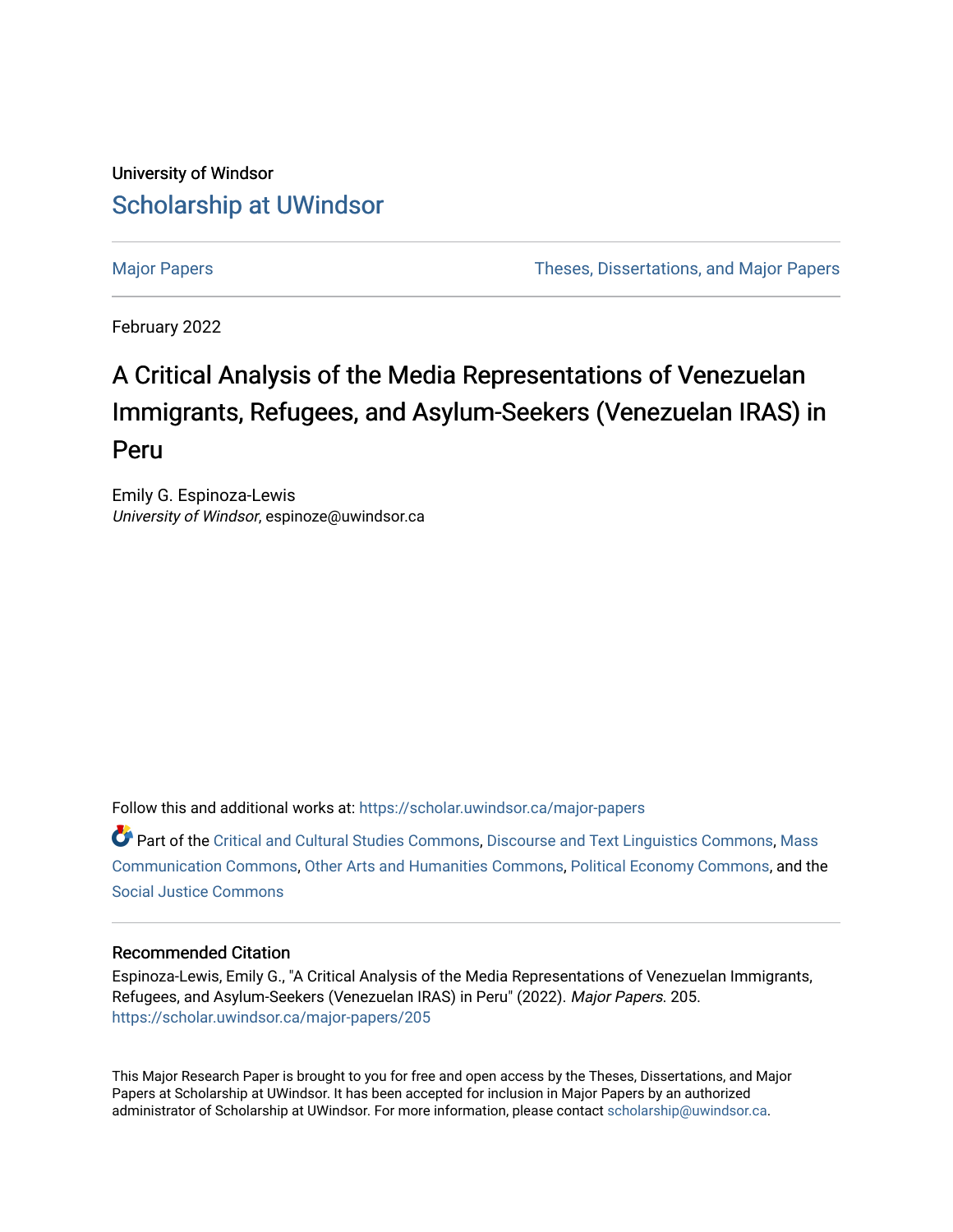#### **A Critical Analysis of the Media Representations of Venezuelan Immigrants,**

### **Refugees, and Asylum-Seekers (Venezuelan IRAS) in Peru**

By:

### **Emily G. Espinoza-Lewis**

A Major Research Paper

Submitted to the Faculty of Graduate Studies

Through the Department of Communication, Media and Film

In Partial Fulfillment of the Requirements for

The Degree of Master of Arts at the

University of Windsor

Windsor, Ontario, Canada

© 2022 Emily G. Espinoza-Lewis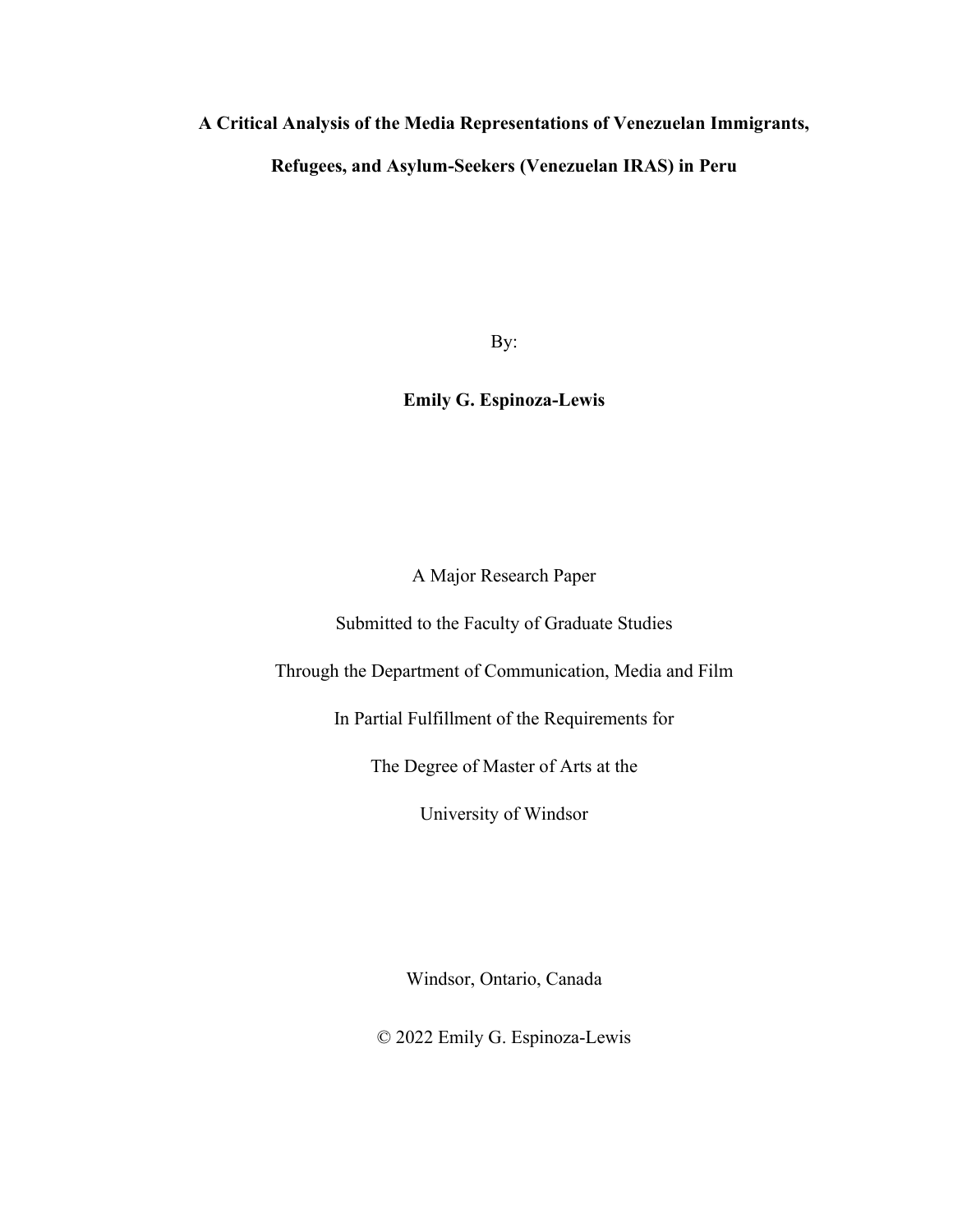A Critical Analysis of the Media Representations of Venezuelan Immigrants, Refugees,

and Asylum-Seekers (Venezuelan IRAS) in Peru

By:

Emily G. Espinoza-Lewis

APPROVED BY:

K. Asquith

Department of Communication, Media and Film

V. Scatamburlo-D'Annibale, Advisor Department of Communication, Media and Film

February 9, 2022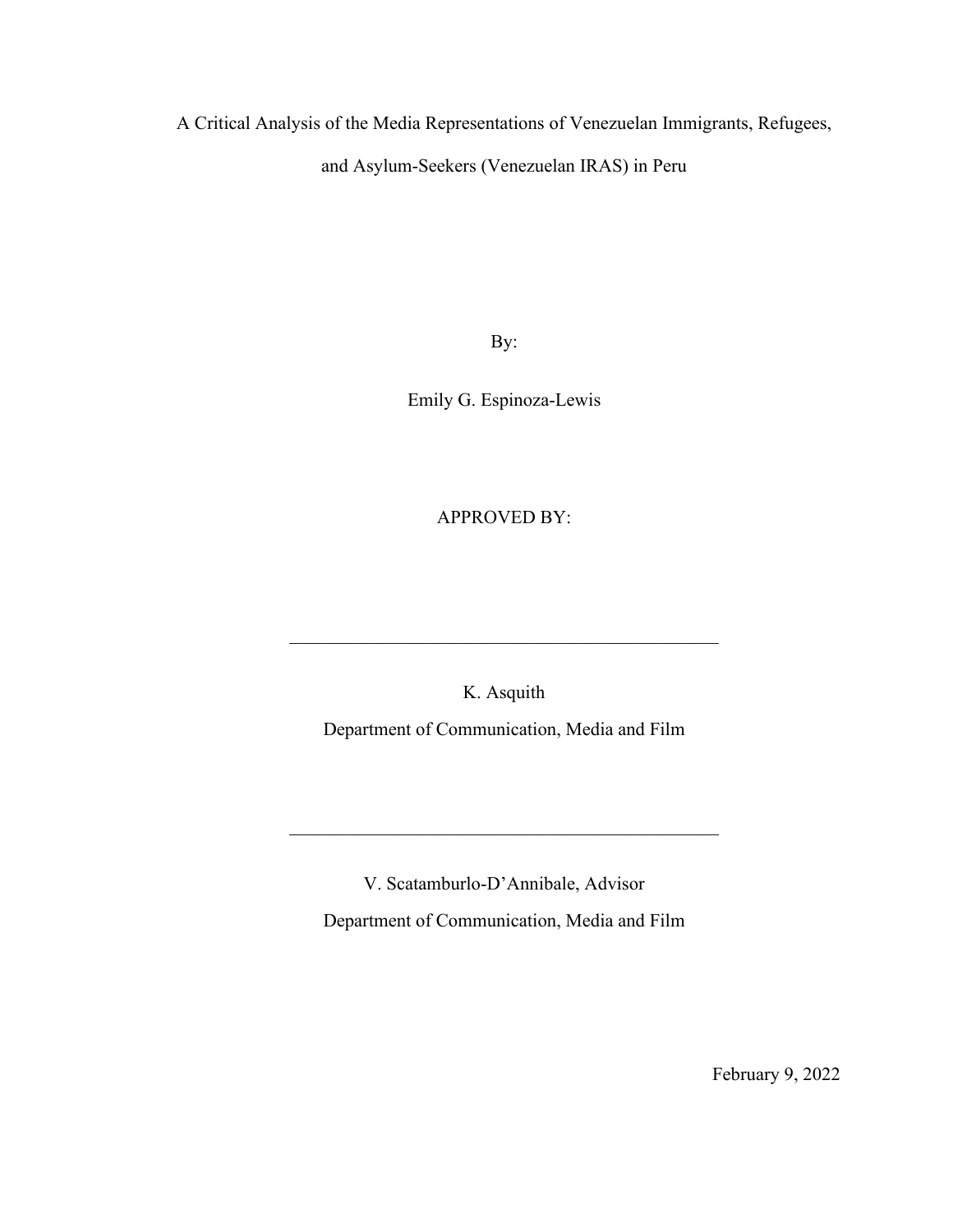#### **Author's Declaration of Originality**

<span id="page-3-0"></span>I hereby certify that I am the sole author of this Major Research Paper (henceforth, MRP) and that no part of this MRP has been published or submitted for publication.

I certify that, to the best of my knowledge, my MRP does not infringe upon anyone's copyright nor violate any proprietary rights and that any ideas, techniques, quotations, or any other material from the work of other people included in my MRP, published or otherwise, are fully acknowledged in accordance with the standard referencing practices. Furthermore, to the extent that I have included copyrighted material that surpasses the bounds of fair dealing within the meaning of the Canada Copyright Act, I certify that I have obtained a written permission from the copyright owner(s) to include such material(s) in my MRP and have included copies of such copyright clearances to my appendix.

I declare that this is a true copy of my MRP, including any final revisions, as approved by my committee and the Graduate Studies office, and that this MRP has not been submitted for a higher degree to any other University or Institution.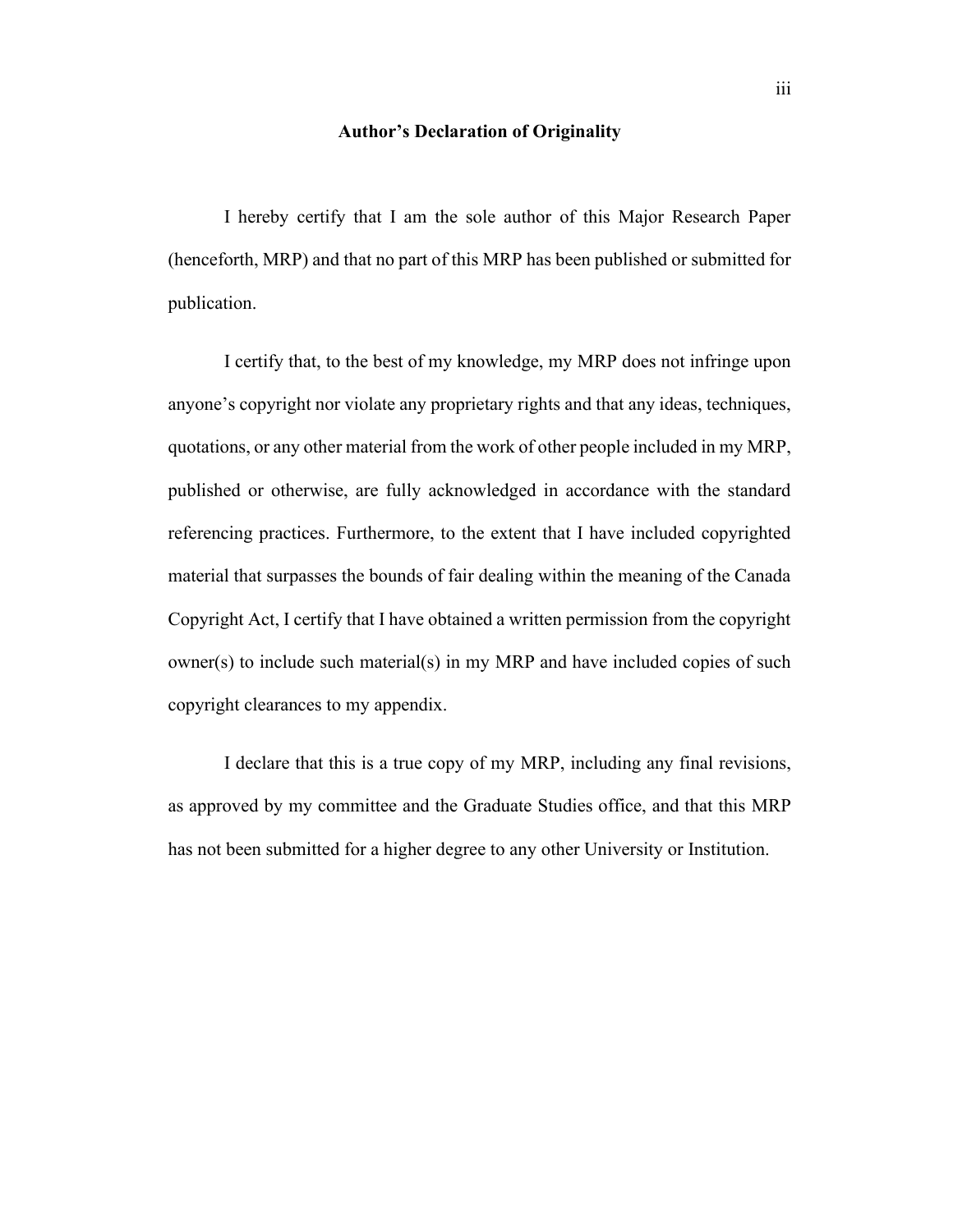#### **Abstract**

<span id="page-4-0"></span>The Venezuelan migration phenomenon is currently the second-largest external displacement crisis worldwide. As the number of Venezuelans leaving their country has risen, migration policies in Latin American countries have become more restrictive. In Peru, the second-largest recipient of Venezuelans and the largest host of Venezuelan asylum-seekers worldwide, the securitization of migration policies started in August 2018 with a passport requirement for Venezuelans, and intensified in June 2019 with another, yet virtually unreachable requirement: the Humanitarian Visa. Utilizing media-framing theory and Critical Discourse Analysis (CDA), this study analyzed the media discourse built by *El Comercio* newspaper between April 1 and June 30, 2019. CDA was performed on a total of 63 news stories of different journalistic genres, and findings are consistent with the academic literature pertaining to the media representations of immigrants, refugees, and asylum-seekers around the globe. Overall, there is a tendency to frame Venezuelans negatively, portraying them as threats and accusing them of Peru's structural flaws. In addition, specific findings suggest a lack of rigour in the journalistic practices of *El Comercio* as well as larger discursive strategies involving political purposes.

*Keywords*: CDA, framing, immigrants, news, Venezuela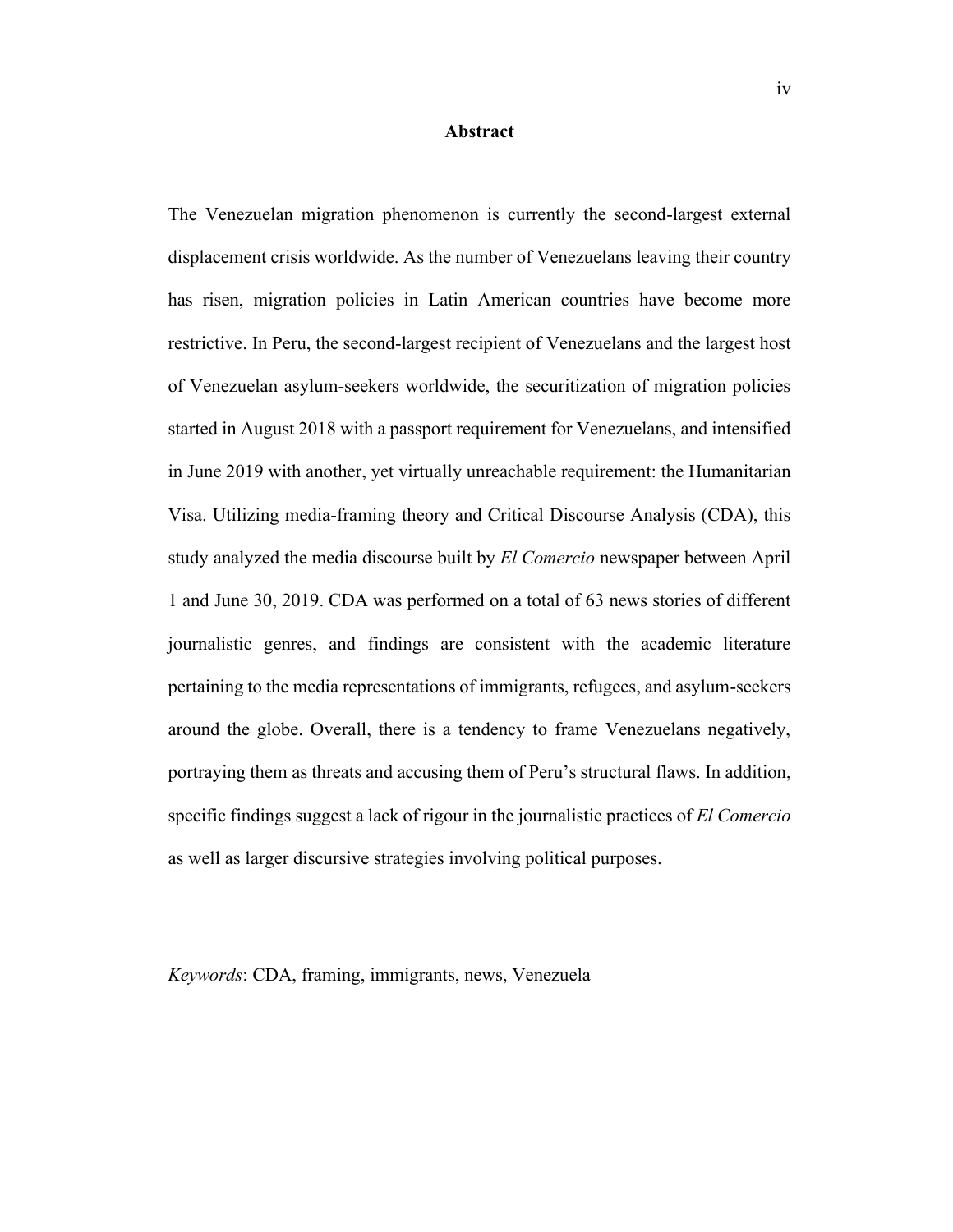#### **Dedication**

<span id="page-5-0"></span>I dedicate this paper to my family: Gabriela (*mamá*) and Ramón (*papá*), migrants in your own country, your hard work and passion for social justice have made me the person who I am today. Ramón (*hermano*), a citizen of the world in your own kind, you have opened paths for me in many ways. I am forever grateful and proud of you.

This work also goes to the immigrants, refugees, and asylum-seekers around the world: your courage and resilience are acknowledged.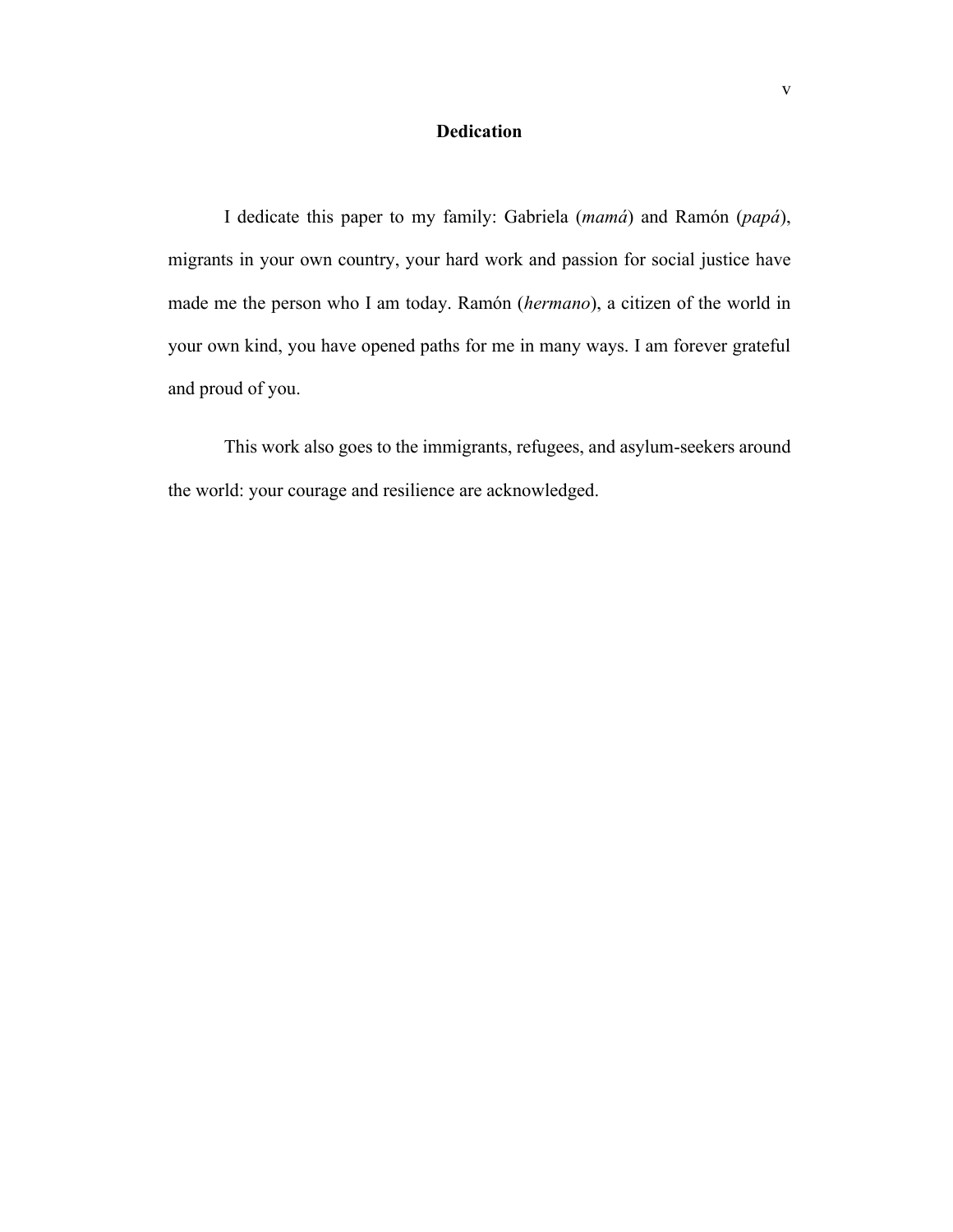#### **Acknowledgements**

<span id="page-6-0"></span>This research project is the result of an intense, yet fascinating academic journey that started in September 2020 back in Peru, within virtual settings and high levels of uncertainty due to the COVID-19 pandemic. I am grateful that, despite periods of physical isolation, I had a robust support system which helped me to overcome challenges and encouraged me to thrive and achieve excellence.

I thus thank my advisor, Dr. Scatamburlo-D'Annibale, for her continuous guidance and thorough feedback, and my departmental reader, Dr. Asquith, for his genuine enthusiasm and valuable remarks. I would also like to acknowledge the faculty of the Department of Communication, Media and Film at the University of Windsor, particularly Dr. Manzerolle, Dr. Bryant, and Professor Hartley, for every single academic discussion and much-needed patience and support. Likewise, I thank Dr. Frank and Linda Hudson-Chapman, for always checking-in and providing me with their support and words of reassurance.

I am indebted to Professor Arrunátegui and Professor Sánchez-León, from the Pontifical Catholic University of Peru, and Dr. Cueto, from the Group for the Analysis for Development (Peru). Besides their treasurable teachings, they trusted in me and encouraged me to start my graduate studies. Special thanks also go to my friend Nicole Fuls, whose critical eye helped me to sharpen my writing skills.

Finally, there are not enough words to express my gratitude towards my parents and brother, whose tireless and steady support is the rock I always rely on. This could not have been possible without you.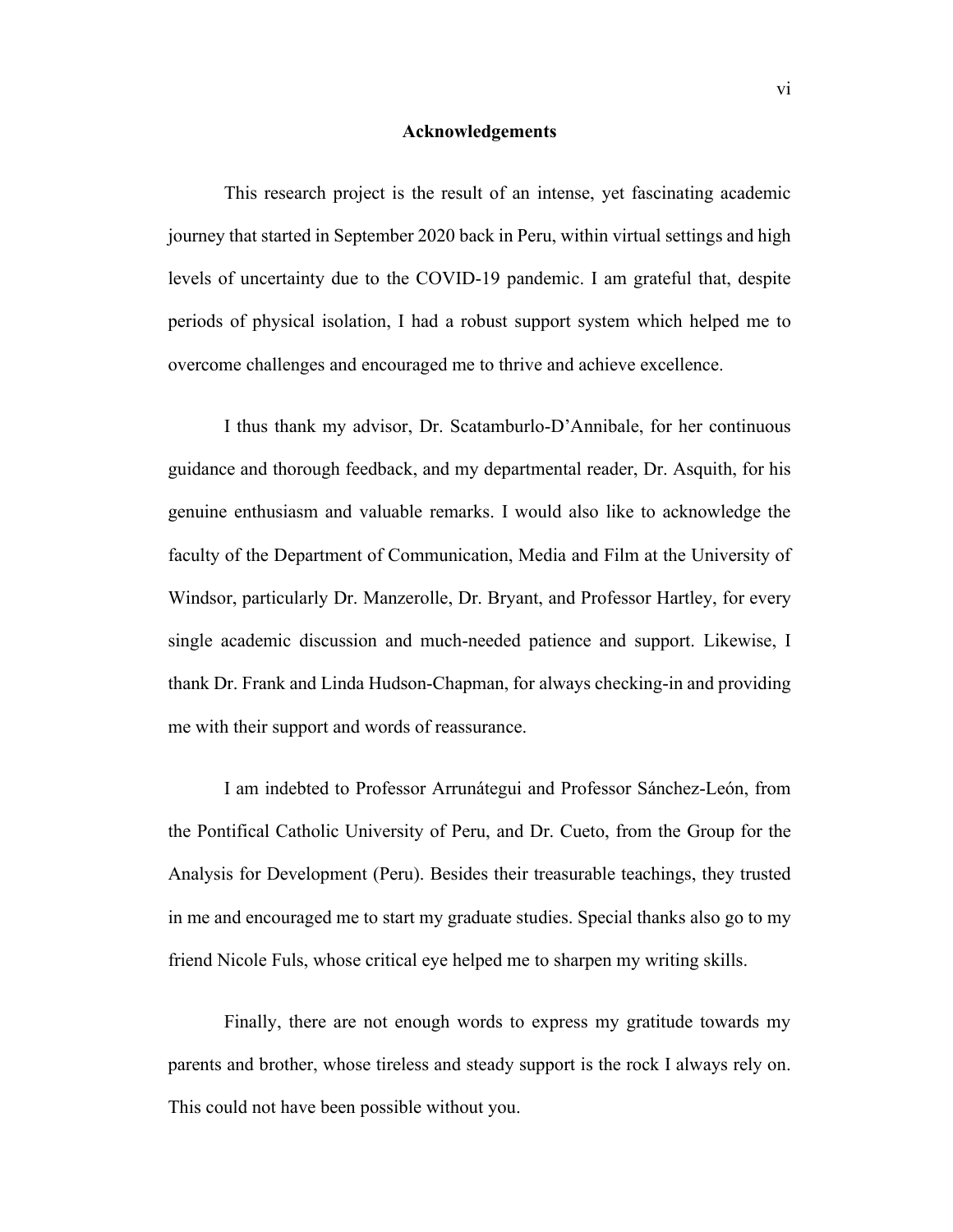### **Table of Contents**

| $\mathbf{I}$ . |                                                                              |
|----------------|------------------------------------------------------------------------------|
| П.             |                                                                              |
|                | III. Literature Review: Immigrants, Refugees, and Asylum-Seekers (IRAS) as   |
|                | IV. Theoretical Framework: Media-Framing and the Construction of Reality  10 |
|                |                                                                              |
|                |                                                                              |
| V.             | Methodological Approach: Critical Discourse Analysis 16                      |
|                |                                                                              |
|                |                                                                              |
|                |                                                                              |
|                |                                                                              |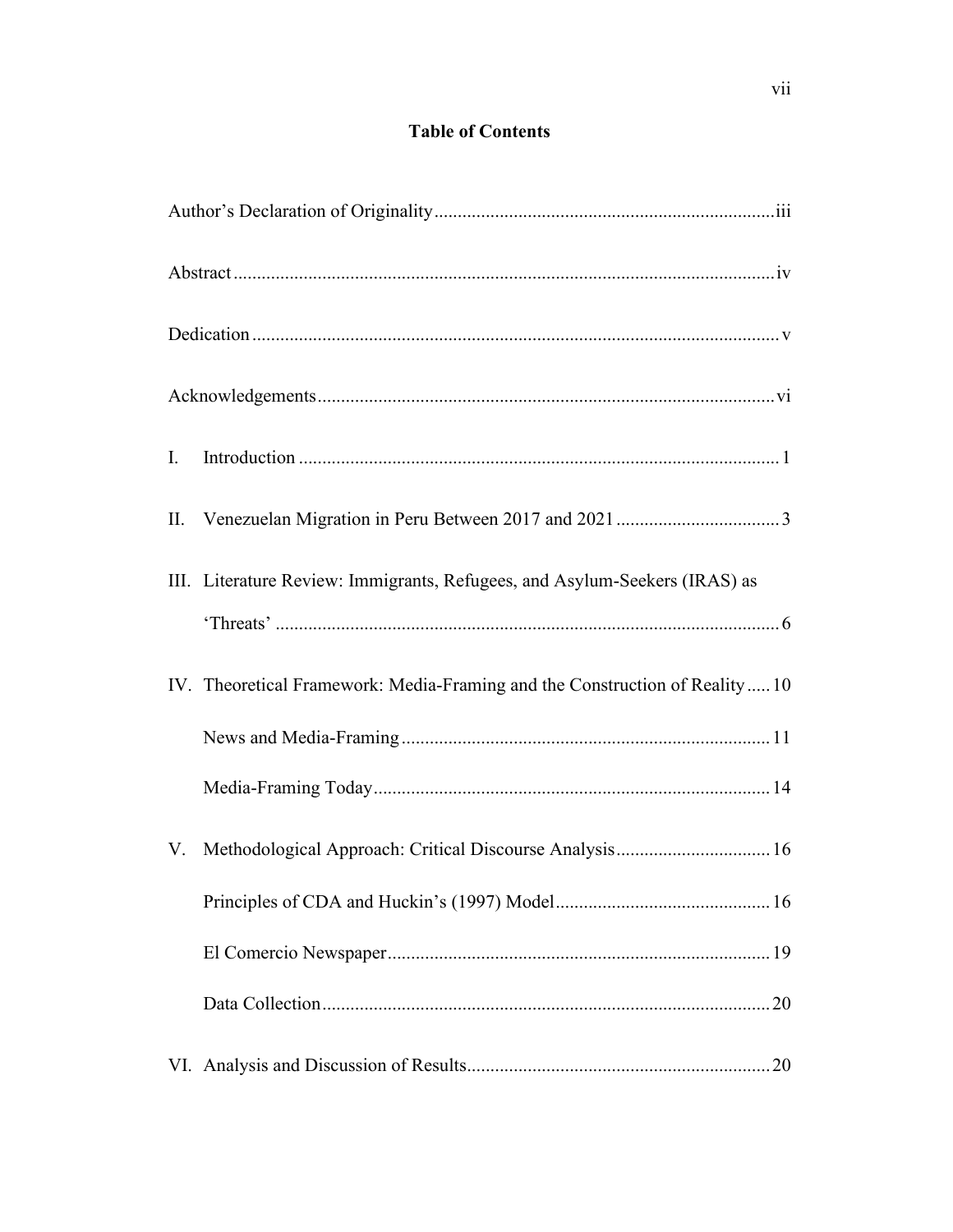viii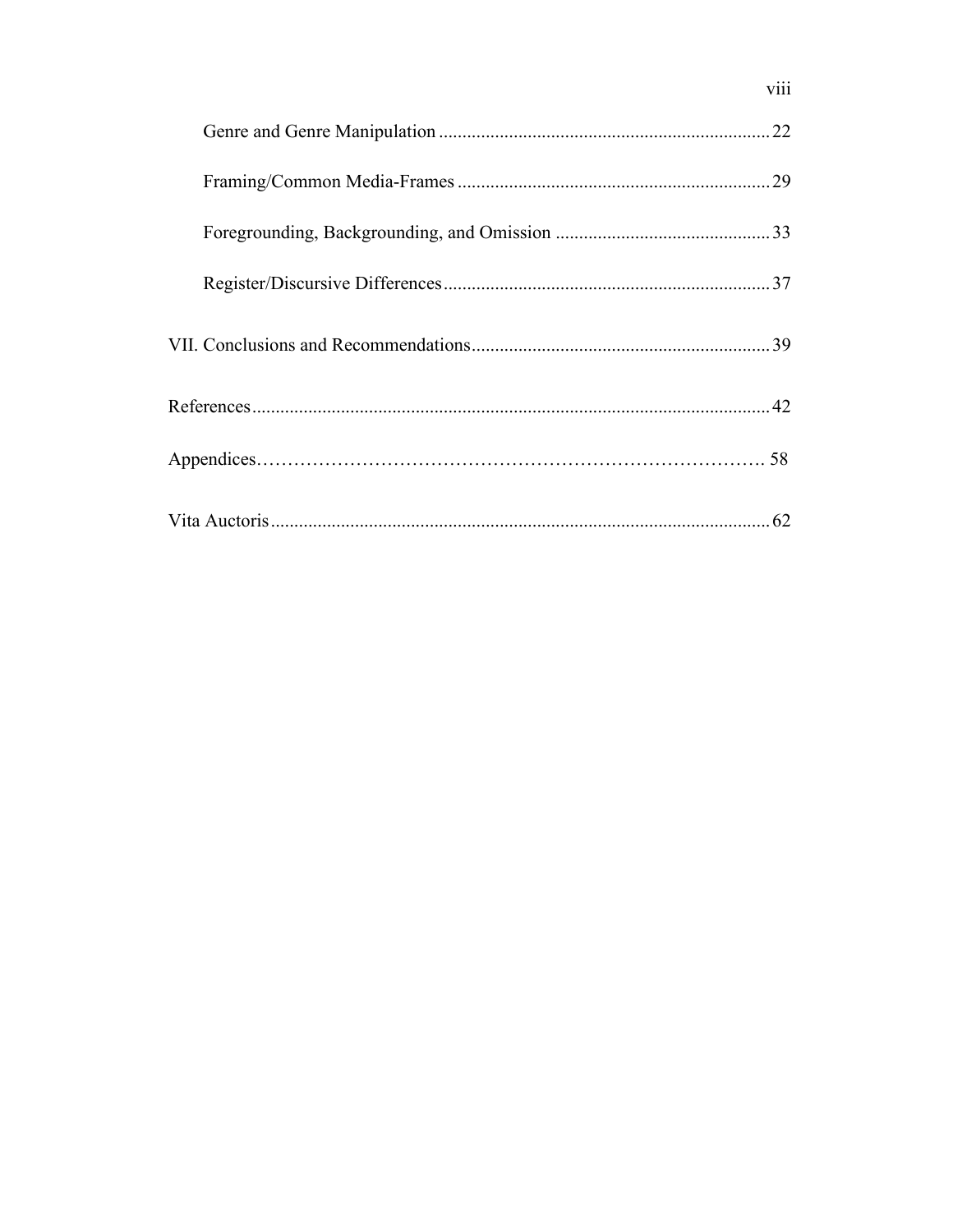#### <span id="page-9-0"></span>**I. Introduction**

In October 2021, the United States expelled approximately 4,600 Haitian asylumseekers, forcing them to return to Haiti and live amidst an extreme political crisis. At the same time, in Lebanon, Syrian refugees started to pull their children out of school, reduce the number of meals, and work longer hours to merely survive (Siegfried, 2021). The number of Afghan refugees in neighbouring countries also rose to more than two million (BBC News, 2021). Finally, in November of the same year, thousands of refugees from the Middle East, encouraged by the Belarusian government to reach the European Union through Poland, ended up being trapped in freezing conditions in the Belarus-Poland border (Neuman, 2021).

Migration phenomena constitute one of the defining features of the 21st century (Esses et al., 2013), and forced migration in particular "can be considered one of the most pressing contemporary political issues of our age" (Leurs & Smets, 2018, p. 11). In the global context of such concerning events, South America is not an exception. With roughly 5.4 million Venezuelans now living abroad, the Venezuelan migration phenomenon has become the second largest external displacement crisis worldwide (United Nations High Commissioner for Refugees [UNCHR], 2020). As the number of Venezuelans leaving their country has been increasing dramatically over the past five years, the initial 'welcoming' and 'generous' migration policies from Latin American host countries have gradually become more restrictive (Selee et al., 2019; Freier & Castillo Jara, 2020). In countries such as Brazil, Chile, Ecuador, and Peru, governments have increased their levels of securitization and Venezuelans have been criminalized by politicians and mass media (Villanueva, 2018; Freier & Parent, 2019; Freier & Pérez, 2021).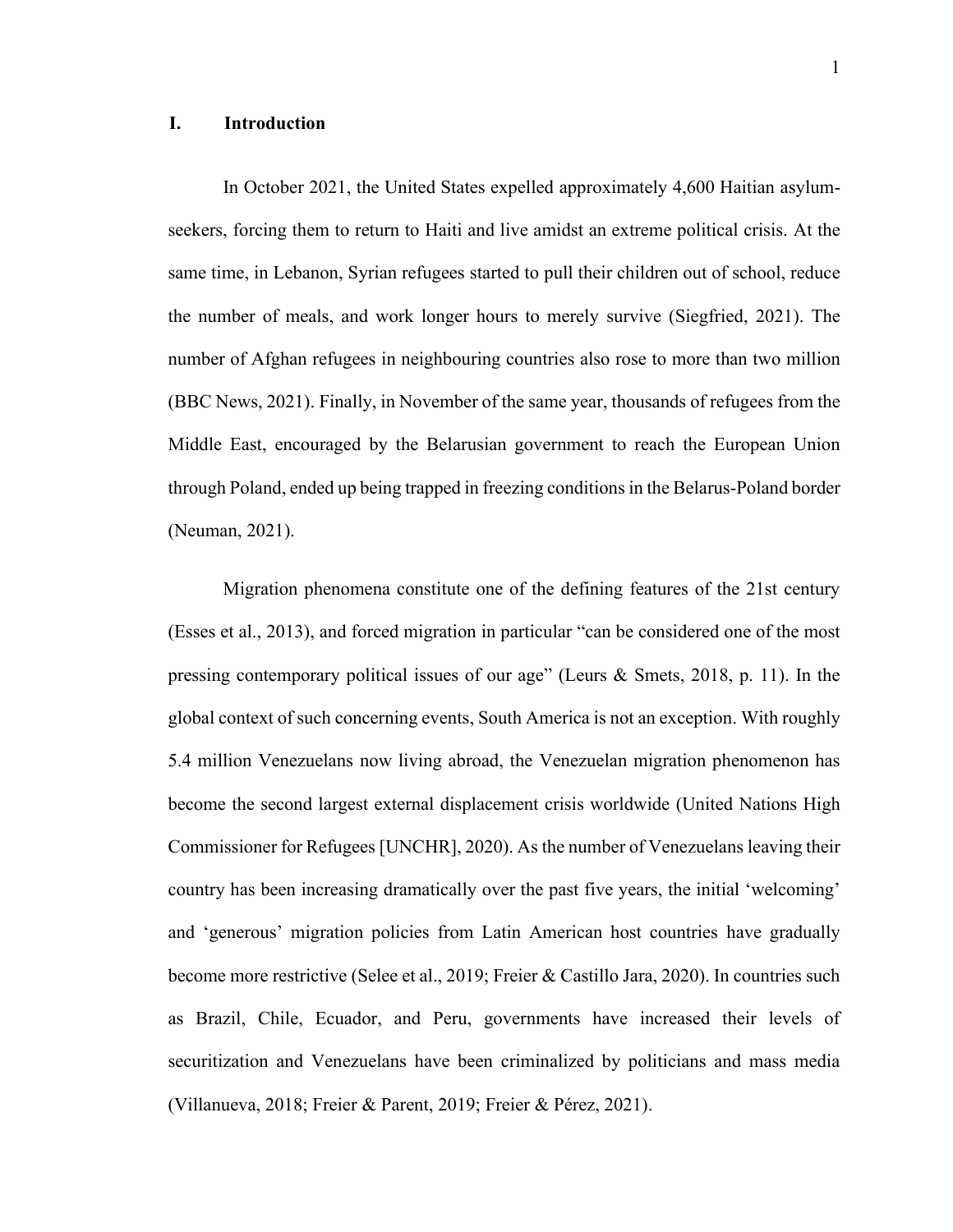Due to the significant growth in the number of Venezuelan immigrants, refugees, and asylum-seekers (henceforth, Venezuelan IRAS), 1 and the political shift on migration control and criminalization of Venezuelan people in their host countries, this study offers a critical analysis of *El Comercio* newspaper, the most powerful news network in Peru in terms of concentrated economic power. Peru, the second-largest recipient of Venezuelans and the largest host of Venezuelan asylum-seekers worldwide, was the first country in the region to create a specific permanence permit for Venezuelan immigrants. However, in 2019, the government imposed two requirements for Venezuelans who wish to enter Peruvian territory: a passport and a 'Humanitarian' Visa. Additionally, in 2019, the Peruvian Ministry of Justice and Human Rights (MINJUSDH) found that national media outlets often highlighted the nationality of Venezuelan criminals, or suspects, even when this information was irrelevant to the incidents being reported (as cited in Freier & Pérez, 2021).

Scholars specialized on the criminalization of immigrants, refugees, and asylumseekers (henceforth,  $IRAS<sup>2</sup>$ ) have theorized that negative framing is one of the ways in which host countries tackle the uncertainty of big migration phenomena (Esses et al., 2013). In fact, political and media discourses which explicitly or implicitly include portrayals of IRAS as 'threats' have been analyzed and categorized as part of punitive turns (Domenech, 2017), processes of crimmigration (Stumpf, 2006; Brouwer et al., 2017) and

<sup>&</sup>lt;sup>1</sup> In an effort to include the different migratory statuses of Venezuelans residing in Peru, as well as to advocate the necessity of their prompt legal recognition as refugees, this study refers to the Venezuelan people currently living in Peru as either (1) Venezuelan immigrants, refugees, and asylum-seekers, or (2) Venezuelan IRAS (this acronym, which was built for this study, stands for immigrants, refugees, and asylum-seekers). This last category is oftentimes preferred for the purposes of a more effective narrative flow.

<sup>&</sup>lt;sup>2</sup> This study also uses the acronym IRAS for people who have emigrated from and to other countries and hold those migratory statuses.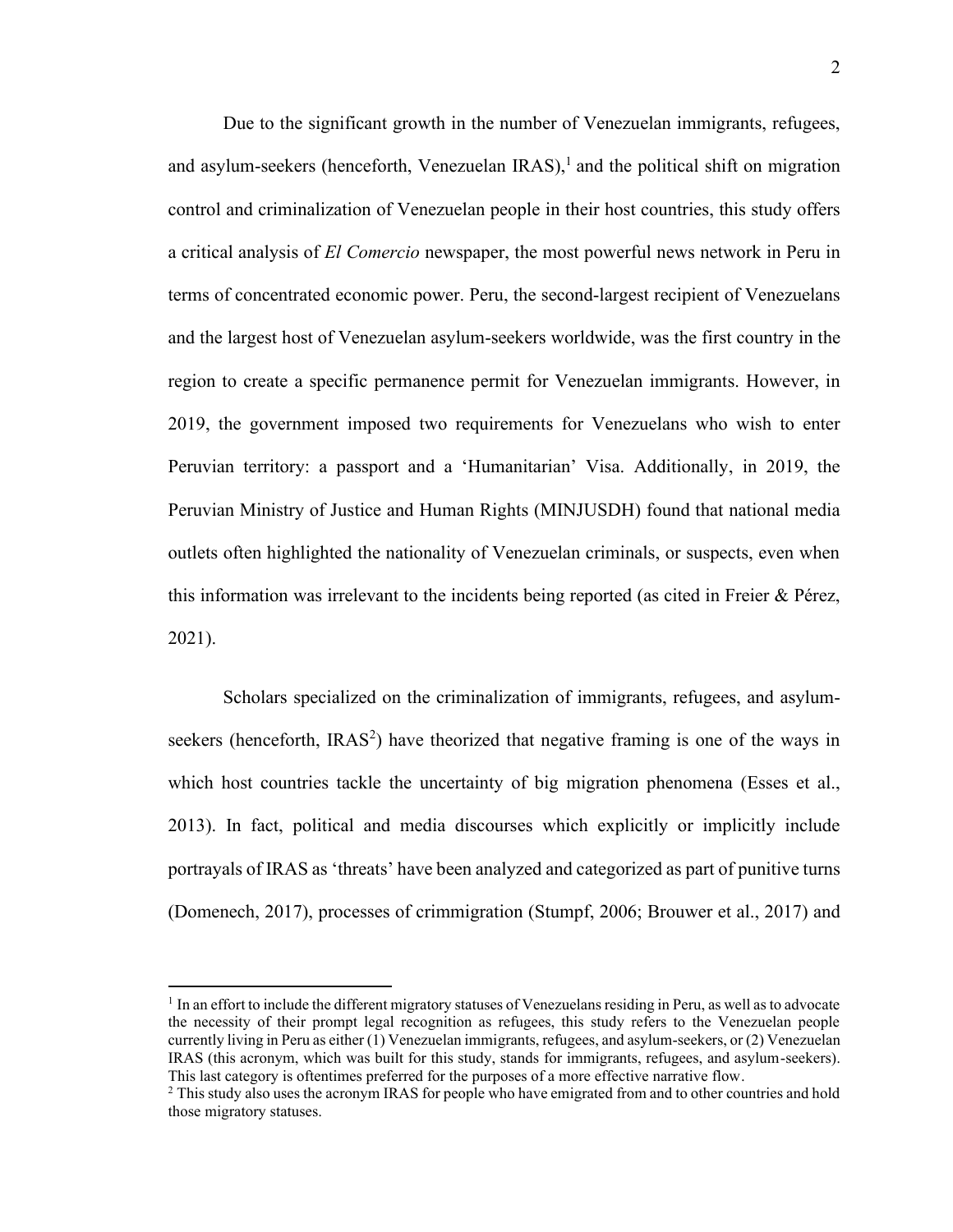moral panics (Cohen, 2011; Brouwer et al., 2017; Tosh, 2019). Likewise, more scholars have started to focus on migration phenomena in the Global South due to the recent widespread practices of migration control and surveillance such as the ones adopted in Latin America.

Thus, not only does this study seek to contribute to the nascent literature on Southto-South migration, but also to offer a critical view as a means of promoting change in the political and cultural practices of host countries. This view is the result of a Critical Discourse Analysis (CDA) performed on a sample of 63 news stories published by *El Comercio* between April 1 and June 30 of 2019.<sup>3</sup> This study is divided into seven sections. After this first section, section two consists in a brief chronological description of Venezuelan migration in Peru between 2017 and 2021; section three reviews academic literature pertaining to the portrayal of IRAS around the globe; section four explains the concept of media-framing as theoretical framework; section five describes the methodological approach as well as key aspects of *El Comercio* and the data collection process; section six discusses the findings and results; and, finally, section seven includes conclusions and recommendations for further research.

#### <span id="page-11-0"></span>**II. Venezuelan Migration in Peru Between 2017 and 2021**

According to the International Organization for Migration (IOM), throughout 2017, most of the people emigrating from Venezuela were young men with high levels of education, mostly single and traveling with passports (as cited in Freier & Castillo Jara,

<sup>&</sup>lt;sup>3</sup> The 63 news stories of this sample were originally published in Spanish. Thus, considering language as a cultural practice, the author has translated words, phrases, and extracts to English keeping in mind their original use and meaning.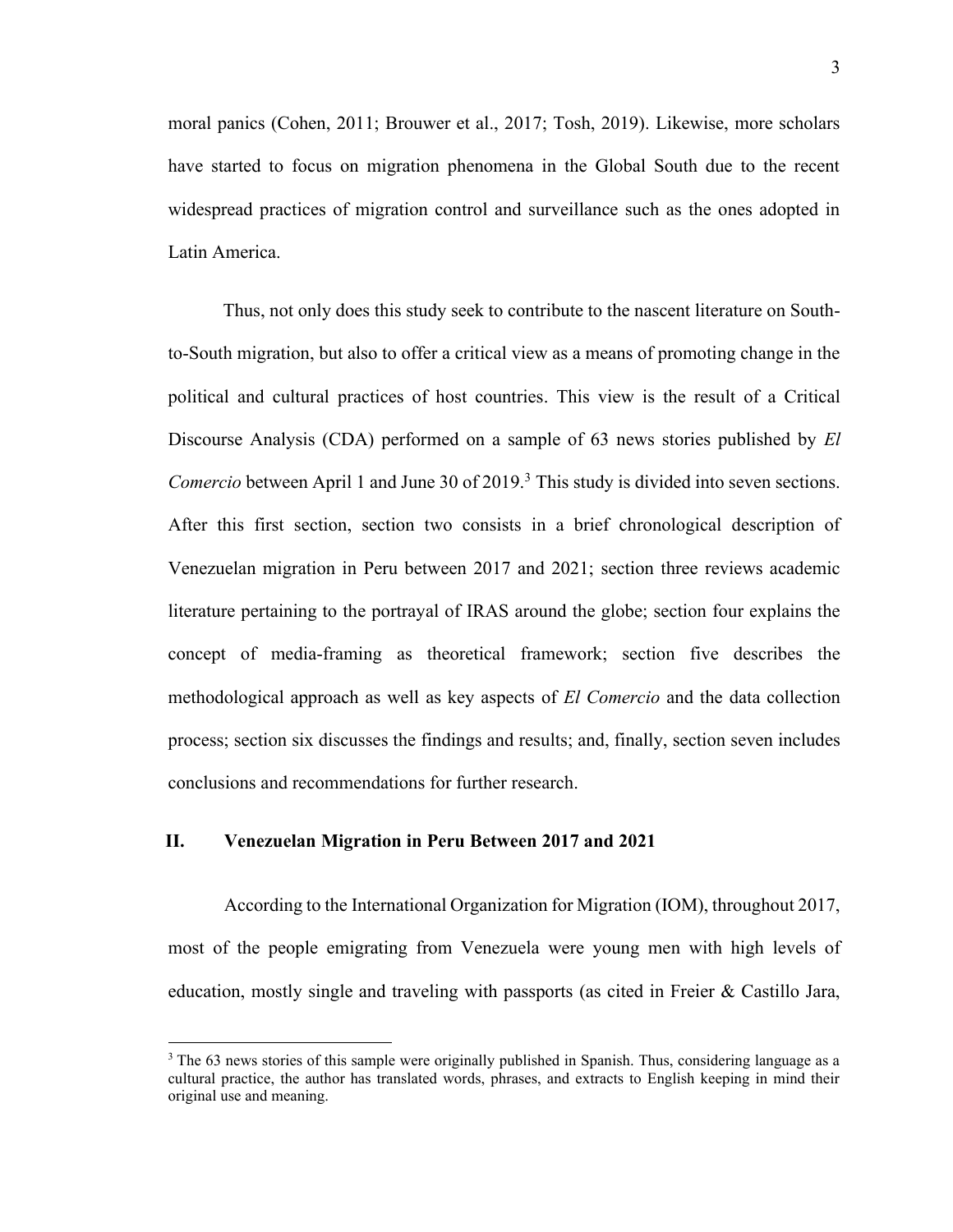2020). In January of that year, under the government of former president Pedro Pablo Kuczynski, Peru was the first country in Latin America to approve the guidelines for a Temporary Permanence Permit (PTP in Spanish). This document was granted for one year and authorized Venezuelans to work, pay taxes, and have access to healthcare (Freier & Parent, 2019).

In 2018, however, Peru started to adopt restrictive measures towards Venezuelan migration. In August, the country's government, under the presidency of Martín Vizcarra, announced a passport requirement for Venezuelan citizens who wish to enter Peruvian territory. Alongside this measure, the Peruvian government shortened the PTP's term: applications were accepted only until December 31, 2018, and the deadline for entry into the country was set for October 31 of the same year. Later, in 2019, under the premise of promoting an 'orderly' and 'safe' migration, Martín Vizcarra announced the implementation of a Humanitarian Visa, which began to take effect on June 15 of that same year.

By the end of 2019, the socio-economic profile of Venezuelans entering Peruvian territory showed an increased vulnerability. According to the IOM, 58 per cent of them were women, most of whom were travelling with their children and looking to reunite with their partners (Aron Said & Castillo Jara, 2020). Moreover, that year humanitarian staff reported an increase in the number of teenage girls, including pregnant teenage girls, crossing borders alone or with people who were not their direct relatives (Women's Refugee Commission [WRC], 2019).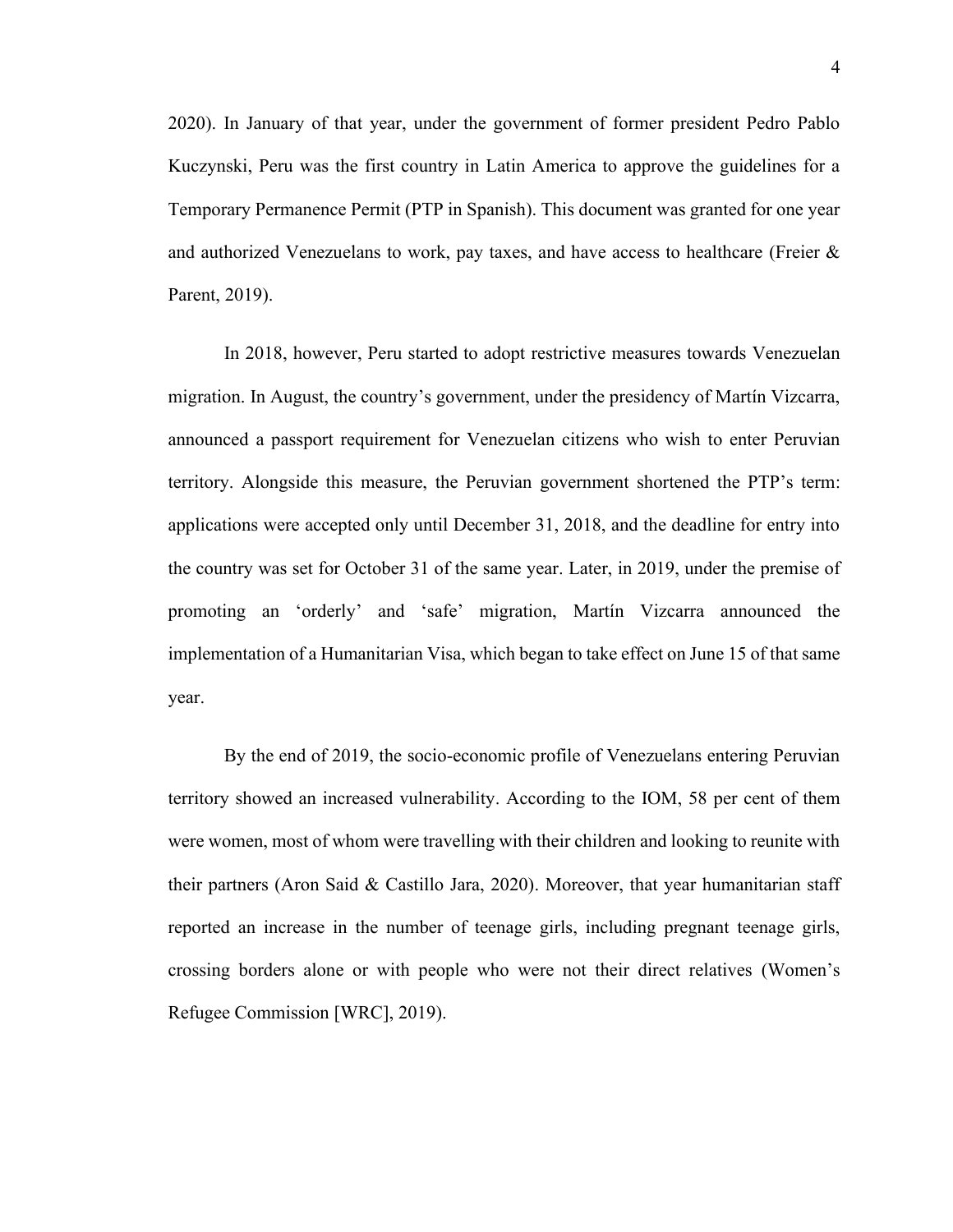Throughout 2020, Peru's emergency responses to the COVID-19 pandemic strengthened the securitization of migration governance, leading to further legal and socioeconomic exclusion of Venezuelan IRAS in the country. Such responses were "contingent and crisis-driven" and imposed "temporal limitations that often selectively exclude migrants based on legal status" (Vera Espinoza et al., 2021, p. 1). At the same time, despite the decline in the link between Venezuelan immigration and crime, xenophobic reactions in 2020 intensified as Venezuelan IRAS in Peru were publicly framed as a "crisis" within the sanitary crisis (Freier & Vera Espinoza, 2021, p. 2). For example, they were accused of spreading the SARS-CoV-2 virus:

It is not just the Venezuelan government who identified returning Venezuelan migrants as particular carriers of the virus. Media coverage in Brazil, Colombia, Chile, and Peru blamed Venezuelans for not isolating or for spreading the virus (Mazza, 2020, pp. 3-4).

Contrary to what may have been expected, Peru's punitive turn has not stopped the rise in the number of Venezuelans entering the country. On one hand, Venezuelans have been further pushed to leave their homes in Venezuela due to the deterioration of living conditions. A nationwide study found that, in 2017, 80 per cent of Venezuelan households were food insecure, and that interviewees had lost each an average of 11 kilograms in one year (Proyecto ENCOVI, 2018). On the other hand, despite its name, the Humanitarian Visa has created an insurmountable barrier to legal entry for most IRAS (Freier & Castillo Jara, 2020). The required documents, a passport and certified criminal records, are virtually impossible to get in Venezuela, and without a visa, Venezuelans who cross Peruvian borders are left in a legal limbo, excluded from society, and at high risk of exploitation and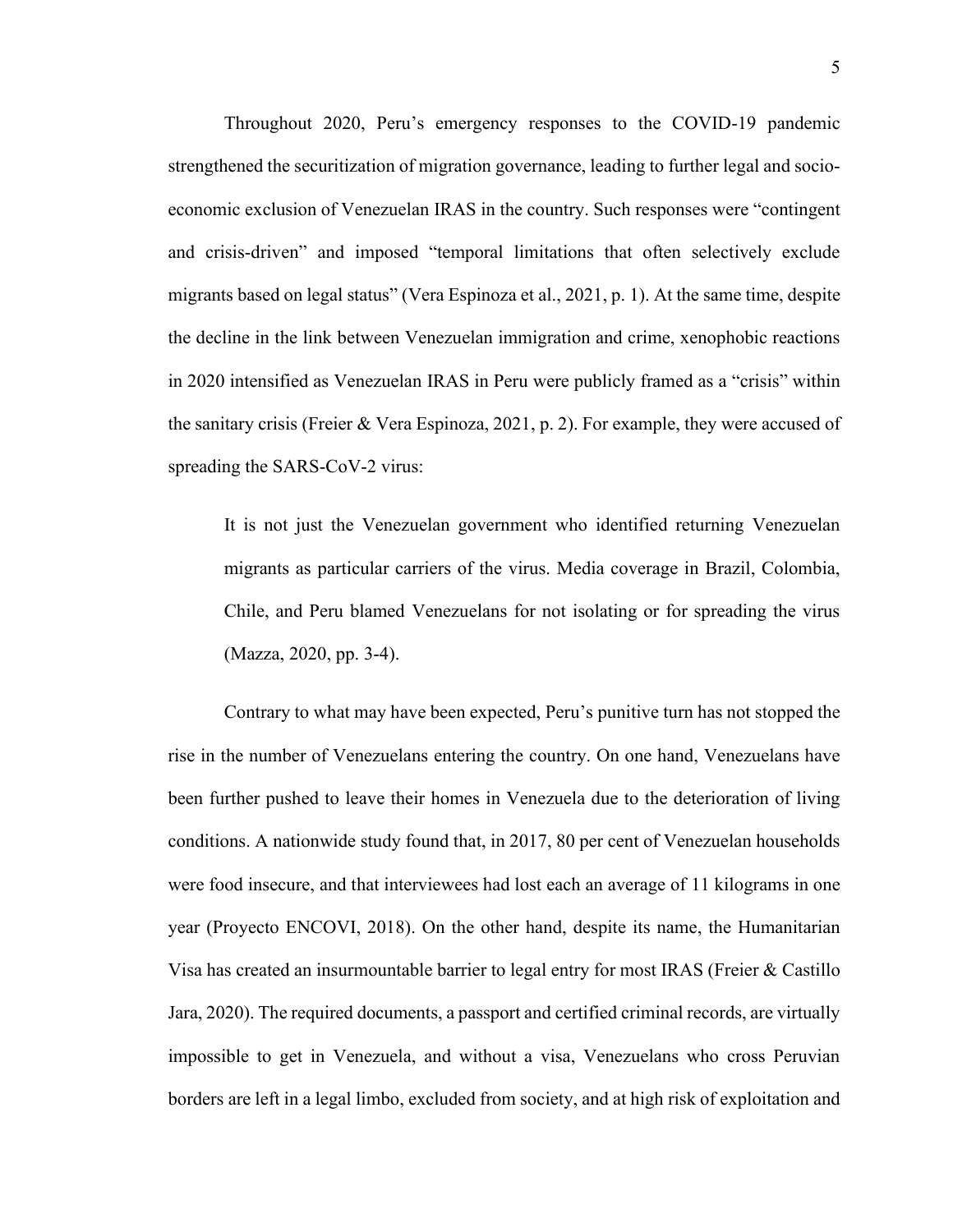abuse (Centro de Investigación de la Universidad del Pacífico [CIUP], 2019; Amnesty International, 2020).

The increasing socio-economic vulnerability of Venezuelans arriving in Peru has contributed to the narrative of Venezuelan immigration as a problem and to the validation of the aforementioned security policies<sup>4</sup> based on migration control (Aron Said & Castillo Jara, 2020). Furthermore, the negative framing of Venezuelan IRAS, often fueled by both politicians and mass media, has led to growing xenophobic sentiments among Peruvians, who perceive Venezuelans not only as a threat but also as a burden on public services (Freier & Castillo Jara, 2020).

# <span id="page-14-0"></span>**III. Literature Review: Immigrants, Refugees, and Asylum-Seekers (IRAS) as 'Threats'**

Mass media play a crucial role in framing public policy and discourse about IRAS not only by disseminating policy messages but also by promoting particular positions on migratory topics (Esses et al., 2013). In fact, media can oftentimes exploit the uncertainty generated in public opinion by large migratory phenomena, thus contributing to a "crisis mentality" in which IRAS are represented as "enemies at the gate" (Esses et al., 2013, p. 519). By presenting studies analyzing media from the United States, Norway, and Canada, Esses et al. (2013) contend that such crisis mentality happens predominantly in Western

<sup>4</sup> According to Huysmans (2000), security policy refers to a specific policy of "mediating belonging" (p. 757). In other words, a security policy perpetuates or changes political integration and criteria of membership through the identification of threats. Moreover, in security practices, the political and social identification of a community and its way of life develop in response to an existential threat, including an "invading enemy" (p. 757).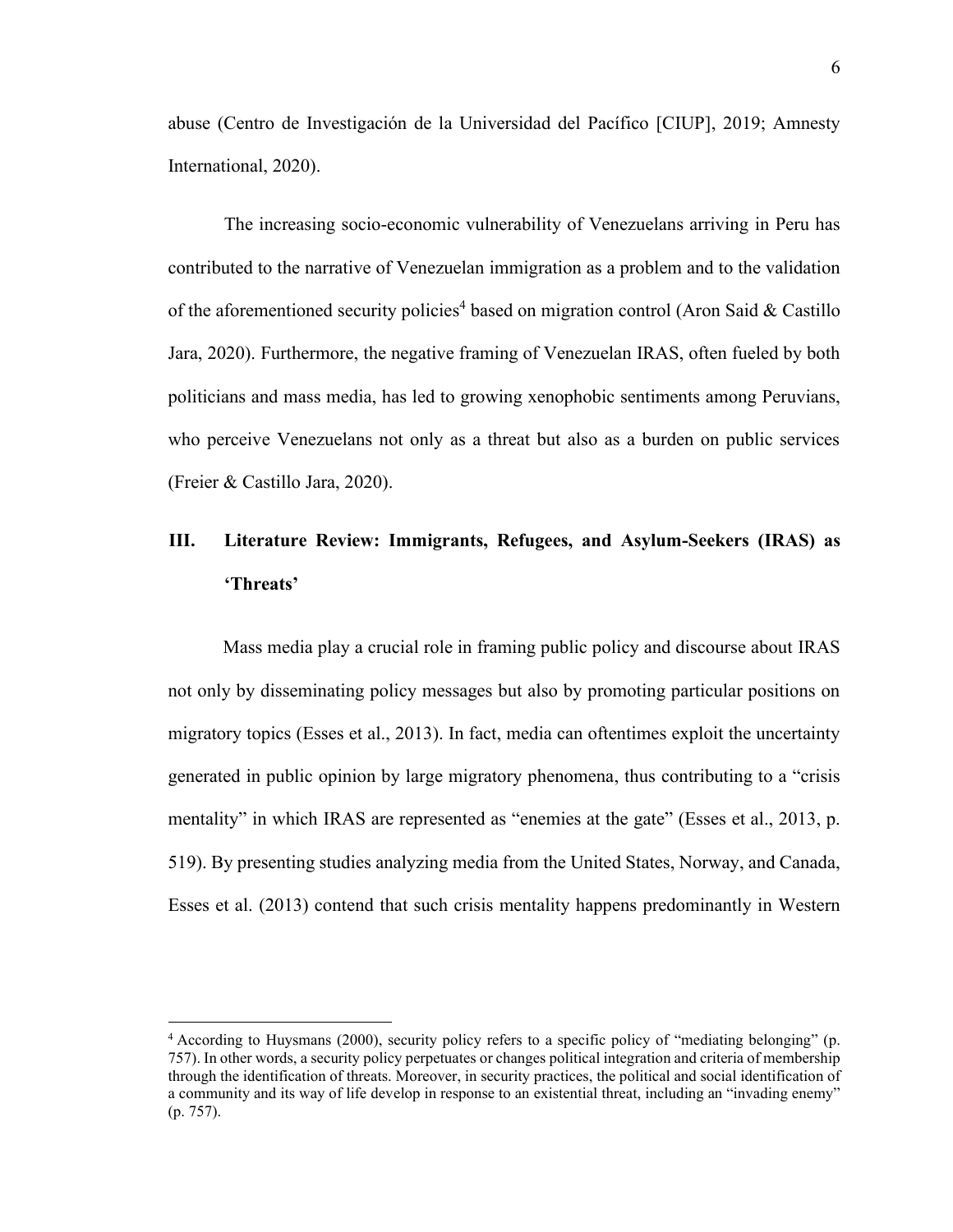countries. At the same time, Leurs and Smets (2018) have pointed out that recent migration studies have been shaped by the refugee crisis in Europe.

As the crisis mentality involves the portrayal of IRAS as threats, the term "crimmigration" has recently become more popular among scholars specialized on legal matters (Stumpf, 2006). As such, Brouwer et. al (2017) have stated that the criminalization of "unauthorized migrants" rests on a discourse of IRAS being involved in "issues of crime" (p. 101). Therefore, crimmigration is the result of reinforcing interactions of political, public, and media discourses in which the 'migratory threat' is progressively built (Brouwer et al., 2017). Regarding media discourses, Fleras (2011) has stated that "news media coverage is prone to paradox" and that a disproportionate amount of negative coverage links immigration to "illegality, crisis, controversy, and government failure," which in turn increases public hostility and distrust (p. 145).

Closely related to crimmigration is the concept of moral panics, first introduced in 1972, by Stanley Cohen. Essentially, moral panics involve a "condition, episode, person or group of persons [emerging] to become defined as a threat to societal values and interests" (Cohen, 2011, p. 1). Similarly, Krzyżanowski (2020) has stated that moral panics occur when crisis imaginaries are agent-centered, which means that discourses point out specific subjects or phenomena as the cause of present crises. Regarding media discourse in particular, mass media journalism is one of the active participants within the feedback loop of moral panics. In addition, one defining characteristic of moral panics is that such active participants, the producers of discourses, exaggerate a particular concern, therefore promoting or validating "highly disproportionate" actions (Brouwer et al., 2017, pp. 102– 103).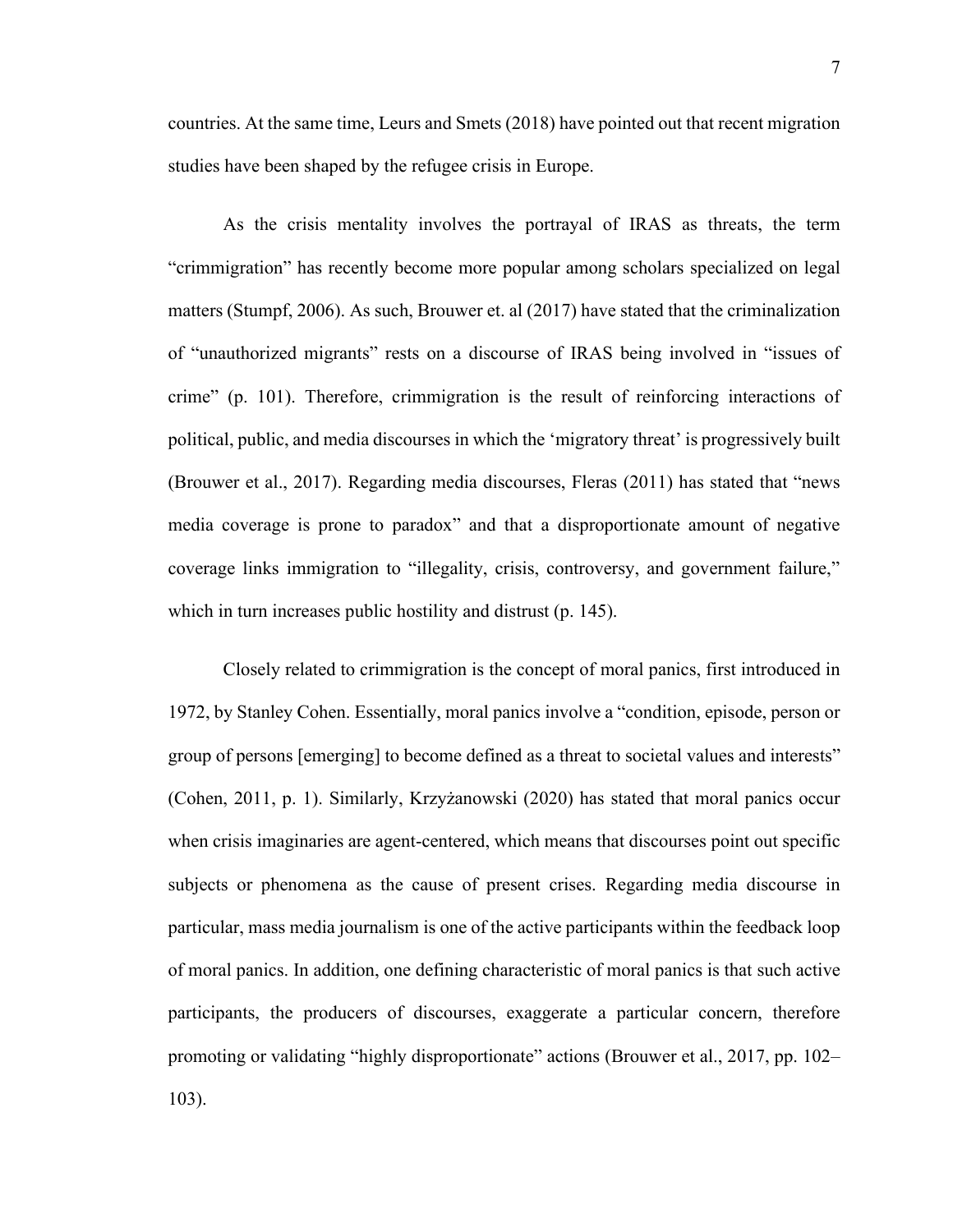Immigration has probably been the most common object of many social and political imaginaries and the target of many national as well as cross-national moral panics (Krzyżanowski, 2020). This theory formulation has been used in different studies about media representations of IRAS. Tong and Zuo (2019) have shown that for more than five years following the Arab Spring and prior to the referendum, British right-wing newspapers *Telegraph* and *The Sun* generally followed traditional public norms to mark IRAS as "illegal, deviant 'folk devils' who threatened the health and welfare of British society" (p. 463). Moreover, these newspapers gradually expanded and projected such frames to the European Union (EU), associating it with moral panics over IRAS, and thereby "othering" them as a danger to the UK's national security and stability.

Benson (2013) concludes that, although dominant frames regarding IRAS vary over time and across types of media outlets, most news items mention multiple frames rather than just one. The author identifies four frames that portray IRAS as a threat: 1) the "jobs" frame accuses them of taking jobs from or lowering the wages of national workers; 2) the "public order" frame emphasizes law-breaking of any kind by IRAS, as well as the health or environmental threats posed by unlimited immigration; 3) the "fiscal" frame is concerned with the costs to taxpayers of public services, such as healthcare and education, offered to IRAS; 4) the "national cohesion" frame portrays cultural differences stemming from migratory phenomena as a threat to national unity and social harmony (pp. 6-7).

More recent studies have demonstrated that immigration also remains the key focus of contemporary right-wing populist discourses (Wodak & Krzyżanowski, 2017; Krzyżanowski, 2020). Ruth Wodak (2015) contends that this phenomenon reveals itself as a politics of fear in which right-wing populist parties use ethnic, religious, linguistic, or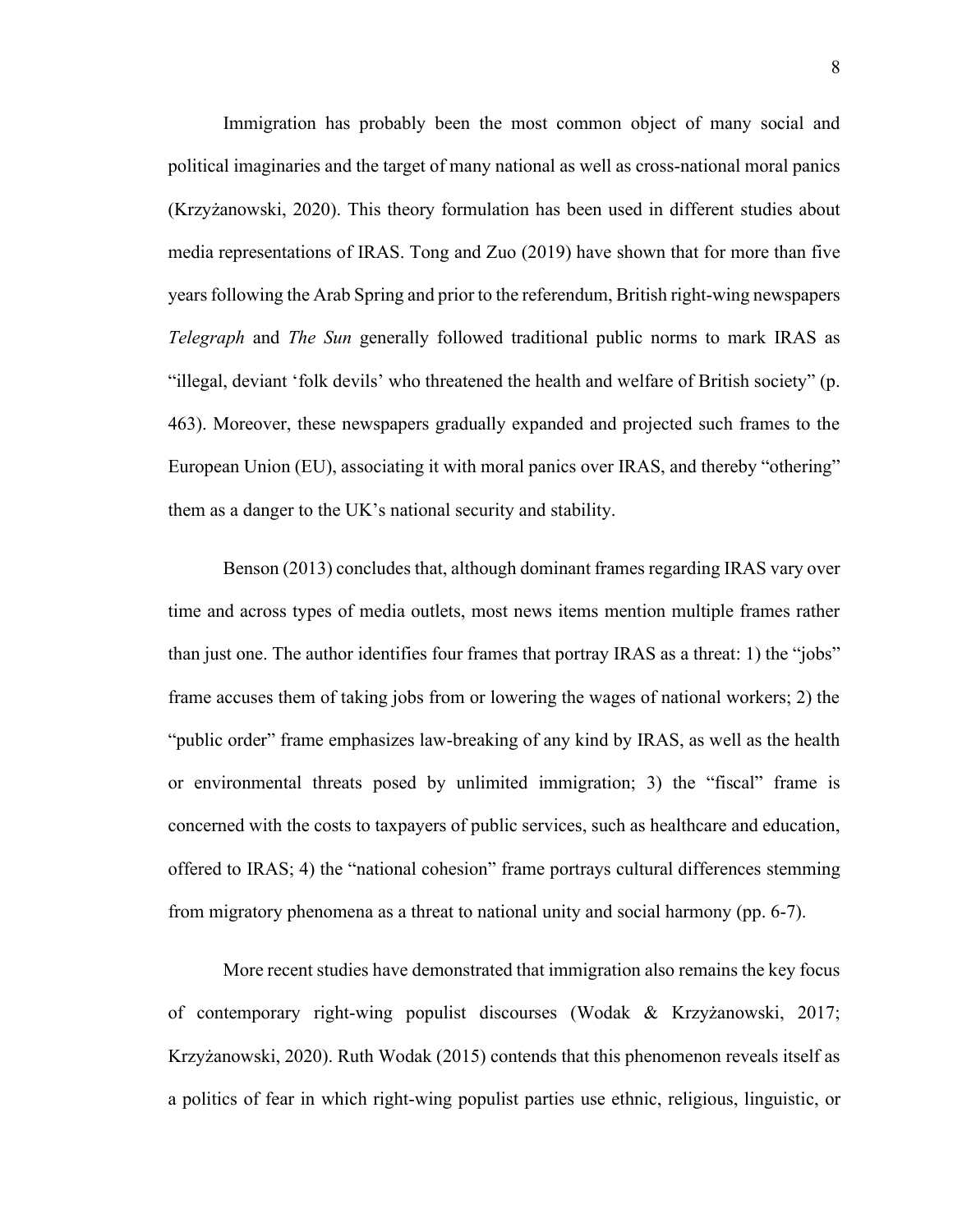political minorities as a scapegoat for most current problems. Consequently, these groups are perceived as dangerous and as a threat 'to us', to 'our' nation. Similarly, Wodak and Krzyżanowski (2017) have explained that the increase in migration within Europe after 1989 eventually provided right-wing political parties with opportunities to use antiimmigration and xenophobic rhetoric as the central issue on their agendas, which remains a successful means to mobilize voters around the globe.

In the Global South, the focus of media studies on IRAS has shifted towards the analysis of the representations of Venezuelan migration and Venezuelan IRAS in host countries. Ramírez-Plascencia (2020) concludes that Mexican media shaped public opinion using headlines which typically highlighted a partial view of events, often even exaggerating the potential causalities or hypotheses that could be deduced from the facts in the lead paragraph. According to the author, Mexican media emphasized criminal incidents that involve the participation of Venezuelans living in the country but gives "limited coverture" to the "abuses or criminal actions" towards them (p. 1177). Similarly, Echeverri et al. (2020) have found that there was an abundance of negative framing of Venezuelan migration within published news stories and photographs in two Colombian on-line news outlets.

Freier and Pérez (2021) have noted that Venezuelan IRAS in Peru believe their experiences of xenophobic discrimination in everyday life are caused by a growth in negative representations of Venezuelans within national news media, and in political discourses and actions. According to Bahar et al. (2020), the increasingly common narrative about Venezuelan IRAS being the cause of higher crime rates in the communities where they live is "simply misplaced" (p. 2). The authors carried out a data analysis from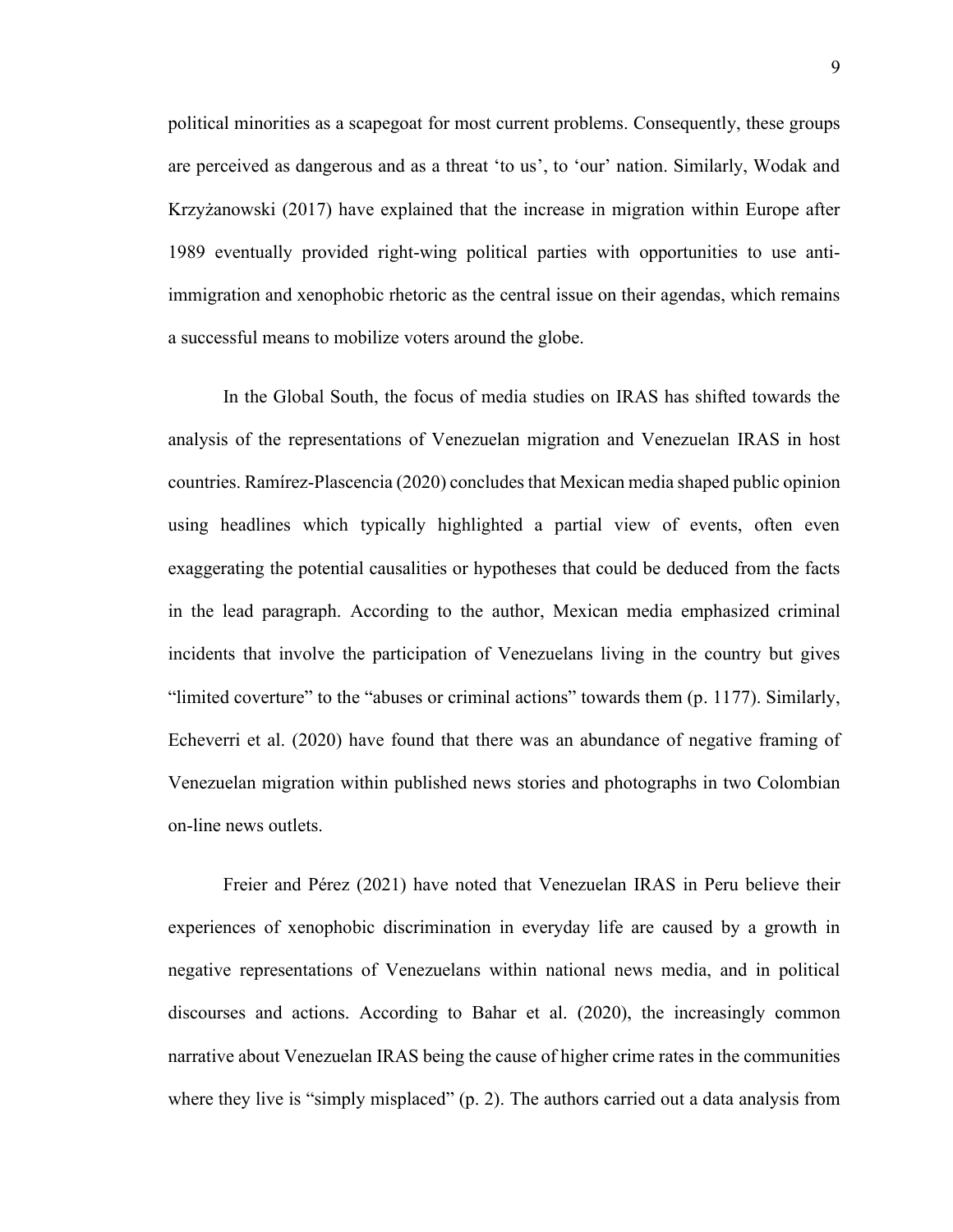the three countries with the largest number of Venezuelans, including Peru, and concluded that they commit substantially fewer crimes than the native born, relative to their share in the overall population.

To summarize, academic literature shows that mass media around the globe tend to frame IRAS as threats, which contributes to their 'othering' as well as to crisis mentalities, processes of crimmigration, and moral panics in the countries that host them. While scholars have mostly analyzed these phenomena in the Global North, there is gradually more literature pertaining to migration crises in the Global South, including Venezuelan IRAS in Latin American countries. This nascent literature is consistent with findings stemming from media analyses of other migration phenomena insofar as mass media in Latin American host countries also tend to publish news stories with a negative framing in which Venezuelan IRAS are the enemies, particularly when it comes to issues of crime.

#### <span id="page-18-0"></span>**IV. Theoretical Framework: Media-Framing and the Construction of Reality**

Because the words frame, framing, and framework are commonly used outside academic discourse, Entman (1993) aimed to identify common tendencies among the different uses of these terms, thus providing a more accurate and universal understanding of them. For the author, to frame involves to select "some aspects of perceived reality" and to make that information more salient "in such a way as to promote a particular problem definition, causal interpretation, moral evaluation, and/or treatment recommendation for the item described" (p. 52). In general, text-producers can make pieces of information more salient "by placement or repetition, or by associating them with culturally familiar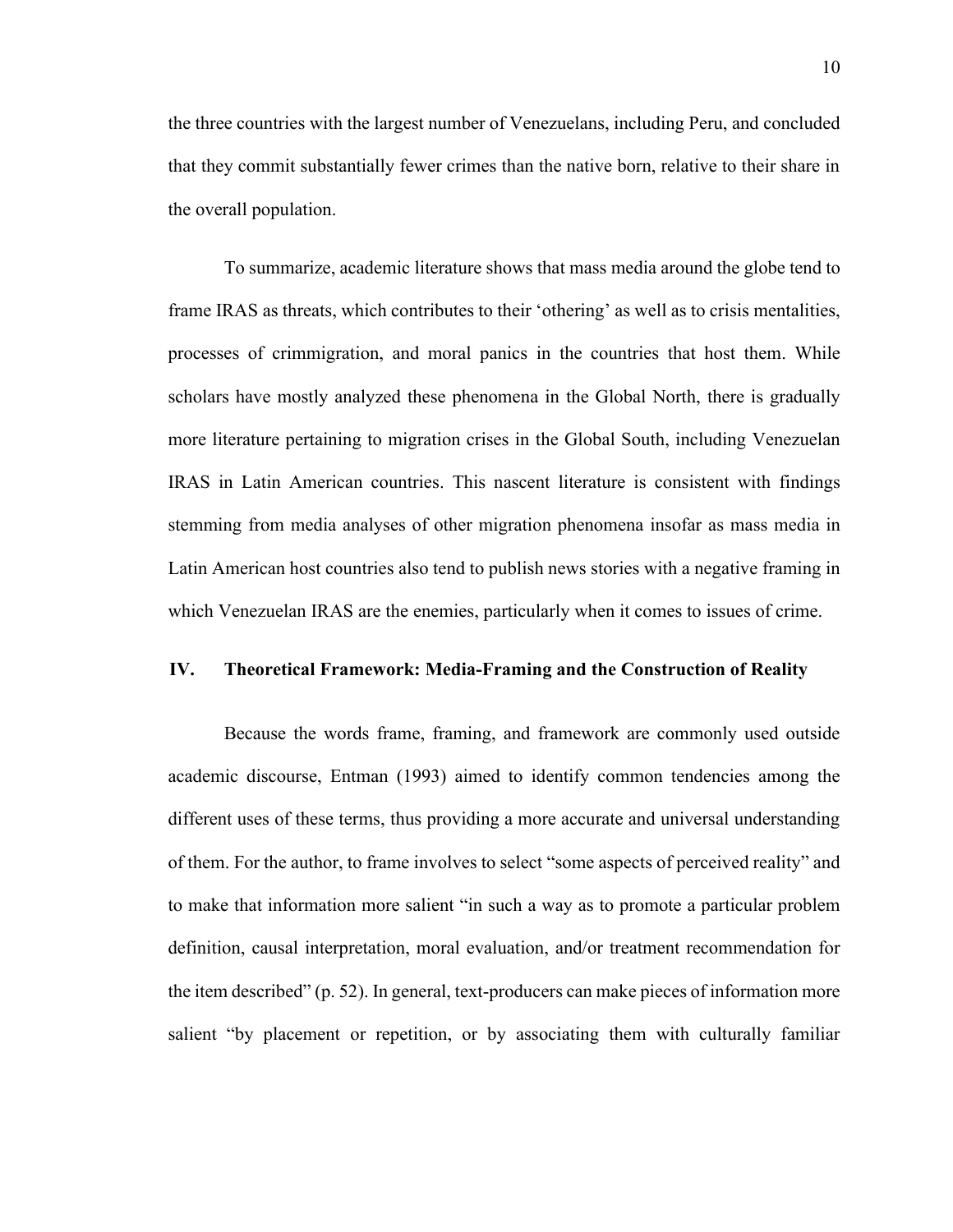symbols" (p. 53). However, not only are frames defined by what they include, but also by what they background and/or omit.

For Entman (1993), the notion of framing also implies that "the frame has a common effect on large portions of the receiving audience, though is not likely to have a universal effect on all" (p. 54). Notwithstanding, he stated that frames organize the belief system of an individual or social group, and that they are closely related to categories, scripts, or stereotypes that represent "mentally stored clusters of ideas that guide individuals' processing of information" (p. 53). As such, his statements are consistent with Goffman's (1974) framing theory, in which frames, or schemata of interpretation, do not address the structure of social life, but that of the perceived experiences individuals have as part of their lives in society. For this author, frames are "general aspects of human cognition of the social" as well as attempts to convey the ways in which events or phenomena are organized (Crook & Taylor, 1980, p. 234).

#### <span id="page-19-0"></span>**News and Media-Framing**

The concept of news has been relevant for the development of framing theory and one of the main foci of media-framing. According to Gitlin (1980), there are three common ways of conceiving news: 1) the journalist-centred approach explains news as a product of "professional news judgments," in which one extreme sees journalists as autonomous and objective professionals, and the other sees journalists as "ideologically biased"; 2) the approach that conceives news as a social construct highlights the human agency of news, stressing the inertia and habits of news organizations; and, finally, (3) the event-centred approach states that news reflect the "actual nature of the world" (pp. 249-250). However,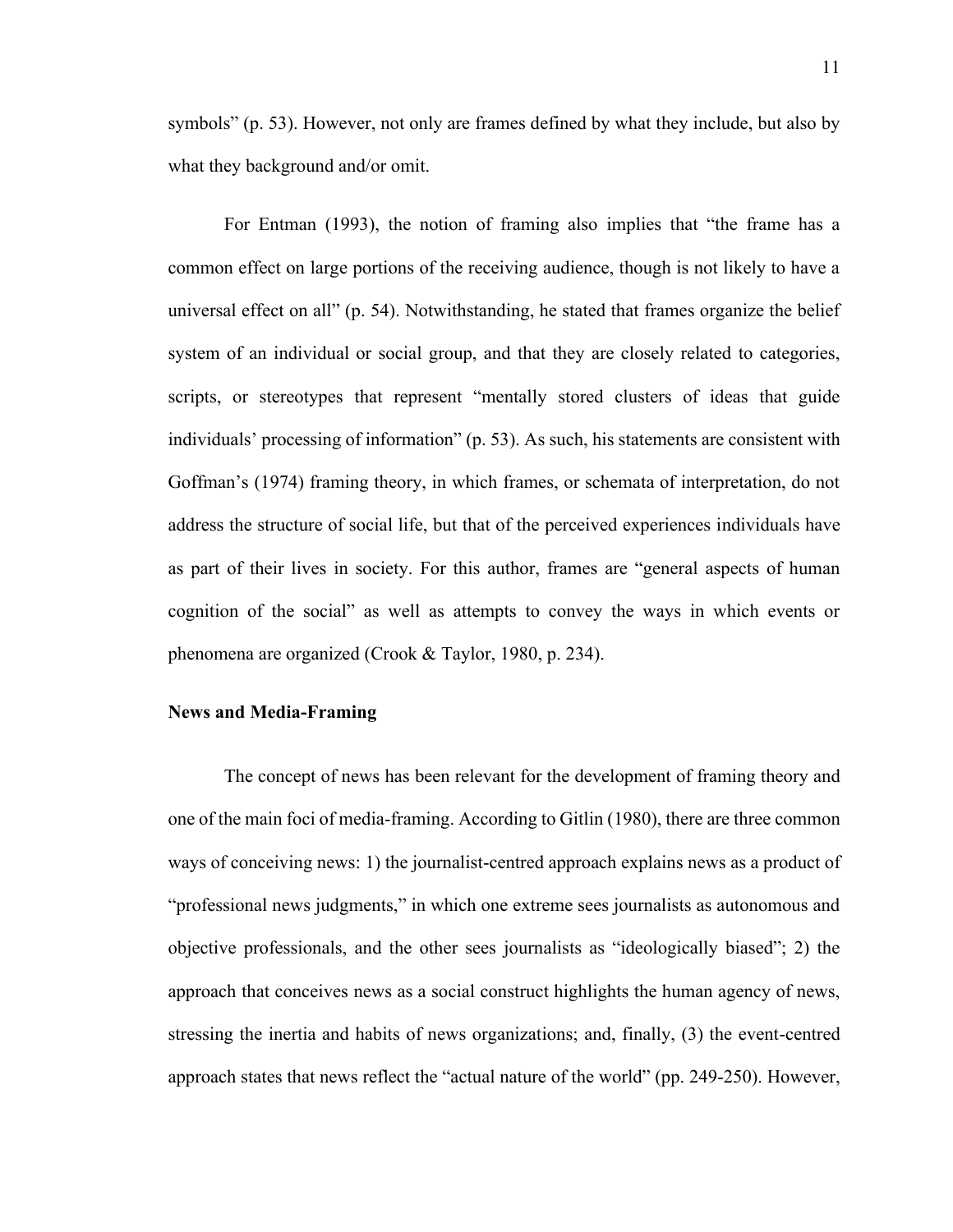the author explained that although each of those approaches has something to contribute to the theory of media-framing, they all "fall short of completeness" (p. 251).

Gitlin (1980) thus proposed a more ample theory, which includes both the framing process and the relationship between news media and social movements:

[A]n approach attuned to the particular procedures of journalism, yet sensitive to the fact that journalism exists alongside —and interlocked with— a range of other professions and institutions with ideological functions within an entire social system  $[\dots]$  [A]n approach which is both structural and historical —that is, which can account for regularities in journalistic procedure and product, yet which at the same time can account for historical changes in both (p. 251).

As the author explained, this media-framing approach not only considers news and its frames, but also social movements and their identities, goals, and strategies.

Gitlin's (1980) proposal is closely related to Gramsci's (1992) concept of ideological hegemony, which serves as the "systematic engineering of mass consent to the established order" and is achieved through the penetration of a ruling class's ideology into the common sense and social practices of subordinated classes (Gitlin, 1980, p. 253). For Gitlin, the media elite seeks to perpetuate the political-economic system because their power and prestige come from, and depend on, that system; therefore, the members of this elite are committed to their own economic and political interests. According to the author, such media elite applies a "strategy of neutralization," which means that news stories include oppositional forces as competing media-frames, to maximize their audiences and thus profits, legitimacy, and reputation (Gitlin, 1980, p. 259). Regarding the legitimacy of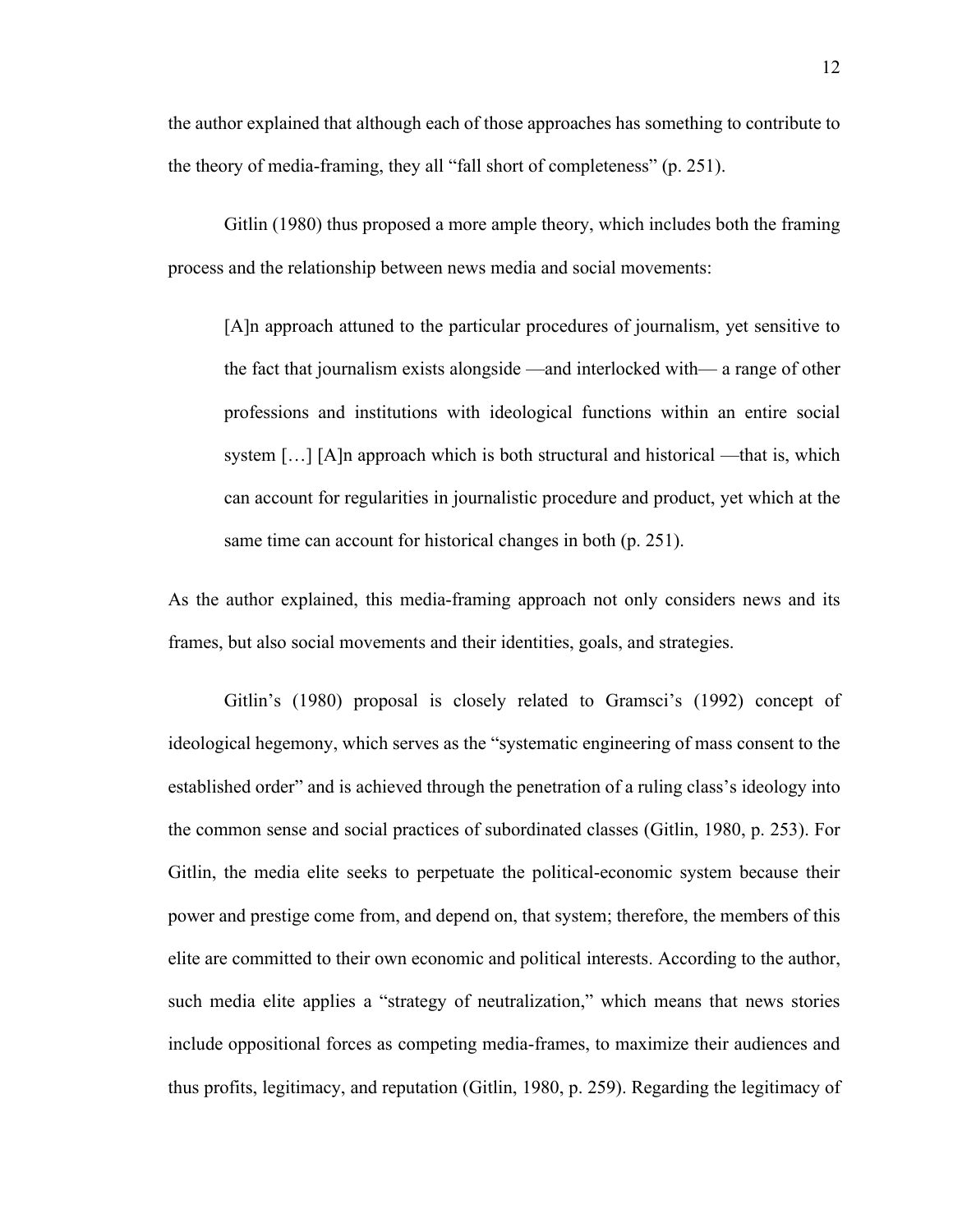media outlets, he explained that part of it relies on conceding permissions of "reliable routines of objectivity" and that such routines sometimes result in the "entry of challenging social movements in the public ideological space" (p. 259).

Tuchman's (1978) study on the processes of news making is consistent with Gitlin (1980) as both authors go beyond the analysis of journalists and news media organizations and their influence on the production of news. As such, the former explained that news is (1) "an institutional method of making information available to consumers," (2) "an ally of legitimated institutions," (3) a product of a social institution and social relationships, and (4) a "product of cultural resources and active negotiations" (Tuchman, 1978, pp. 4-5). In addition, Tuchman described that the "news frame" is like any other frame; it "delineates a world" and thus "may be considered problematic" (p. 1). The view through a news frame, or a window, as she put it metaphorically, depends on various factors: "[W]ether the window is large or small, has many panes or few, whether the glass is opaque or clear, whether the window faces a street or a backyard  $(...)$ " (p. 1).

Entman's (1993) contribution to media-framing theory is also consistent with both Tuchman (1978) and Gitlin (1980) insofar as media-frames are the "imprint of power" and register the identity of actors or interests that compete to dominate the news story (Entman, 1993, p. 55). As Entman described, the fact that media-frames highlight some aspects of reality while backgrounding other elements might lead audiences to have different reactions; therefore, politicians seeking the population's support are compelled to compete over media-frames not only with other politicians but also with journalists and media outlets. Furthermore, he theorized four main functions of media-frames: 1) to define problems by determining a "causal agent" and their actions in terms of costs and benefits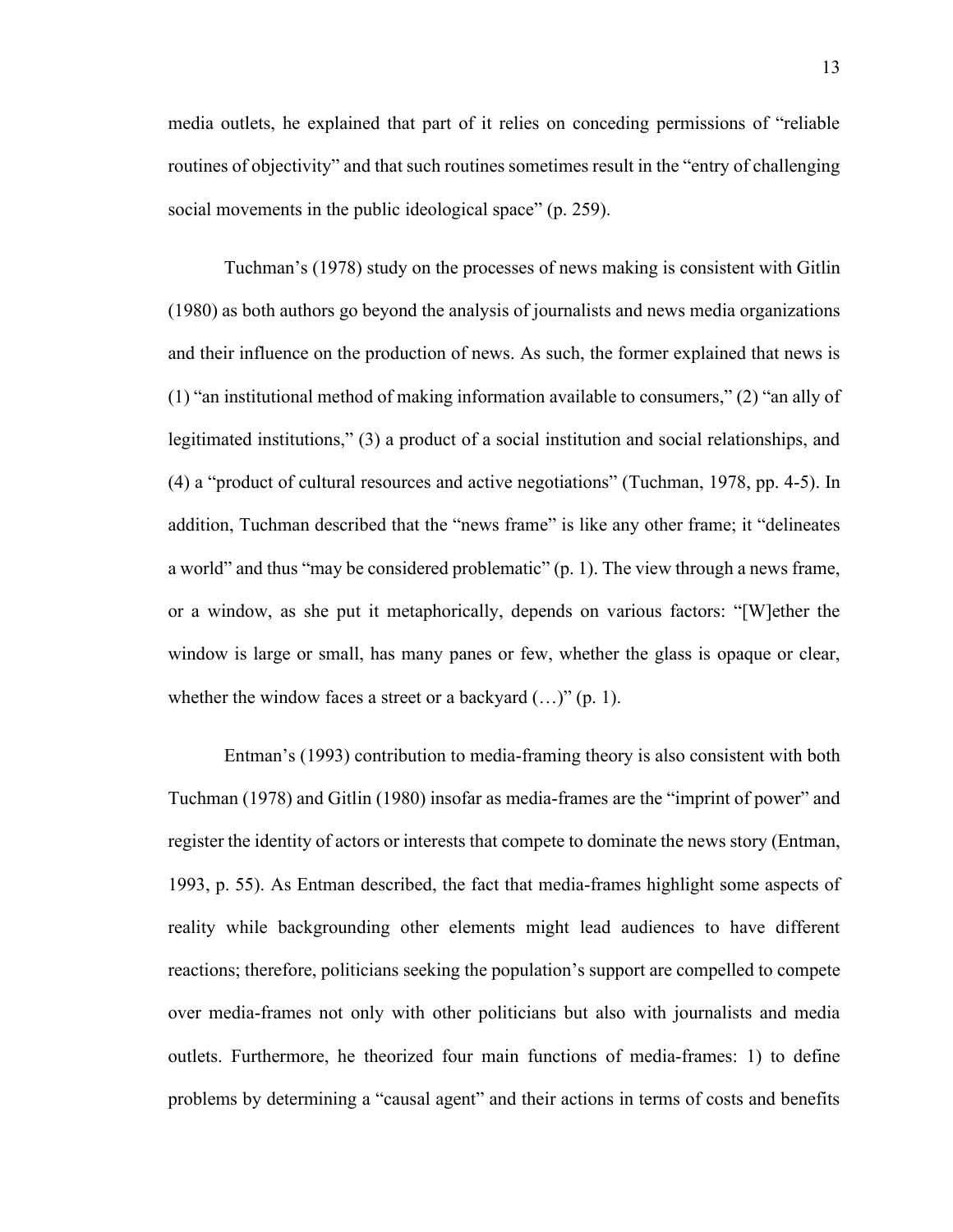which are usually measured according to "common cultural values"; 2) to diagnose causes by identifying "the forces creating the problem"; 3) to make moral judgments by evaluating the causal agents and their effects; and (4) to suggest remedies by offering and justifying certain treatments as well as by predicting their effects (p. 52).

#### <span id="page-22-0"></span>**Media-Framing Today**

The sociological works of Goffman (1974), Tuchman (1978), Gitlin (1980), and Entman (1993) are widely acknowledged as foundational to a media-framing approach (Carragee & Roefs, 2004; Borah, 2011). These authors emphasized the influence of the structural qualities of news as genre as well as the influence of external factors such as continuous interactions between journalists and elites and social movements (Vreese, 2005). However, while a variety of scholars have drawn on the sociological foundations discussed above, they have tended to miss the importance of political and social contexts, thus simplifying the concept of media-framing by referring to it as purely content presentation styles (Carragee & Roefs, 2004; Borah, 2011).

As a response to the lack of critical media-frame analysistoday, Carragee and Roefs (2004) promote re-assessing such sociological foundations by conceiving news as a forum for "framing contests" and by exploring its media-frames in the contexts of political and social power:

News stories, then, become a forum for framing contests in which political actors compete by sponsoring their preferred definitions of issues. A frame's ability to dominate news discourse depends on complex factors, including its sponsor's economic and cultural resources, its sponsor's knowledge of journalistic practices,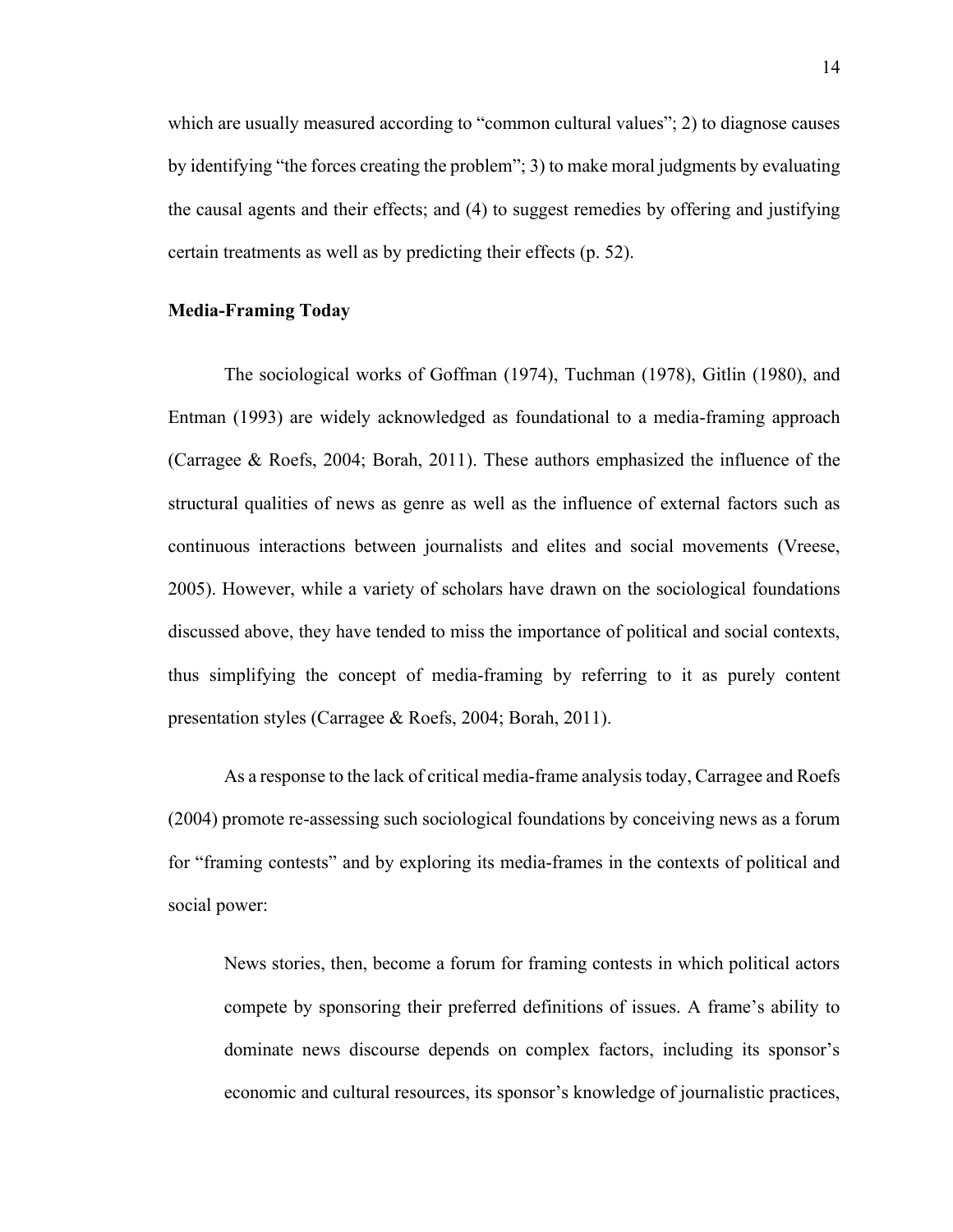Consistent with these authors, Fleras (2011) emphasizes the concept of dominance, arguing that news is part of a "discursively constructed discourse in defence of a dominant ideology" (p. 142).

Fleras's (2011) explanation of the way in which news media work is especially consistent with Gitlin's (1980) media-framing approach in terms of the influence of ideological hegemony and the resulting conflicts within those organizations. On one hand, Fleras states that ideologically driven news media reinforce ideas and ideals that draw attention to some aspects of reality as "natural and normal," but frame others as "irrelevant or inferior" (p. 142). He argues that reality is framed and that, ultimately, news media decide which stories are newsworthy taking into consideration the industry's standards rather than the impact, importance, or scope of the event or phenomenon. On the other hand, the author also states that "news media coverage is prone to paradox" (p. 145), which is consistent with Gitlin's theorization of legitimacy and the strategy of neutralization.

Regarding this, Gitlin (1980) stated that the "code of objectivity and balance" pulls an organization, and thus its news media coverage, in conflicting directions, "at one moment toward the institutions of political and economic power, and at another toward an alternative and even, at times, oppositional movements, depending on political circumstance" (p. 259). Similarly, drawing on Goffman's (1974) ideas, Gamson (1985) highlighted the ambiguity of the media-framing process by explaining its "locus of potential struggle" and argued that, while cultural analysis reveals that reality is framed,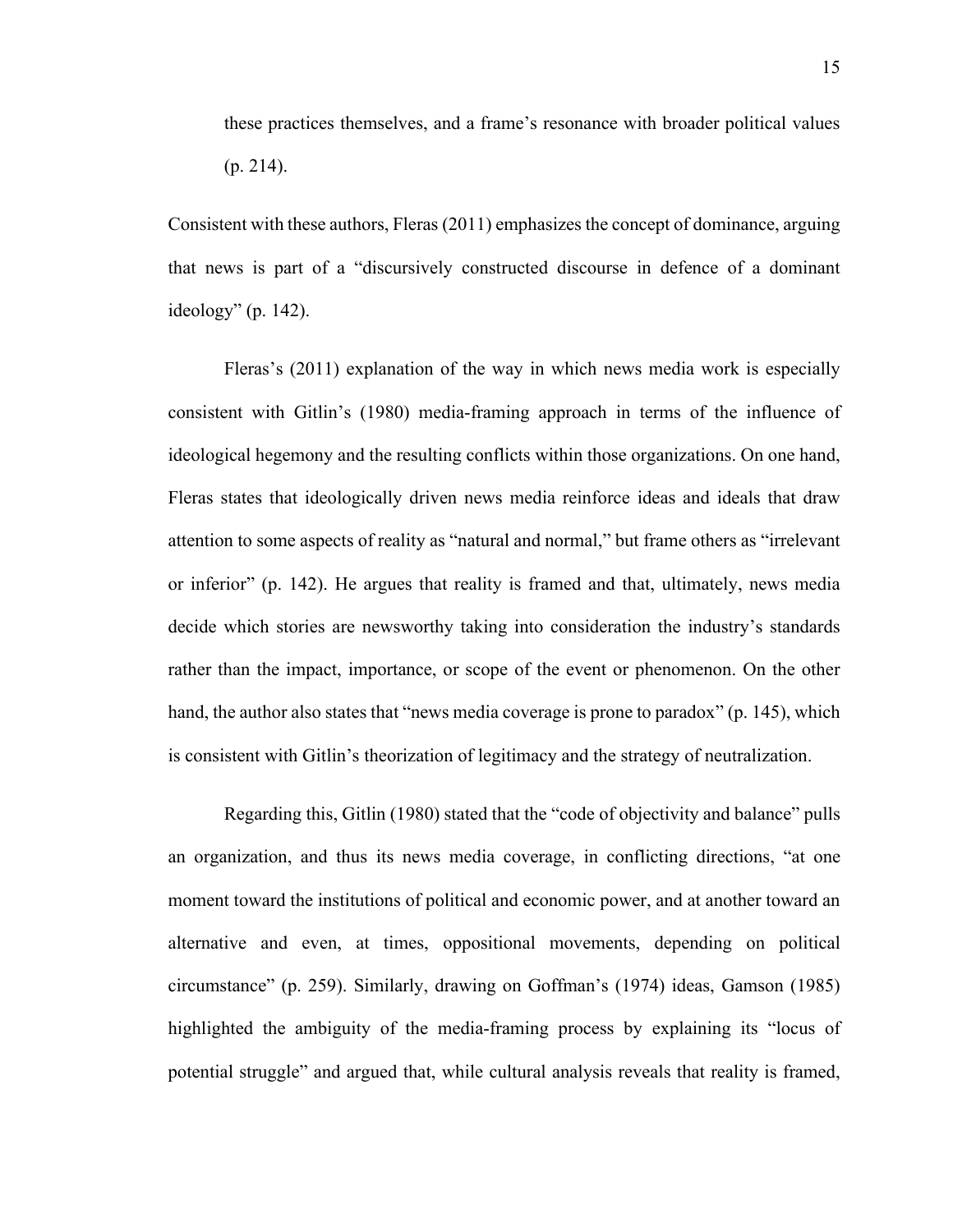the audience is comprised of "active processors" and "may decode [events] in different ways" (p. 615).

#### <span id="page-24-0"></span>**V. Methodological Approach: Critical Discourse Analysis**

This study's primary data was based on a Critical Discourse Analysis (CDA) of 63 news stories published in the digital version of *El Comercio* newspaper between April 1 and June 30, 2019. These news stories are related to two topics: Venezuelan migration and Venezuelan IRAS in Peru. On one hand, the decision to use online news stories as a study sample resided in a matter of accessibility and in the fact that such content is oftentimes accessed easily and shared instantly by the audience (Ramírez-Plascencia, 2020). On the other hand, the parameters were chosen to coincide with the announcement of the new visa requirement on Venezuelan citizens that wish to enter Peruvian territory. The new policy was announced on June 6, 2019, and took effect nine days later, on June 15. However, for the purposes of this analysis, it was relevant to go back two months and review the progression of the discursive mechanisms/strategies of *El Comercio* to see if they aligned with the agenda of the Peruvian government.

#### <span id="page-24-1"></span>**Principles of CDA and Huckin's (1997) Model**

CDA encompasses a range of approaches stemming from key principles: the meaning and purposes of discourse, and the importance of social context. For Fairclough (2003), discourse is "any spoken or written language use conceived as social practice" (p. 71). Simultaneously, discourse is considered the larger discursive unit of text as well as the basic unit of communication (Wodak & Meyer, 2001). By revealing the hidden messages of dominant discourses, CDA scholars aim to shed light on the way dominant forces in a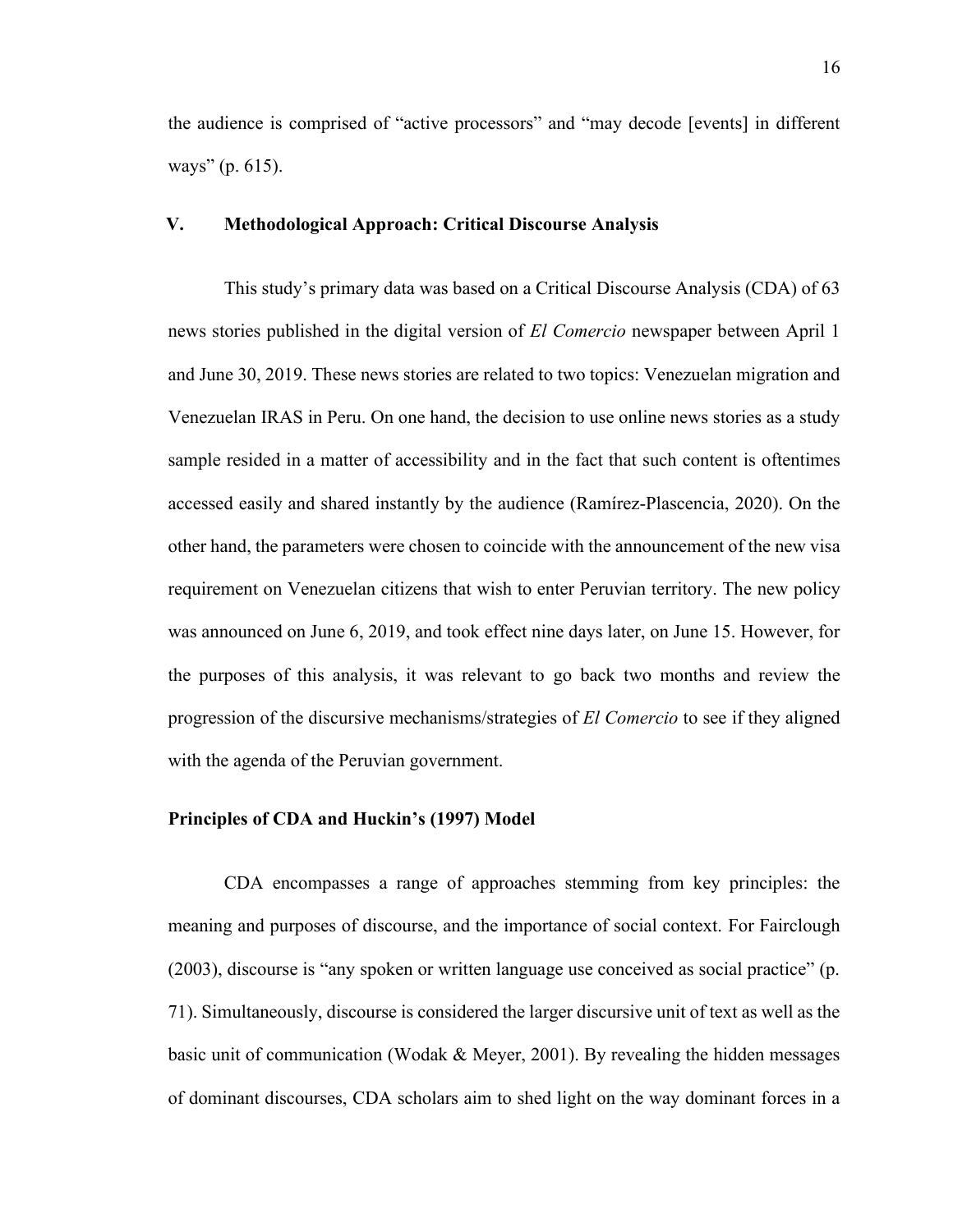society represent reality and how these representations favour their interests (McGregor, 2004). In fact, such scholars support counterhegemonic resistance and encourage social transformation.

Within CDA, media discourses are analyzed as "site[s] of power, of struggle and also as [sites] where language is apparently transparent" (Wodak & Meyer, 2001, p. 5). Moreover, they are structured by dominance, and, at the same time, their dominance structures are legitimized by the ideologies of powerful groups. Through the analysis of case studies, CDA scholars therefore seek to challenge the view that regards media as neutral institutions in society. Finally, to be considered "fully critical," CDA scholars analyze the time frame and broader context in which their study sample was produced (p. 3).

In order to analyze the discursive mechanisms of *El Comercio* newspaper, this study used the two-stage CDA model developed by Huckin (1997). While the first stage is comprised of a general reading of the text as if carried out by a typical reader, the second stage involves critically analyzing the text on different levels (from text-level to word-level features), visualizing how it could have been built differently, and mentally comparing it to similar texts. Given the fact that "textual manipulations have their most powerful effect" when the text is considered as a whole, this study's analysis has followed six text-level components divided into four categories: 1) genre/genre manipulation; 2) framing/common media-frames; 3) foregrounding, backgrounding, and omission; 4) register/discursive differences (p. 81).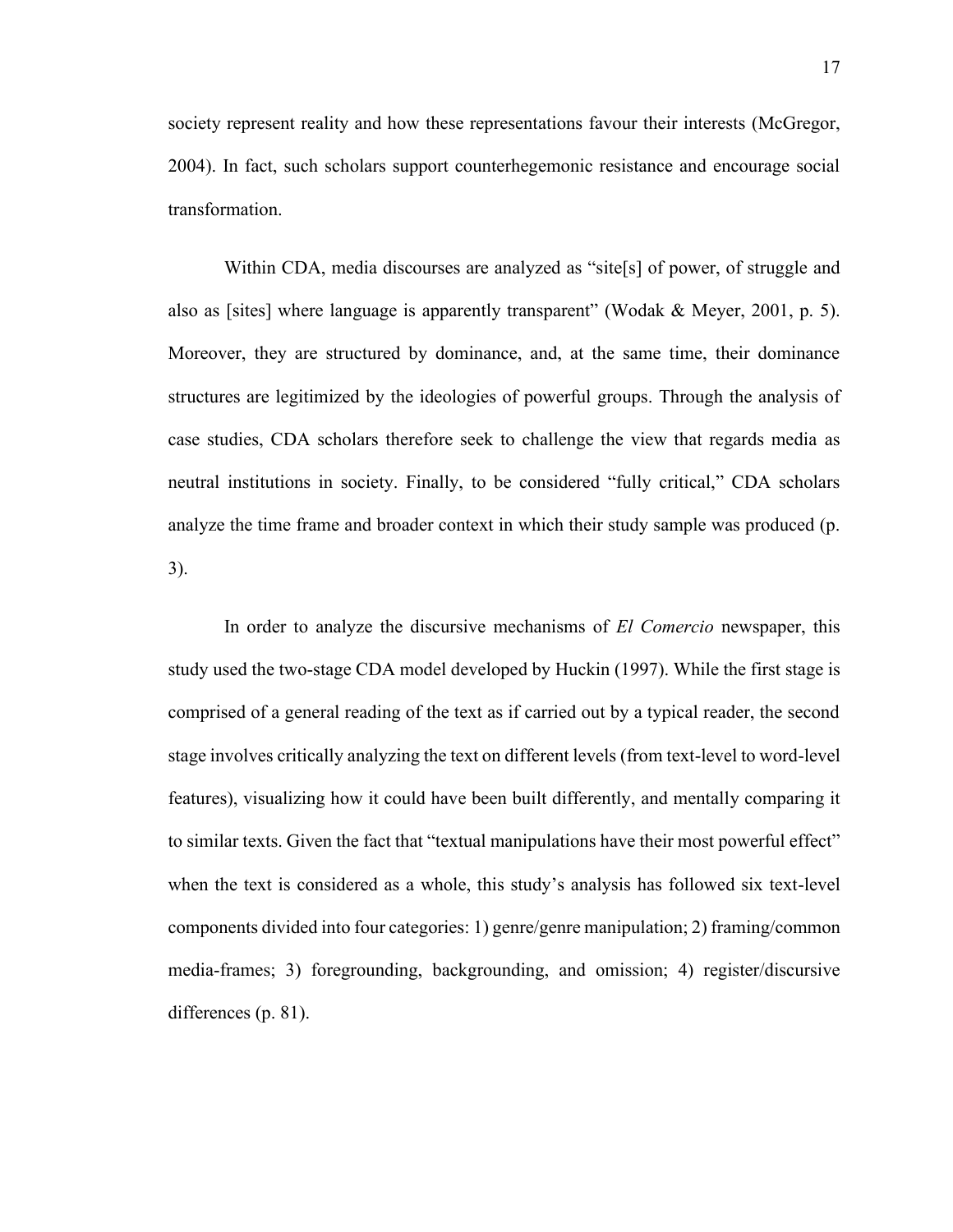Determining the genre or type of text and observing how its form and content follow the genre's conventions constitute the first step in Huckin's (1997) CDA model. Through this process, the analyst can find how particular pieces of information, or their omission, serve the purposes of the text-producer. By knowing the genre of a text, the analyst is also able to find if the text-producer has pushed the boundaries of the genre's conventions, which results in a manipulation of the genre itself. Notwithstanding, to fully explain the text-producer's perspective, the analyst is required to analyze the second component, framing, and find the common frames within the text. Consistent with Huckin, Chong and Druckman (2007) state that framing refers to the process by which people develop a "particular conceptualization of an issue" or "reorient their thinking about an issue" (p. 104).

Regarding the third and fourth components, foregrounding and backgrounding, the first one refers to how the text-producer is giving prominence to some information within the text, such as the use of a particular headline and/or lead paragraphs. In turn, backgrounding refers to how such text-producer is de-emphasizing other details. In addition, the fifth component, omission, is the "ultimate form of backgrounding" whose potency consists in leaving important information out of the text so it cannot be scrutinized by the audience (Huckin, 1997, p. 82). Finally, the use of the sixth component, register/discursive differences, can be exploited to manipulate the reader. Examples of discursive differences at a text-level include shifts between formal and informal language, as well as the use of particular "voices" (Huckin, 2002, p. 9).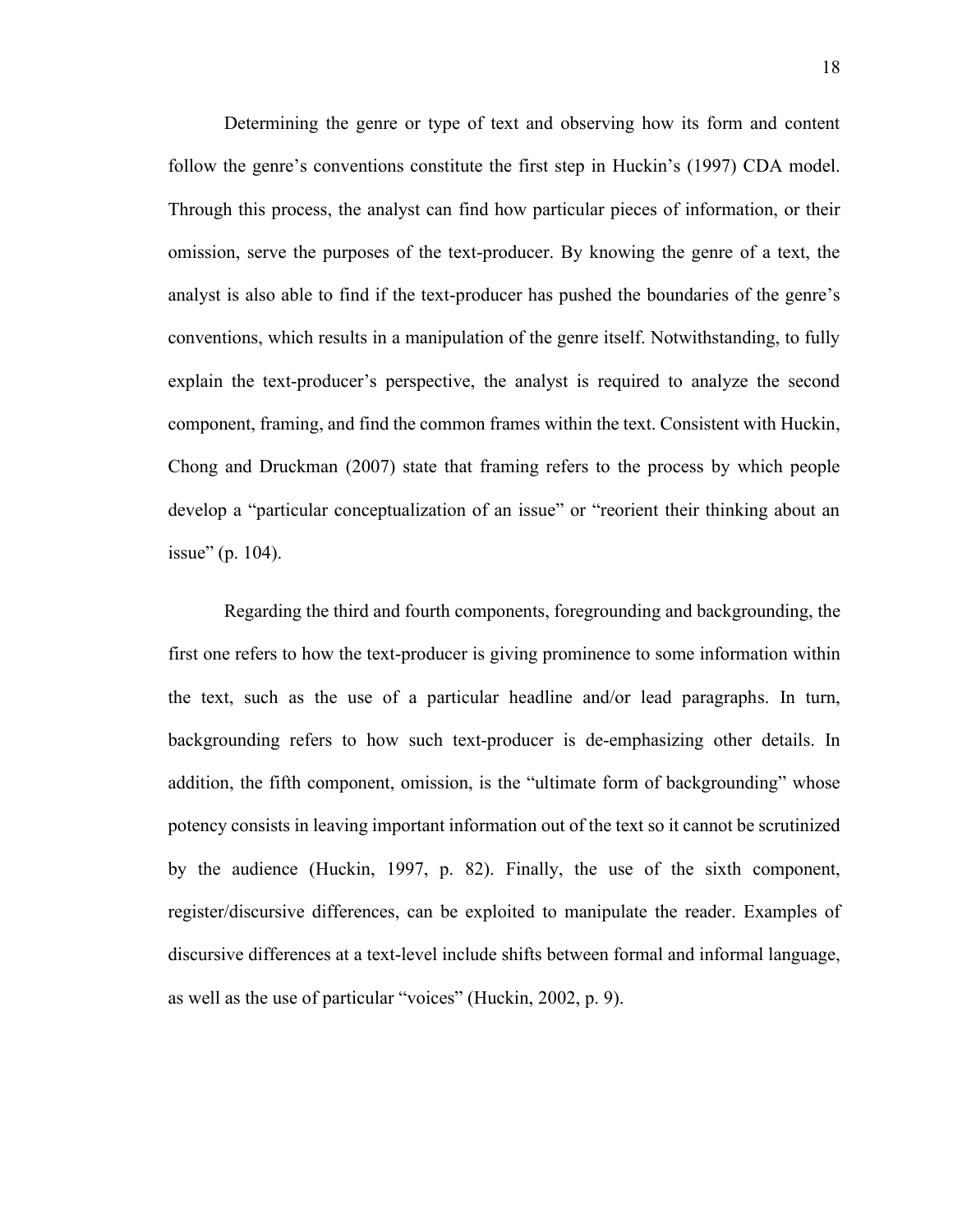#### <span id="page-27-0"></span>**El Comercio Newspaper**

The selection of the digital version of *El Comercio* (elcomercio.pe) was based on three factors: readership, prestige, and economic power. According to SimilarWeb (2021), a tool for web analysis, the digital version of *El Comercio* occupies the first place in the category of top websites of "News and Media" with the most web traffic in Peru. Second, due to its more than 180-year trajectory, which makes it the oldest newspaper of the country and one of the first newspapers published in Spanish worldwide, *El Comercio* has an important place within public discourse; it is one of the main informative references used by power and political spheres and by a variety of media outlets to establish their ideological positions, whether approving or critical (García Llorens, 2012).

Third, between August 2013 and June 2021, El Comercio Group, owner of *El Comercio*, controlled 80 per cent of the print media in Peru, a situation that exceeds all concentration limits in the markets of other Latin American countries (Salazar, 2021). 5 Additionally, as of today, El Comercio Group owns different newspapers and their digital versions; is a majority stockholder, with 70 per cent of the assets, of two major Peruvian TV broadcasters; is partnered with RPP, another major Peruvian news outlet, to sell joint online advertising; and is involved in other economic activities. According to an official file from the Supreme Court of Justice of Lima (*Expediente N°35583-2013*, 2021), El Comercio Group owns 27 companies/businesses within the real estate, the entertainment industry, education, among other sectors.

<sup>&</sup>lt;sup>5</sup> In August 2013, El Comercio Group bought 54 per cent of the assets of another major Peruvian news outlet, Epensa Group. However, in June 2021, the Supreme Court of Justice of Lima cancelled such acquisition as an attempt to prevent further concentration of power among media organizations in Peru.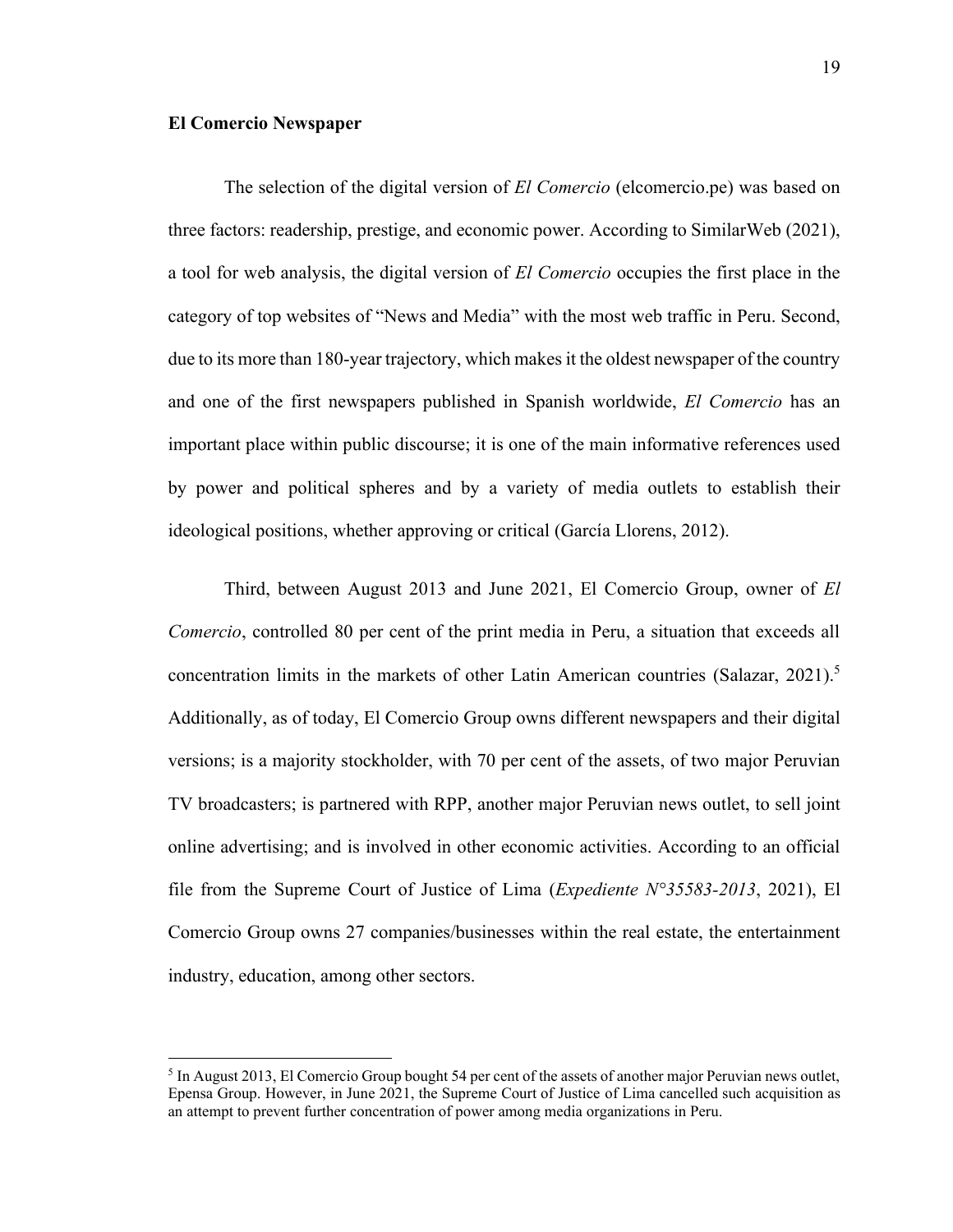#### <span id="page-28-0"></span>**Data Collection**

Three steps were taken to obtain the study sample. The first step was comprised of a search of news stories on www.elcomercio.pe. Due to the lack of a news archive similar to the Canadian Major Dailies, which is accessed through ProQuest, it is likely that the study sample did not include all the news stories published within the aforementioned parameters. In order to tackle this limitation, several keywords in Spanish were applied: *migración* (migration), *migración venezolana* (Venezuelan migration), *crisis migratoria* (migration crisis), *venezolanos* (male Venezuelans), *venezolanas* (female Venezuelans), *migrantes* (migrants), *extranjeros* (male foreigners), and *extranjeras* (female foreigners). Furthermore, a second search which used the same keywords was performed in Google. This search was performed as follows: "elcomercio.pe" + "keyword". After the two search processes were carried out, there was a total of 63 news stories. Finally, the third step of this data collection involved the organization of the links of the news stories in an Excel document which contained three sheets, one for each month: April (12 news stories), May (15 news stories), and June 2019 (36 news stories).

#### <span id="page-28-1"></span>**VI. Analysis and Discussion of Results**

On April 18, 2019, during the Mass of the Lord's Supper, the archbishop of Trujillo, the capital of the Peruvian region "La Libertad," cleaned and kissed the feet of six Venezuelan children (Aurazo, 2019a). This religious event, covered and published one day later by *El Comercio* newspaper, is consistent with one of the main traits of the media discourse analyzed in this study. In Catholicism, the practice of foot washing symbolizes "the humility and selfless love of Jesus" (Britannica, 2020, para. 1). In this way, the media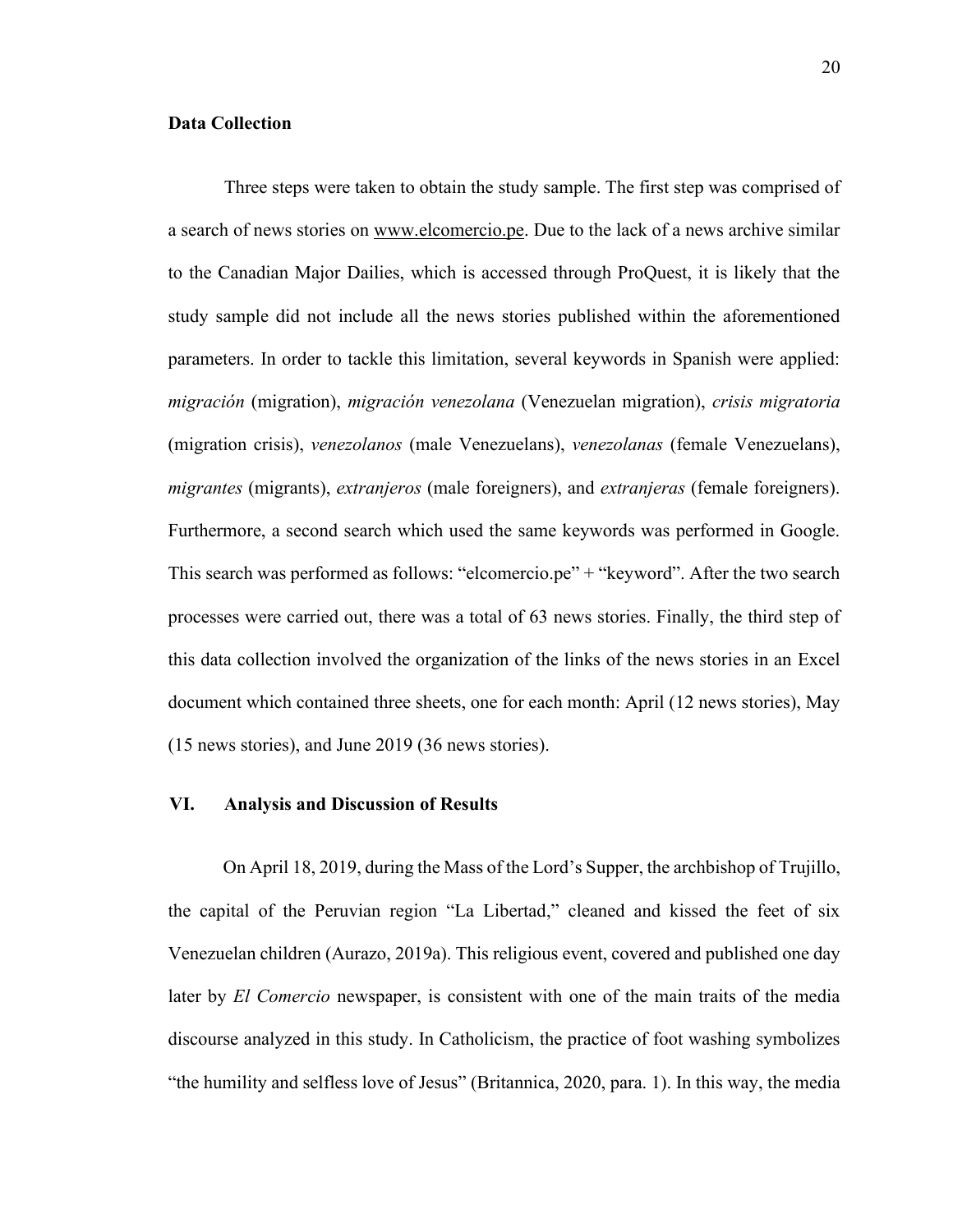coverage of this rite is an example of the media-frames constructed by *El Comercio* newspaper within its discourse on Venezuelan migration and Venezuelan IRAS in Peru. Specifically, it illustrates how the newspaper framed the Peruvian government's attitude towards such migratory crisis throughout April 2019.

Being the most powerful religious institution in Peru for more than four centuries, the Roman Catholic Church has a strong liaison with the Peruvian government as well as a significant influence in the political affairs of the country. Thus, considering the little secularization of the Peruvian state (Mosquera, 2021), it is not surprising that the mediaframe of 'generosity' towards Venezuelans IRAS also included Catholic authorities. This example is also consistent with Cohen's (2011) definition of moral panics, whose nature "is presented in a stylized and stereotypical fashion by the mass media" and in which "the moral barricades are manned by editors, bishops, politicians and other right-thinking people  $(...)$ " (p. 1). Finally, since the media-frame of 'generosity' is present within various news stories of this study's sample, it ends up reinforcing the political discourse of the time in which not only Peru had been generous towards Venezuelans, but also acknowledged as such by international organizations and powerful countries like the United States (El Comercio, 2019c, 2019e).

Despite the media coverage highlighting the 'generosity' of the Peruvian government, especially towards the most vulnerable people among Venezuelan IRAS in Peru, the Venezuelan children (El Comercio, 2019e; Aurazo, 2019a; El Comercio, 2019a), news stories published in April 2019 also highlighted the shortcomings of the Venezuelan migration crisis (Alayo Orbegoso, 2019a; Macera, 2019; El Comercio, 2019f). This is mainly the case throughout the end of that month, and could be seen, as it will be described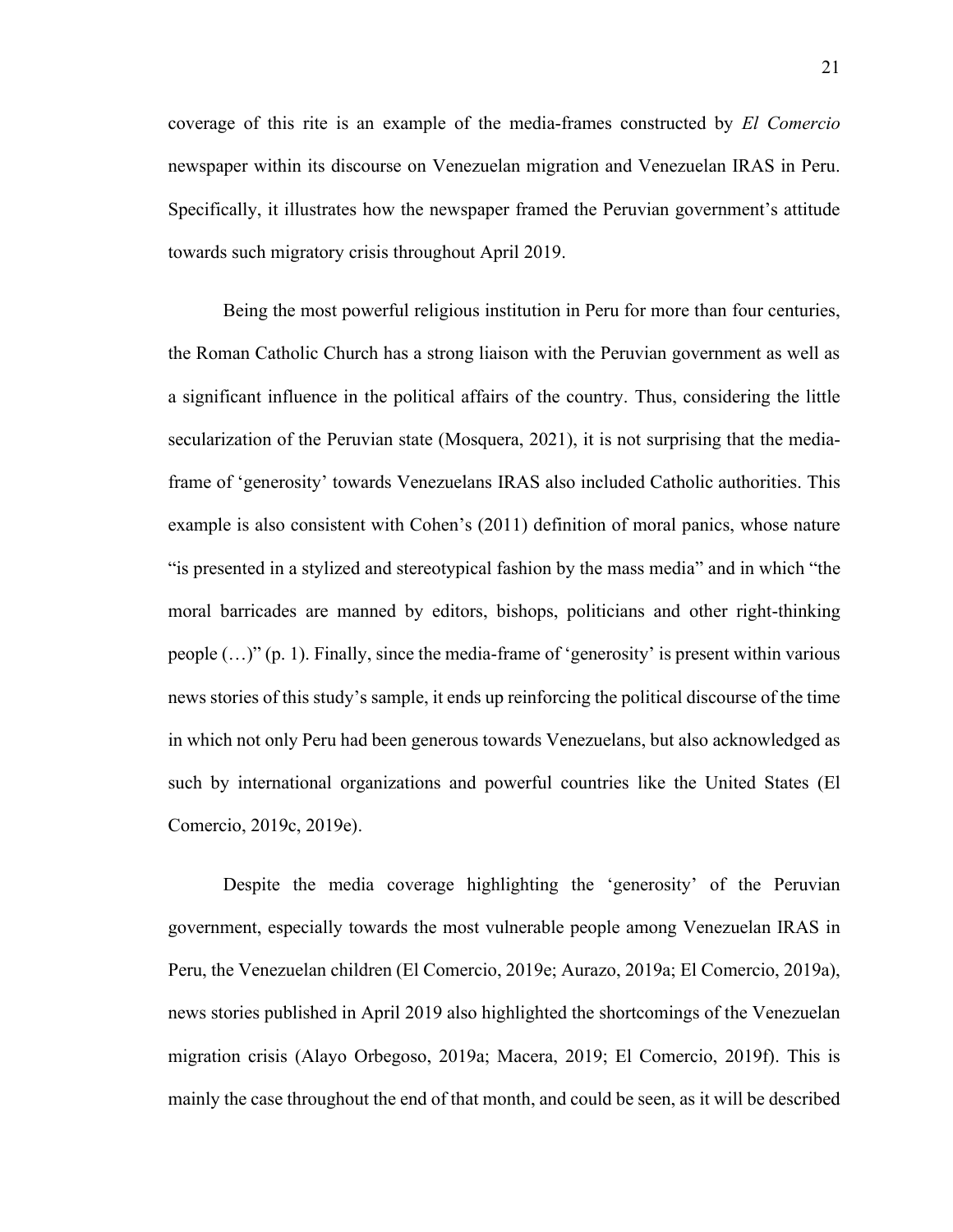later in further detail, as the beginning of a more evident negative framing within this study's sample. In both May and June of that same year, issues of crime are more salient, including references to the number of Venezuelans in Peruvian prisons (Bedoya, 2019), and Venezuelan IRAS as suspects or perpetrators of thefts, drug trafficking, and murder (El Comercio, 2019k).

In fact, the number of news stories related to issues of crime raised from two in April to five and six in May and June, respectively. The most critical timeframe in terms of references to delinquency or crime coincides with the presidential announcement of the Humanitarian Visa; from June 1 to June 14, six out of 15 news stories (40 per cent) cover or refer to such topics. In the latter half of that month, issues of crime stop being foregrounded, and attempts at more 'neutral' coverage are found frequently. While such attempts also appear before June 14, they are not a trend, but exceptions within the negative framing of Venezuelan IRAS by *El Comercio*. As such, in contrast to the first two and a half months analyzed in this study, the last half of June shows an evident critical political stance towards the government of Martín Vizcarra, particularly through the publication of opinion columns written by three researchers from CIUP, the research center of Universidad del Pacífico.<sup>6</sup> Alongside with the aforementioned results, findings related to those opinion columns are described in the following sections.

#### <span id="page-30-0"></span>**Genre and Genre Manipulation**

#### *Informative/Hard News Genre*

<sup>6</sup> Universidad del Pacífico is a Peruvian university whose main campus is in Lima, Peru's capital city.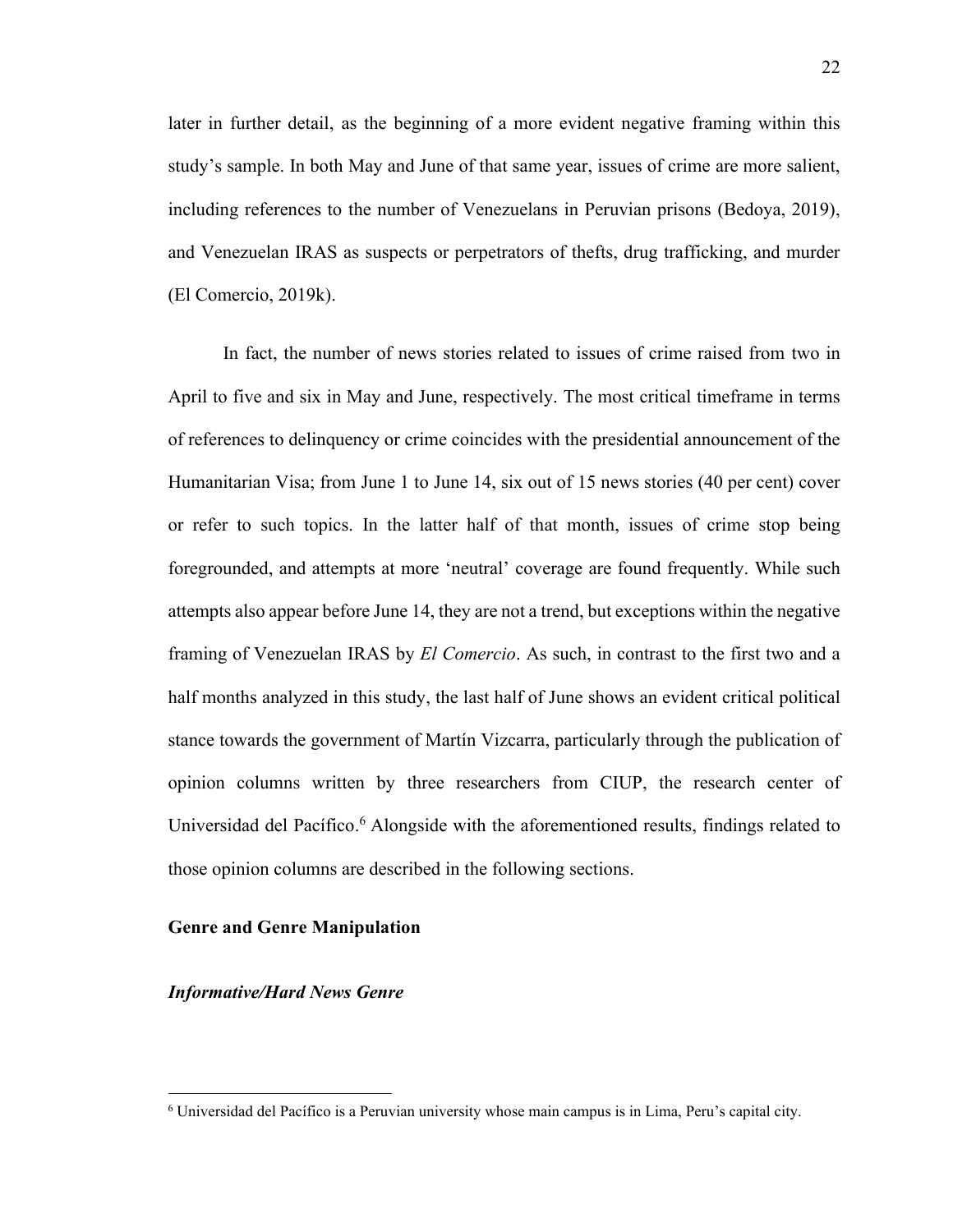Except for seven pieces (roughly 11 per cent of the total sample), the news stories published between April 1 and June 30, 2019, belong to one genre: informative/hard news. This means, by convention, that text-producers are expected to omit their "evaluative meanings or attributions" (Lueck et al., 2015, p. 615), deliver accurate and objective representations of the facts, and, therefore, build a text that has a purely informational value (Melo & Assis, 2016). However, consistent with media-framing theory, the CDA approach conceives informative news as a product of social, political, and economic influences (Lueck et al., 2015). Thus, Huckin (1997) explained that the use of "loaded words," a deviance of the expected "neutral, objective language," is one of the ways in which textproducers manipulate the informative/hard news genre (p. 82).

Such genre manipulation is present in a news story published on April 29. Mostly constructed as a report, it summarizes the results of an opinion poll conducted by *El Comercio* and the Peruvian branch of the market research multinational Ipsos between April 10 and April 12, 2019. The headline asserts that 67 per cent of the people who live in Lima disagree with Venezuelan migration in Peru. Moreover, the author included references of Peru as "our territory," used colloquial metaphors to suggest that migration is seen negatively by most Peruvians, and reported that "barely" 23 per cent of the respondents saw Venezuelan migration in Peru as beneficial (Alayo Orbegoso, 2019a, paras. 2, 8). These types of loaded words, as defined by Huckin (1997), carry a negative connotation and reinforce the 'us' versus 'them' relationship between Peruvians and Venezuelans.

According to Dijk (2001), the polarization of 'us' (ingroups) and 'them' (outgroups) is one of the strategies used by text producers to either emphasize the ingroup's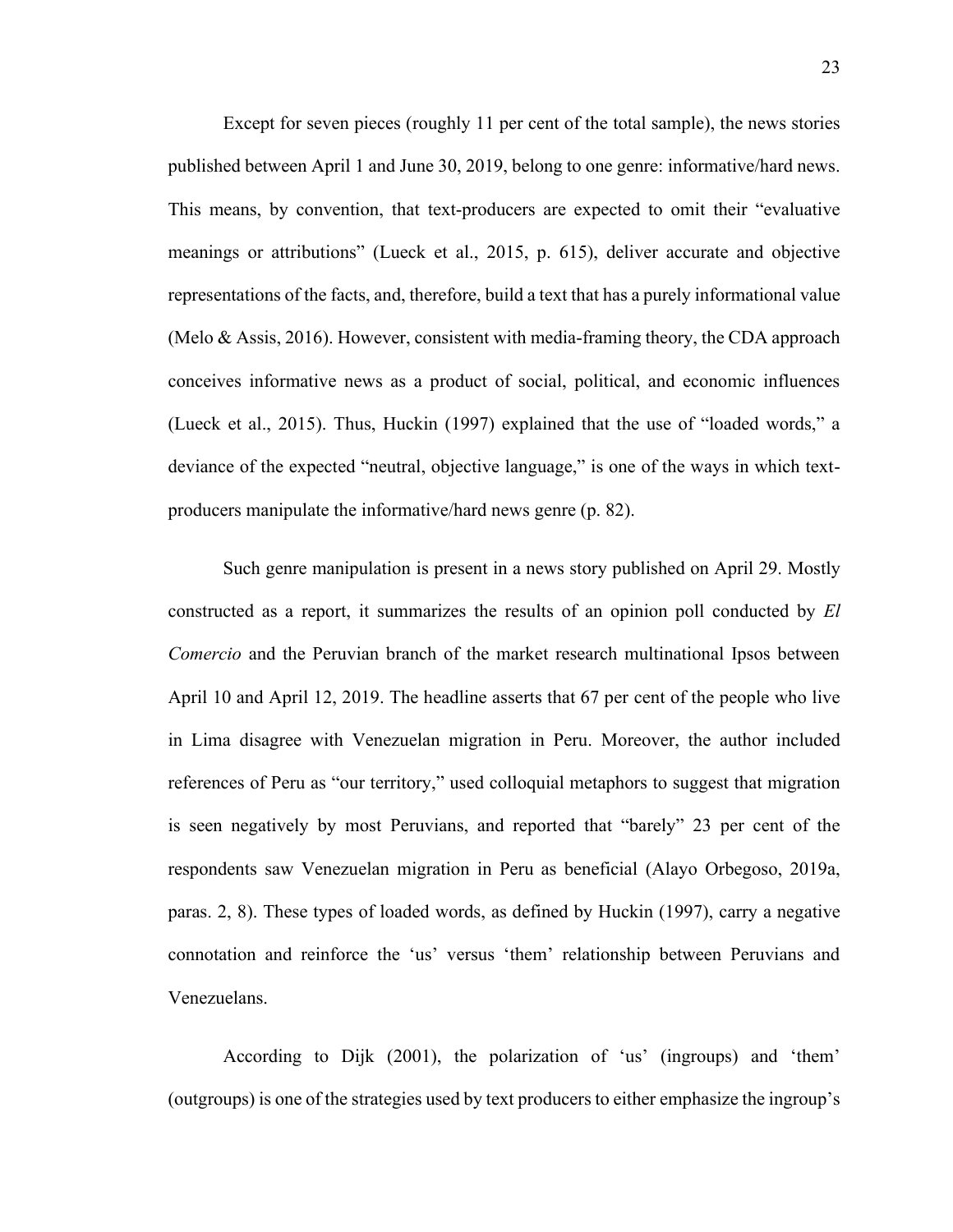positive attributes and the outgroup's negative attributes, or, conversely, de-emphasize the ingroup's negative traits and the outgroup's positive traits. At the same time, the author stated that the "positive self-presentation and negative other presentation" strategy uses both implicit and explicit information (p. 9). Considering this, the news story published on April 29 includes three rhetorical strategies that are characteristics of a biased discourse: specific choice of words, such as "our territory;"; metaphors, such as "to not see [migration] with good eyes"; and hyperboles, such as "migration wave" (Alayo Orbegoso, 2019a, paras. 2, 4).

The polarization of 'us' and 'them' through the use of the possessive pronoun 'our' is also present in other news stories, such as one published on May 23. The author of this text used 'our' next to 'country', thus reinforcing the 'otherness' of Venezuelan IRAS in Peru. In addition, she highlighted the difference in salaries between Venezuelans and Peruvians to explain the impact of the former in the Peruvian labour market. According to the author, a rise in the number of Venezuelans of working-age entering Peru, who on average had been earning 35 per cent less than Peruvians, was reducing the probability of Peruvians to have a stable job and income, especially affecting those who were under 39 years old and had "low levels of education" (Maza, 2019, para. 6).

In addition, several news stories, such as one published on June 6, include the metaphor "exodus" and/or the hyperbole "migration wave":

The Venezuelan exodus, of some 3.5 million migrants […] is a consequence of the prolonged economic and political crisis that the country governed by Nicolás Maduro is experiencing. […] Colombia, Peru, Ecuador, and Brazil are the countries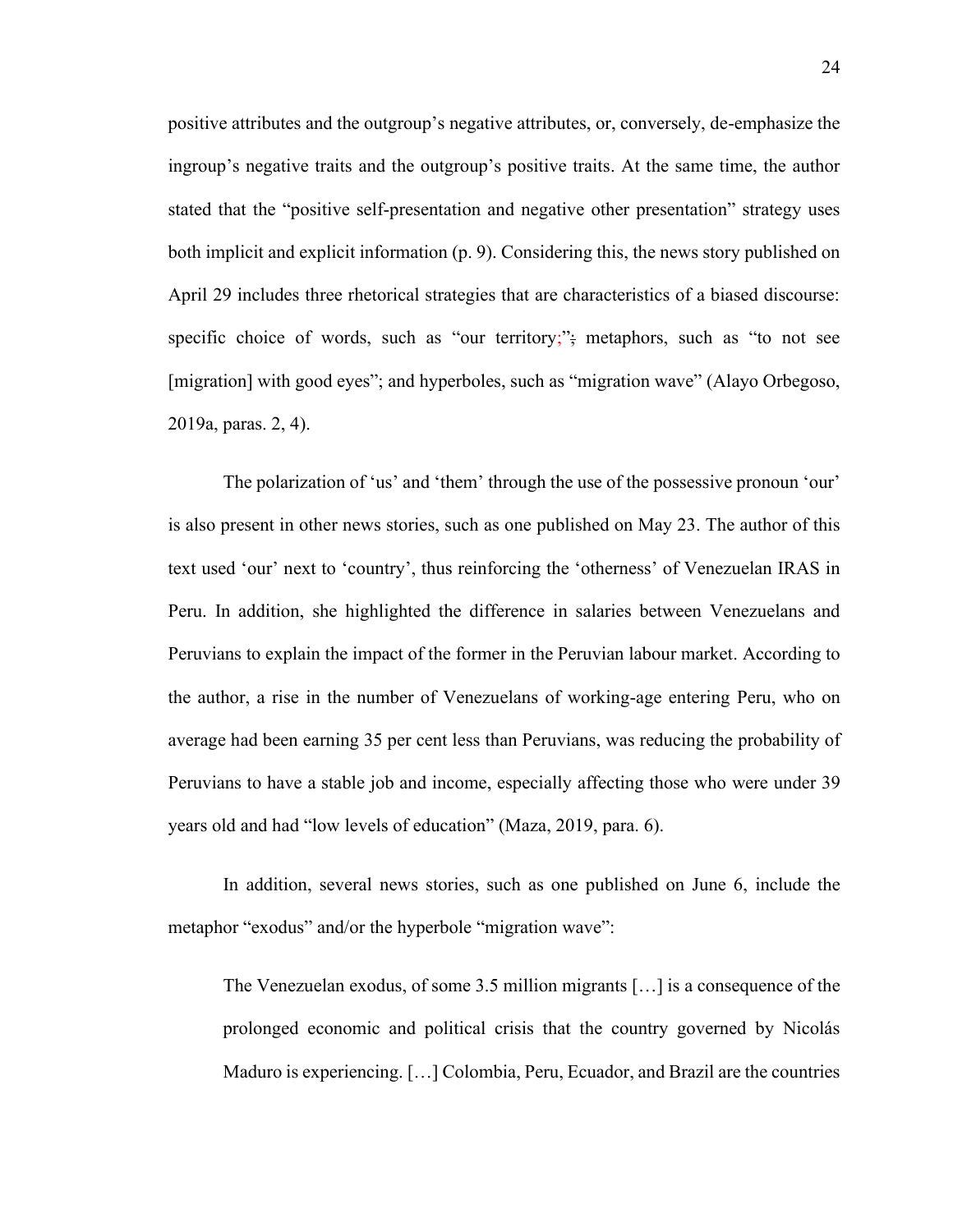that have welcomed the most people in this migratory wave, which is considered, by the United Nations Agency for Refugees, as the largest movement of people in the recent history of Latin America (El Comercio, 2019i, paras. 14-15).

This rhetorical strategy is consistent with the findings of Eberl et al. (2018) and Smith and Deacon (2018), who stated that one of the sources of negativity in media reporting about migration crises has to do with media outlets often portraying IRAS negatively as "masses," "hordes," or by referring to them in terms of natural disasters and "waterthemed" metaphors.

#### *Narrative Journalism*

A second example of genre manipulation is present in a news story titled "Venezuela's Growing Exodus: This is the Profile of Migrants | REPORT" (Alayo Orbegoso, 2019b). In this case, genre manipulation resides on telling the audience, through the story's headline, that the text belongs to the informative/hard news genre and reporting subgenre, when, in fact, it includes elements of narrative journalism. The stylistics of this genre include an omniscient narrator as well as techniques related to the Social Realist movement<sup>7</sup> (Roberts, 2013).

Essentially, to illustrate the profile of Venezuelans in Peru, Alayo Orbegoso (2019b) uses the story of Alexander, a young man who had recently arrived in Peru and had "high hopes" of operation "Freedom"<sup>8</sup> (para. 1):

<sup>&</sup>lt;sup>7</sup> Social Realism is an artistic movement or trend that emerged in America in the early 1930s and whose purpose involved critical comments on the sociopolitical context of the time (Britannica, 2015).

<sup>8</sup> According to the text, Venezuelan IRAS in Lima were going to gather in Lima's historical downtown to support such operation, led by Juan Guaidó in Caracas (Venezuela), with the purpose of defeating the regime of Nicolás Maduro.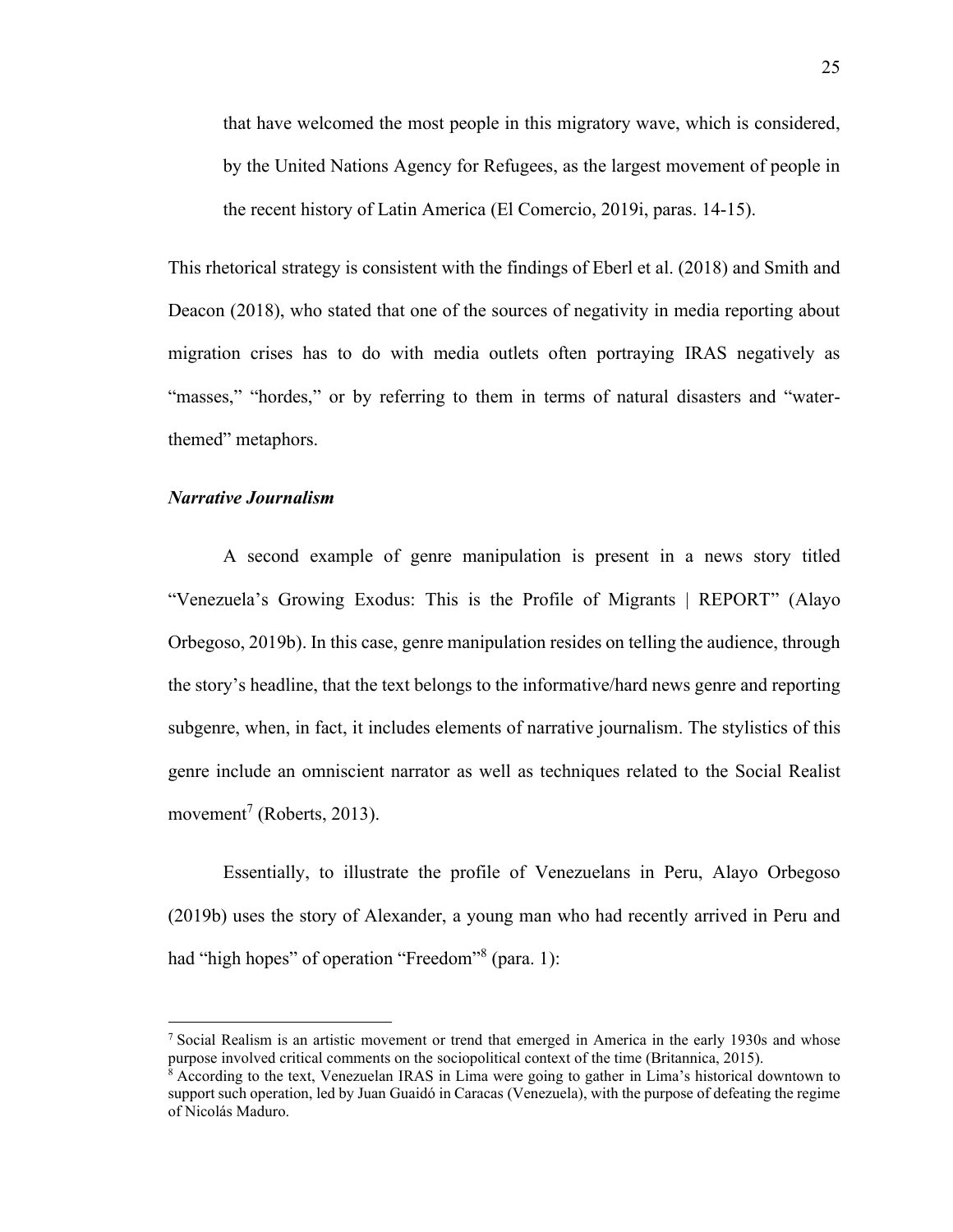"I did not hesitate for a moment: first Venezuela, then earning money. I came running because it seems that now there is a light at the end of the tunnel," [Alexander] said. He arrived in *our capital* [emphasis added] a year and a half ago, after traveling by bus for almost a week. Despite the *hard journey* [emphasis added] that meant crossing Colombia and Ecuador to Peru, *he does not lose faith in returning* [emphasis added]. And Operation [Freedom], still with no resolution in sight, *keeps his illusion alive* [emphasis added] (para. 2).

The use of evaluative attributes, such as "hard journey," and the narrative technique of the omniscient narrator, illustrated by "he does not lose faith in returning" and "keeps his illusion alive," show that the author is using elements from the narrative journalism genre.

On one hand, due to its compelling techniques, narrative journalism enables authors to engage with the audience (Harbers & Broersma, 2014). On the other hand, due to the use of elements from Social Realism, it serves as a critique of a particular socio-political context. Therefore, despite the compelling and political nature of the news story regarding the profile of Venezuelan IRAS in Peru, the inaccuracy of categorization and presentation of genres suggests a lack of rigour within the journalistic practices of *El Comercio* newspaper.

This study's sample also includes another news story that belongs to the narrative journalism genre. Constructed as a human-interest story, the piece titled "Carla Was a Teenager From a Good Family, and I Had to Teach Her How to Practice Prostitution" was authored by Velandia (2019), a BBC correspondent in Cucuta, a Colombian city on the border with Venezuela. In addition to the use of emotional language, an attractive lead, and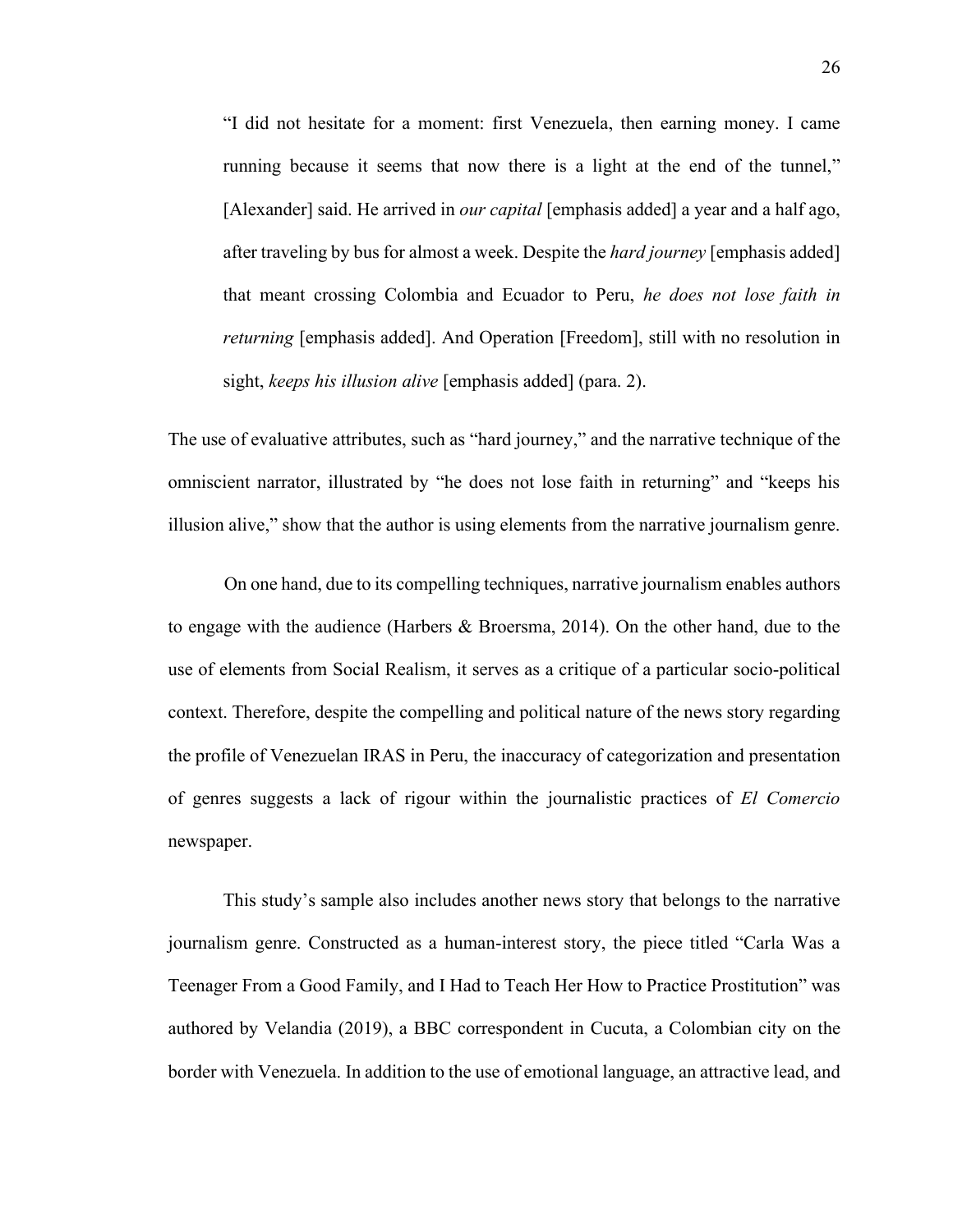several direct quotes from the story's main subject, this news story shows two peculiarities: it is the only fully human-interest story within this study's sample, and it was published on *BBC News Mundo* on April 25, and then published on *El Comercio* one day later.

The fact that *El Comercio* used a news story originally published by *BBC News Mundo* might respond not only to political purposes, but to a commercial strategy. According to Abbott (2019), the value of online human-interest stories resides in three factors: they are read faster, shared more than other subgenres, and generate more website traffic. In other words, the commercial value of this type of news story is closely related to how people are prone to engage with emotional content (Wahl-Jorgensen, 2020).

#### *Opinion Genre*

Of the other six news stories that do not belong to the informative/hard news genre, five were published in June 2019. The remaining story of such group, titled "Historical Change and Adequate Responses," was published on April 7 and belongs to the opinion genre. Constructed as an editorial, it primarily argues that Venezuelan migration in Peru poses an enormous challenge for the country, positing that the influx of Venezuelans is surpassing public management capacities and is impacting the labour market. According to the text's producers, the Peruvian government should "handle" Venezuelan immigration without triggering "xenophobic sentiments" or "informality;" similarly, they stated that an adequate response is one that uses immigration to "strengthen the multicultural country in which we already live" (El Comercio, 2019b, para. 8).

Another editorial was published two months later, on June 8, only two days after former president Martín Vizcarra announced the Humanitarian Visa as the new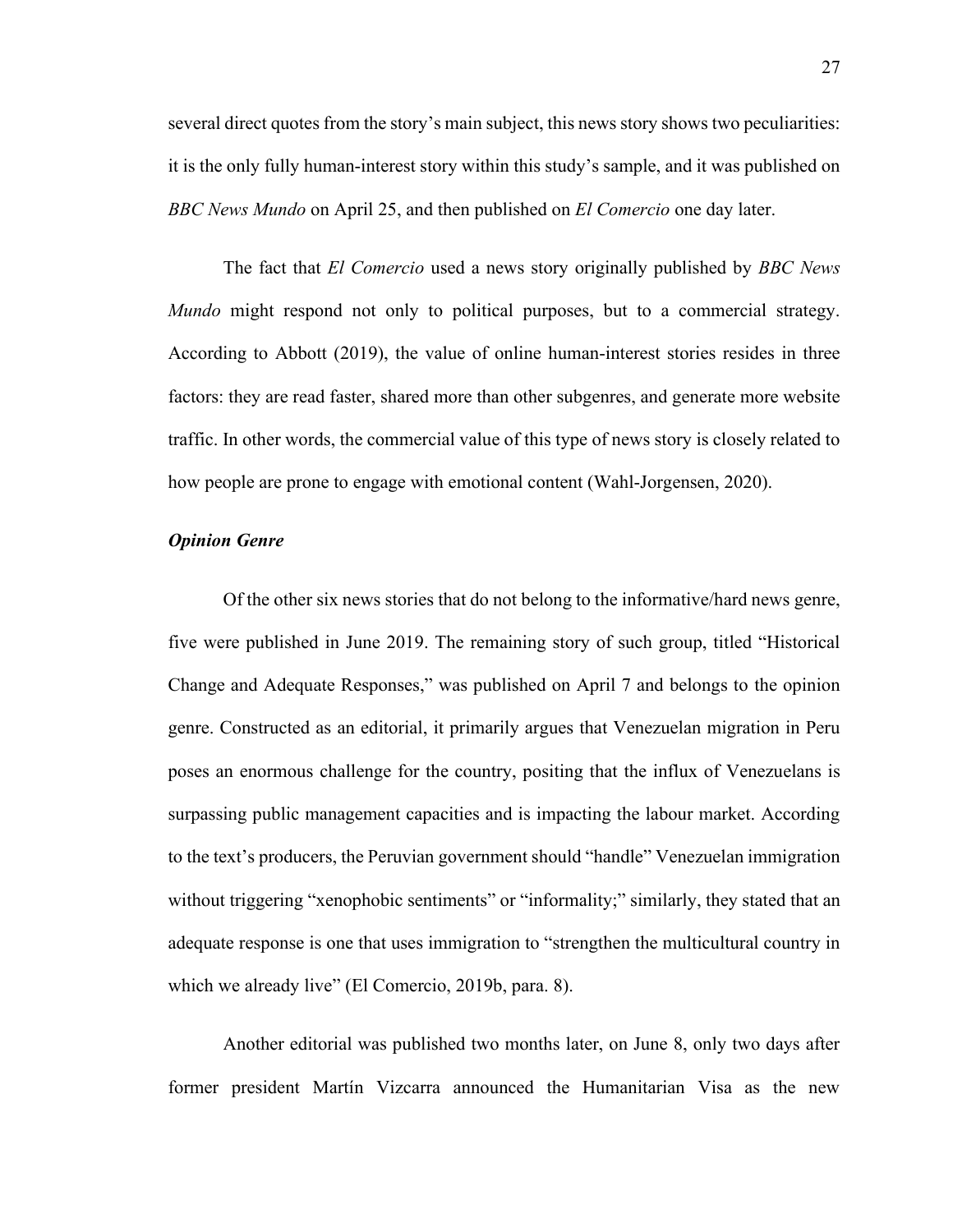requirement for Venezuelans who wish to enter Peruvian territory. The text seeks to question both the presidential announcement and the nature of such migratory requirement by stating that the Peruvian government's rationale of "taking actions to improve and guarantee the safety of Peruvian citizens" is "precarious" (El Comercio, 2019i, para. 4). Moreover, that it is "equally worrying" and "unhumanitarian" that president Vizcarra announced the Humanitarian Visa requirement during the expulsion of Venezuelans with criminal records who had entered Peru with false documents (para. 5).

The populist trait of such announcements and the misuse of the term "humanitarian" by the former Peruvian president were also criticized in the four opinion columns published in that same month. As an example, the piece titled "Risks of Migratory Control," published on June 8, calls the new visa requirement a "control policy with a human face" and highlights its negative consequences, including a spike in irregular immigration and in the number of Venezuelans with criminal records and a potential risk for public health (Freier, 2019, para. 1). Similarly, the column published on June 15 states that requesting visas for people who should be recognized as refugees is not the solution to Peru's increasing informality:

Instead of closing doors, this migration can open the space for a deeper —and deeply necessary— discussion about the labour situation of most Peruvians. How do we move towards *formality* [emphasis added]? The current decision of the Peruvian government to request visas to people […] who should be legally recognized as refugees […] will not solve structural issues (Pérez, 2019, paras. 7- 8).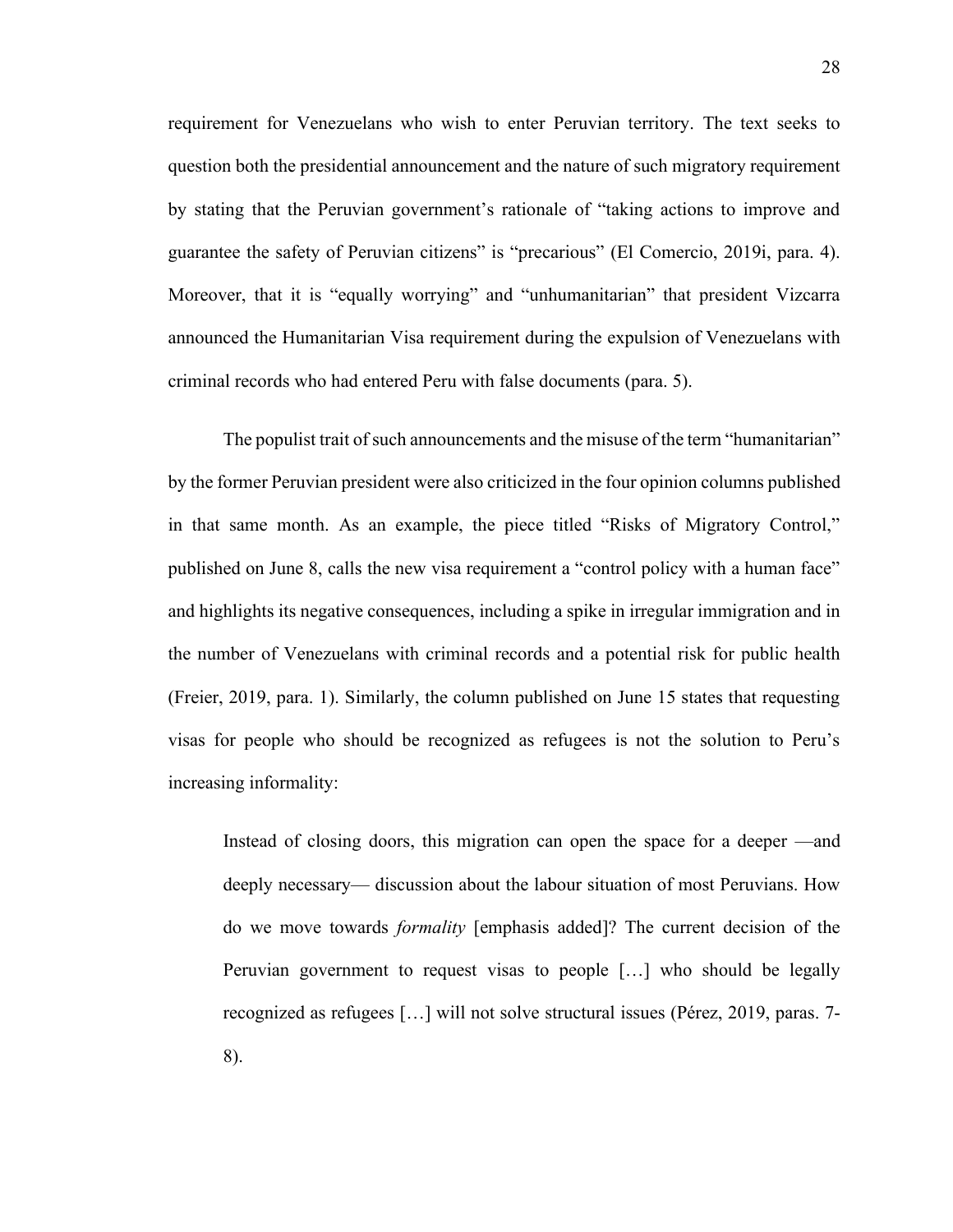The critical stance within that last editorial piece and those four opinion columns suggests the possible existence of a larger discursive strategy built by *El Comercio*. In other words, due to their 'oppositional' nature, these pieces might go beyond a strategy of neutralization, which is often used by media outlets to maximize audiences (Gitlin, 1980), or beyond new attempts at 'objectivity' and 'balance' by the newspaper as a media organization. As mentioned above, such pieces were published after the presidential announcement of June 6; the editorial and first opinion column were both published on June 8, and the other three opinion columns within a span of ten days, from June 15 to June 25. Furthermore, the opinion columns were all written by researchers from the same institution, CIUP, the research center at Universidad del Pacífico. Finally, the Register/Discursive Differences subsection of this study provides further evidence for this argument.

#### <span id="page-37-0"></span>**Framing/Common Media-Frames**

The first common media-frame, presented in this study as the victim-and-saviour dichotomy, is mostly found in April 2019, and consists in the portrayal of Venezuelan IRAS as victims and of some international organizations and countries as saviours. According to Eberl et al. (2018), the victimization frame is a common finding in media research about immigration. In addition, these authors have stated that the degree in which journalists emphasize such victimization may depend on two factors: how much access they have to the victimized group and the political preferences of their media audiences.

The victim-and-saviour dichotomy is first illustrated in a news story published on April 4, which states that the United Nations Children's Fund (UNICEF) was showing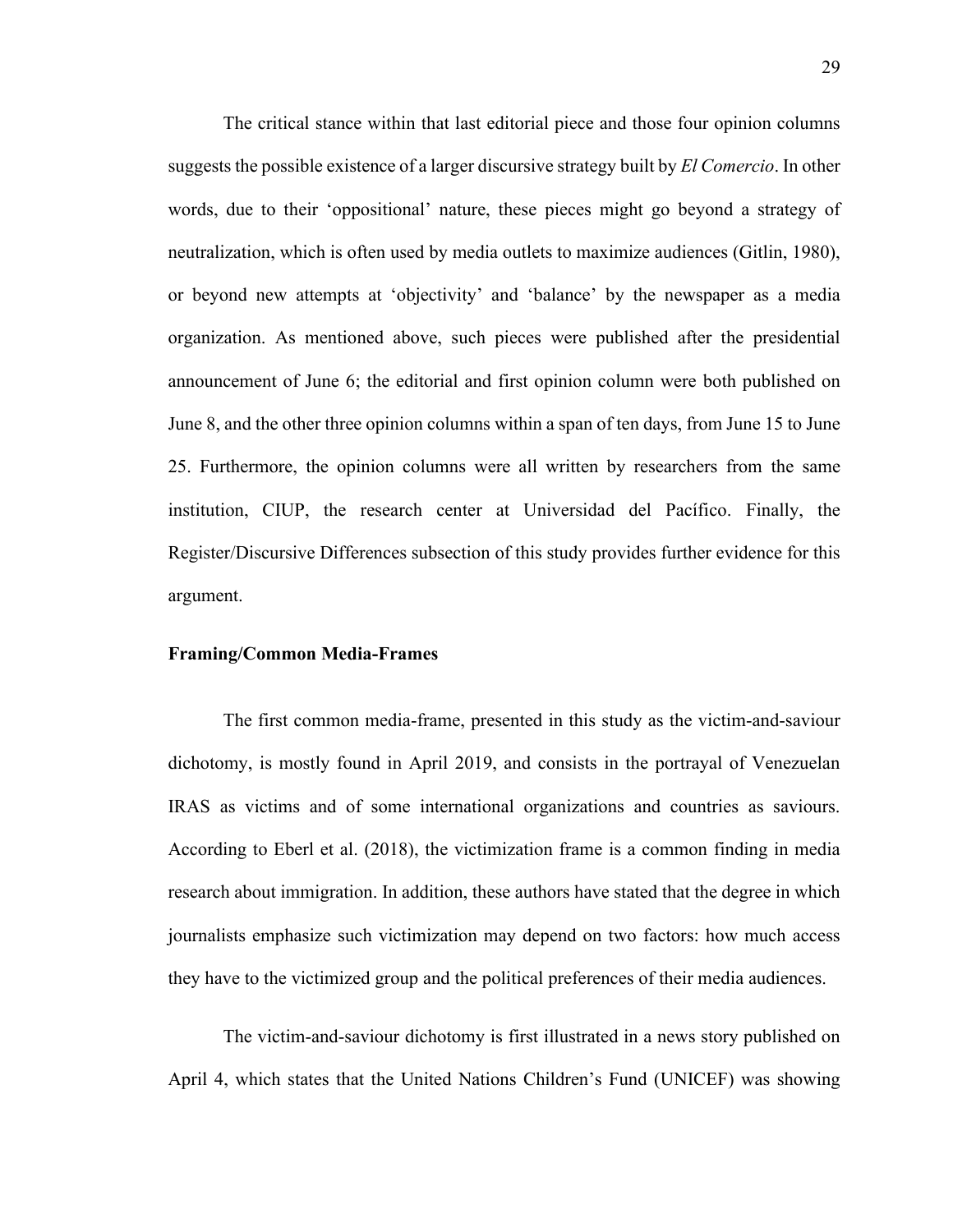"special concern" towards the vulnerable situation of Venezuelan migrant children (El Comercio, 2019a, para. 6). Similarly, a news story published on April 30 highlights how UNICEF framed Peru's actions towards Venezuelan migration as a "reference" in the region (El Comercio, 2019e, para. 3):

UNICEF Regional Director, Maria Cristina Perceval […] highlighted the actions of the Peruvian State and different institutions to guarantee the rights of migrant children and adolescents. She added that this constitutes a reference in the region  $\lceil$ ...] "Where many see a bureaucratic act of document delivery, we see a human action that changes lives because it allows the regularization of migratory status, family reunification and access to services and rights. For this reason, our recognition goes to those who make it possible, and to Peru, which thus reminds the region that the rights of children and adolescents have no borders," she said (paras. 3-4).

The victim-and-saviour dichotomy was further reinforced when the article describes UNICEF's framing of Canada's involvement: "Perceval also thanked the Canadian Government for its solidarity and its contribution of \$5,000,000 Canadian dollars to the Project Integration of Venezuelan Girls, Boys and Adolescents in Peru" (para. 5).

Another commonality found throughout this study belongs to the "Good Guys vs. Bad Guys frame" (Huckin, 1997, p. 82). A news story published on April 13 illustrates this point by emphasizing a rather black-and-white view of Venezuelan migration, in which Venezuelan president Nicolás Maduro is the only cause of the national crisis, and by

<sup>&</sup>lt;sup>9</sup> She might be referring to the Temporary Permanence Permit (PTP).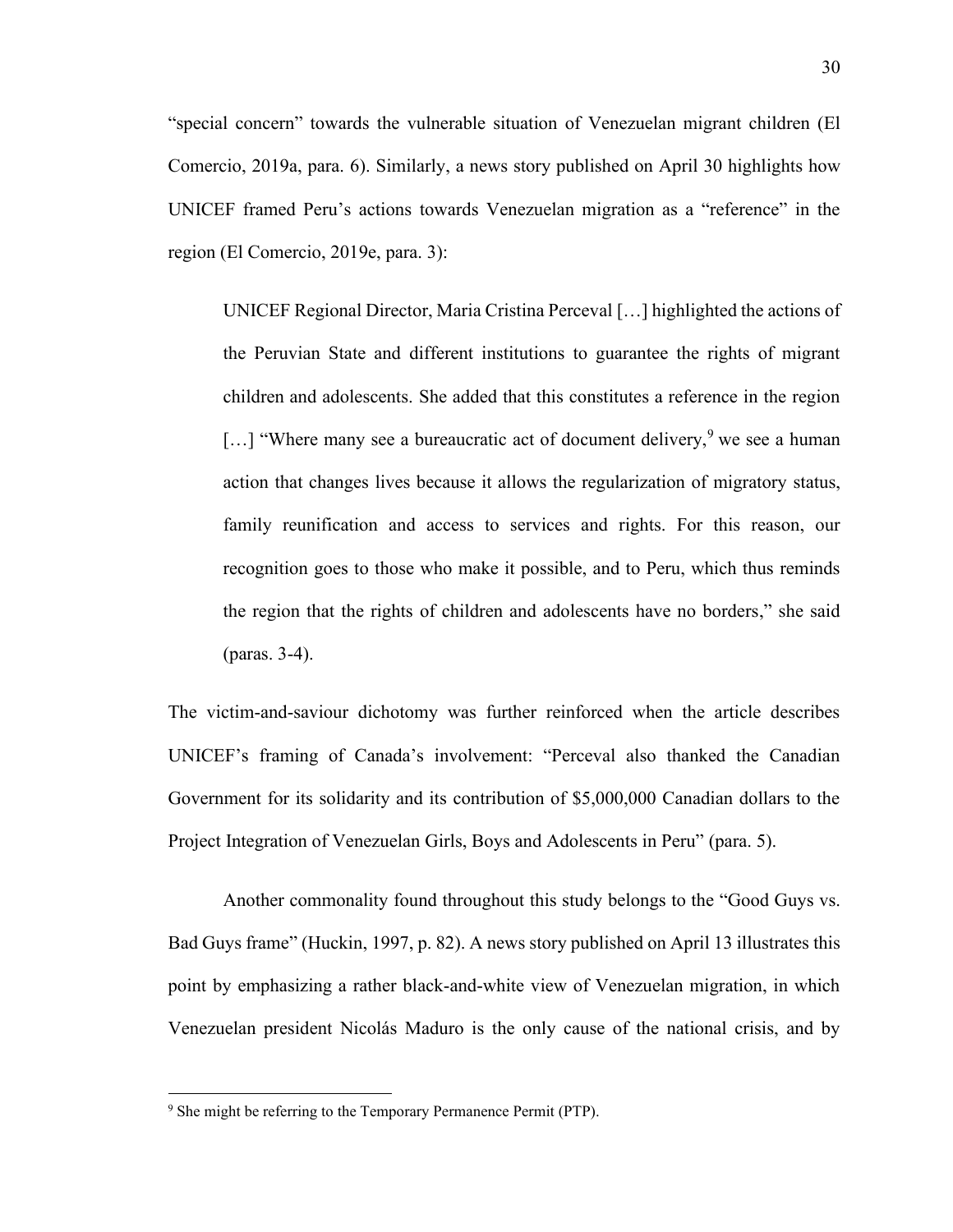portraying the international community as the opponents of Maduro's regime and therefore the 'saviours' of the Venezuelan people. Specifically, the text includes direct quotes by former American Secretary of State, Michael Pompeo, thanking the Peruvian government for "recognizing the interim government of Juan Guaidó" and blaming Nicolás Maduro "himself" for the "refugee exodus in the region" (El Comercio, 2019c, paras. 2, 6). This finding coincides with the results of Mustafa and Pilus (2020) as it focuses on the 'successes' of specific governments, such as those of Peru and the United States, while also highlighting the shortcomings of Maduro's regime in Venezuela.

A third common media-frame promotes looking at the Venezuelan migration as one of the biggest challenges for Peru, positing that the influx of Venezuelan IRAS creates enormous economic pressure on the system and contributes to a growth in insecurity. The following extract, written by Bloomberg Agency and published by *El Comercio* on May 22, portrays Venezuelans as a 'threat' to the Peruvian workforce:

Many [Venezuelans] have found work as shop assistants, waiters, or security guards in Lima, often displacing the local workforce. *The people who are most vulnerable to losing their jobs to migrants* [emphasis added] are those employed in service industries, as well as workers with the lowest qualifications and younger than 39 years of age, the Central Bank said (Bloomberg Agency, 2019a, para. 4).

This is consistent with Benson's (2013) "jobs" frame, which explains that IRAS are often accused of taking jobs from or lowering the wages of national workers. In addition, a news story published on June 30 includes Benson's (2013) "fiscal" frame: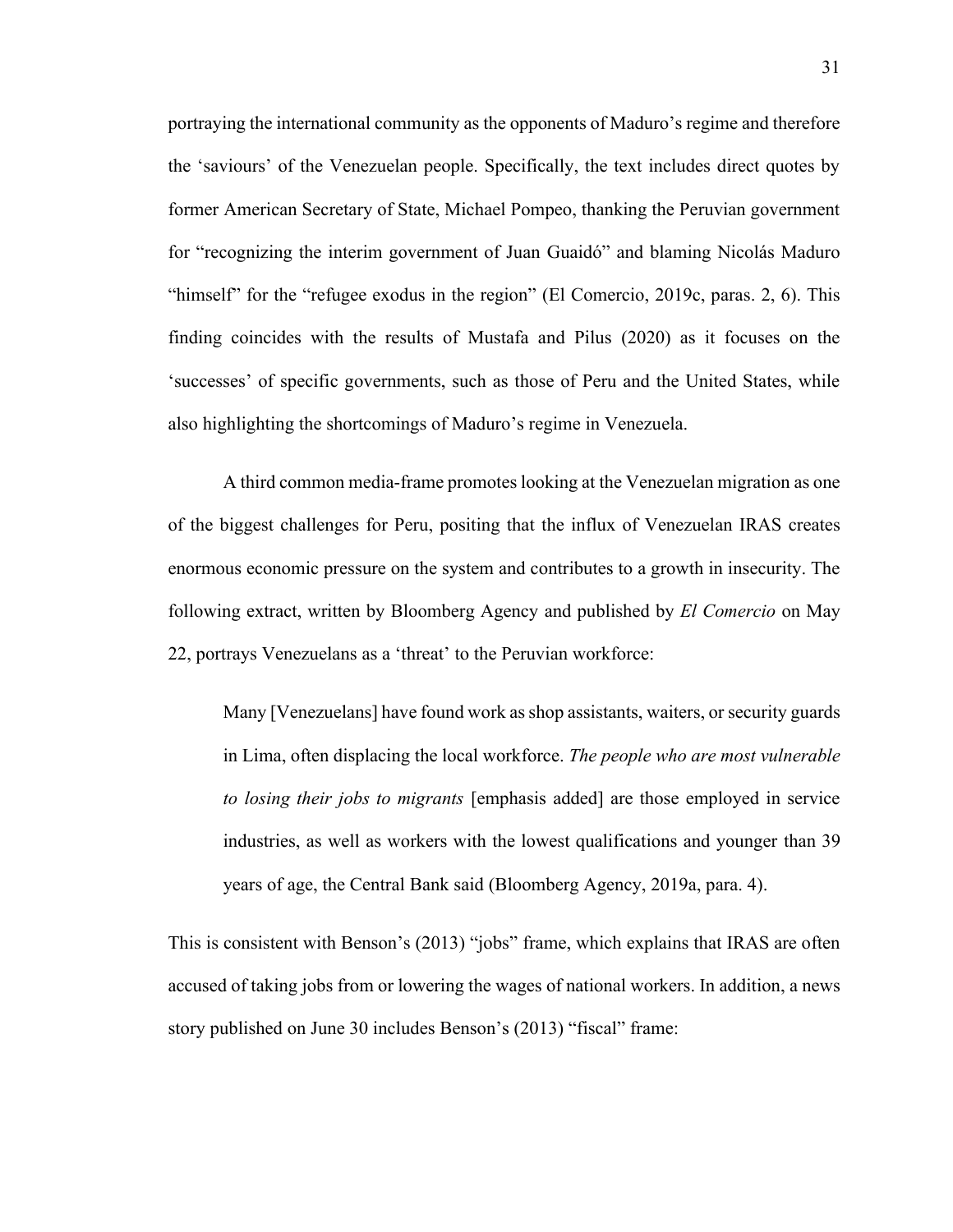Countries that host [Venezuelans] must have money for healthcare and education, and international aid is nowhere near covering their costs. *That is causing budget problems* [emphasis added] in Colombia and Peru, where the influx has been greater. Additionally, *there are signs of rejection in many countries as newcomers compete for job openings* [emphasis added] (Bloomberg Agency, 2019b, para. 3).

Framing Venezuelan IRAS as a threat to the Peruvian workforce and public administration/services is closely related to a fourth common media-frame involving the portrayals of Venezuelans as criminals. This finding is consistent with the processes of crimmigration, moral panics, and Benson's (2013) "public order" frame. As such, *El Comercio* tends to use the increasing negative opinions among Peruvians as a premise for arguing that one of the most important negative effects of Venezuelan migration is a higher number of crimes in the country. This fallacious reasoning could be summarized as follows: because negative opinions towards Venezuelans have increased, then crimes perpetuated by Venezuelans must have increased, too.

As an example, the report on El Comercio-Ipsos poll highlights that 54 per cent of the people who disagree with Venezuelan migration in Peru believe that Venezuelans increase the country's rates of "delinquency" and "criminal activities" (Alayo Orbegoso, 2019a, para. 5). Moreover, in this study, Benson's (2013) "public order" frame is reinforced by the number and frequency of news stories of Venezuelans being crime suspects or criminals. While the first appearance of this frame takes place in April, it is far more frequent throughout the first half of June; in fact, from June 1 to June 14, five out of 15 news stories (roughly 33 per cent) involve news of Venezuelans being crime suspects or criminals.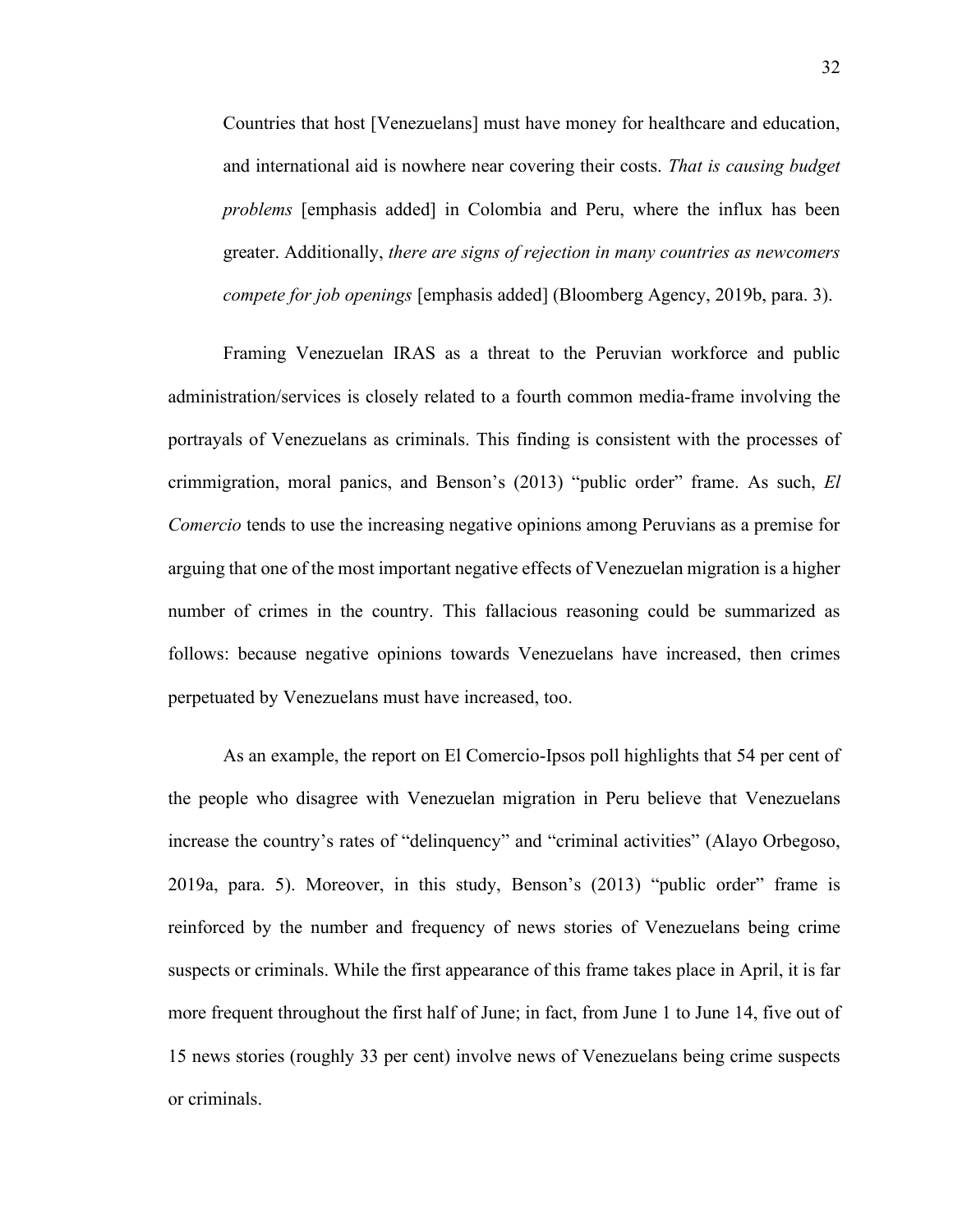#### <span id="page-41-0"></span>**Foregrounding, Backgrounding, and Omission**

The 'negative impacts' of Venezuelan migration in Peru, which consist of the aforementioned 'threats' to the Peruvian workforce, public administration/services, and public order, are among the two most common foregrounded ideas within this study's sample. For example, headlines published in late April assert that Venezuelans are surpassing the labour capacity of Peru and aggravating informality (Macera, 2019; El Comercio, 2019f). Moreover, the trend of headlines highlighting negative effects, which starts on April 29, with the publication of the report on El Comercio-Ipsos poll, continues throughout May and June. In May, four headlines that mention either the Venezuelan migration or Venezuelan IRAS in a negative tone (roughly 27 per cent of that month's sample)<sup>10</sup> also mention issues of crime, including an attempt of aggravated theft (El Comercio, 2019g) and statistics regarding the growth in the number of Venezuelans in Peruvian prisons (Bedoya, 2019).

In contrast, only one headline (roughly 7 per cent of May's sample) specifies a potential 'positive effect' regarding the Venezuelan migration in the country; specifically, it asserts that the arrival of Venezuelans could reduce the price of food products (Bloomberg Agency, 2019a). Finally, six headlines (roughly 40 per cent of May's sample) mention Venezuelans, Venezuelan migration, or migratory topics in a tone that, at first glance, could be read as neutral.

 $10$  Two of these headlines do not mention a particular nationality, but instead the word "foreigners" ('extranjeros,' in Spanish). However, due to the socio-political context, it is very likely that the audience understands that the newspaper is referring, in fact, to Venezuelan people. In addition, this nationality is indeed mentioned within the subheading or lead paragraph, which is also part of the foregrounding strategy.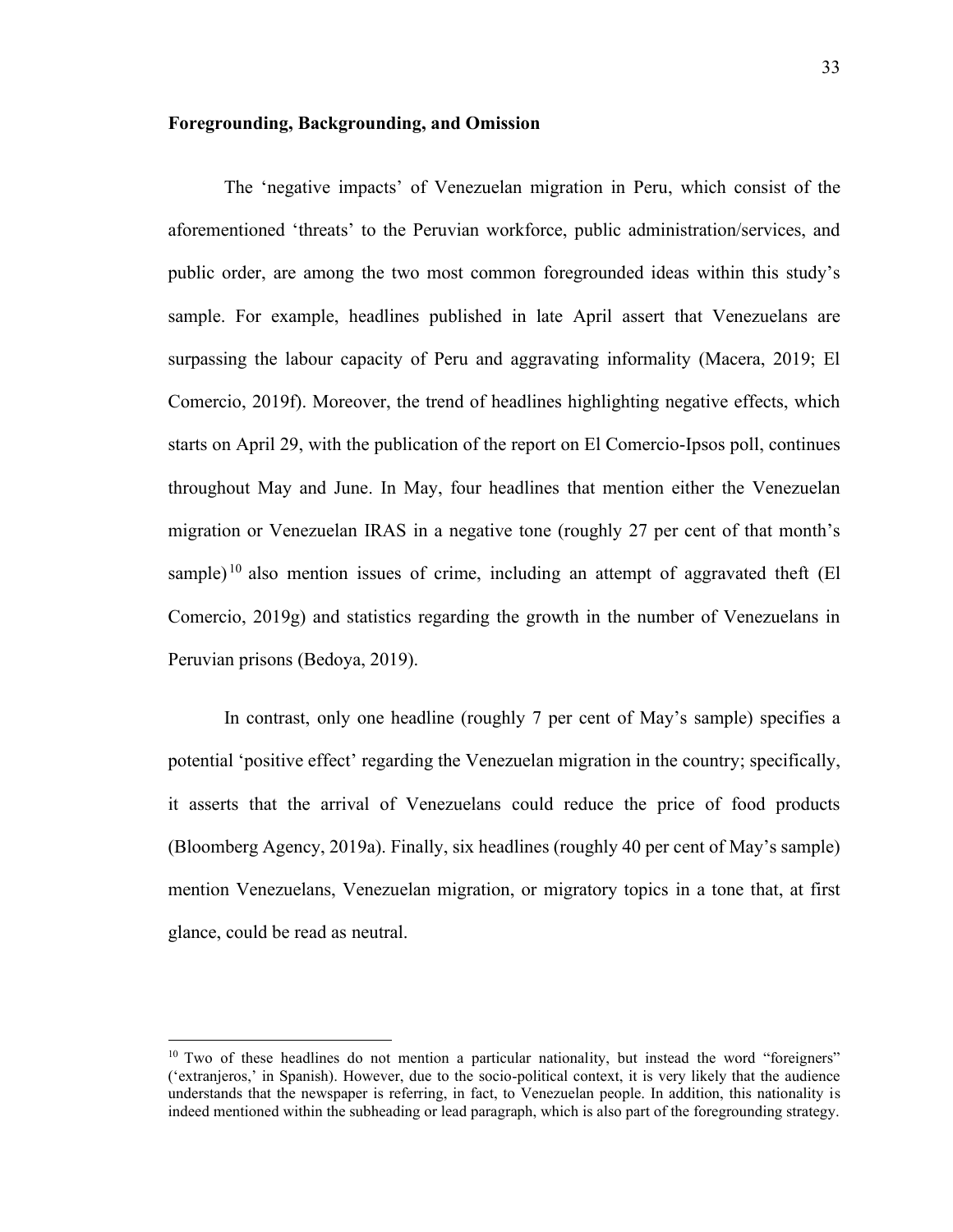In June, while there are also five headlines that mention either the Venezuelan migration or Venezuelan IRAS in Peru in a negative tone (roughly 14 per cent of that month's sample), not all of them mention issues of crime. In addition to the first two headlines, which portray Venezuelans as either criminals or suspects of crime (El Comercio, 2019k, 2019l), two other headlines describe how Venezuelans are creating a congestion on the border between Ecuador and Peru (El Comercio, 2019p) and blocking Peru's border with Chile as a protest against the migratory restrictions taken by the Chilean government (El Comercio, 2019q). Furthermore, while there are 17 headlines that mention Venezuelans or Venezuelan migration in a "neutral" way, if a word-by-word analysis is performed, such tone tends to be less neutral and more negative in roughly 24 per cent of those headlines due to the emphasis on both the number of Venezuelans and the magnitude of certain events.

This last finding connects the portrayal of Venezuelan IRAS as threats to a second foregrounded idea within this study's sample, which pertains to the magnitude of the Venezuelan migration in Peru illustrated by the total number of Venezuelan IRAS in the country. However, rather than being highlighted in the headline, this number often appears in either the first (the lead) or second paragraphs. Additionally, in one story, Venezuelan IRAS are also referred as the "big mass of people who has entered the country" (Macera, 2019, para. 1). As Brouwer et. al (2017) argued, framing IRAS as criminals, in addition to a strong focus on numbers, serves as a "powerful catalyst" for demonstrating an "efficient governance," which ultimately results in "repressive and punitive policies with an intense focus on control" (p. 113). This argument is illustrated by the following extract regarding the presidential announcement of the Humanitarian Visa as the new requirement for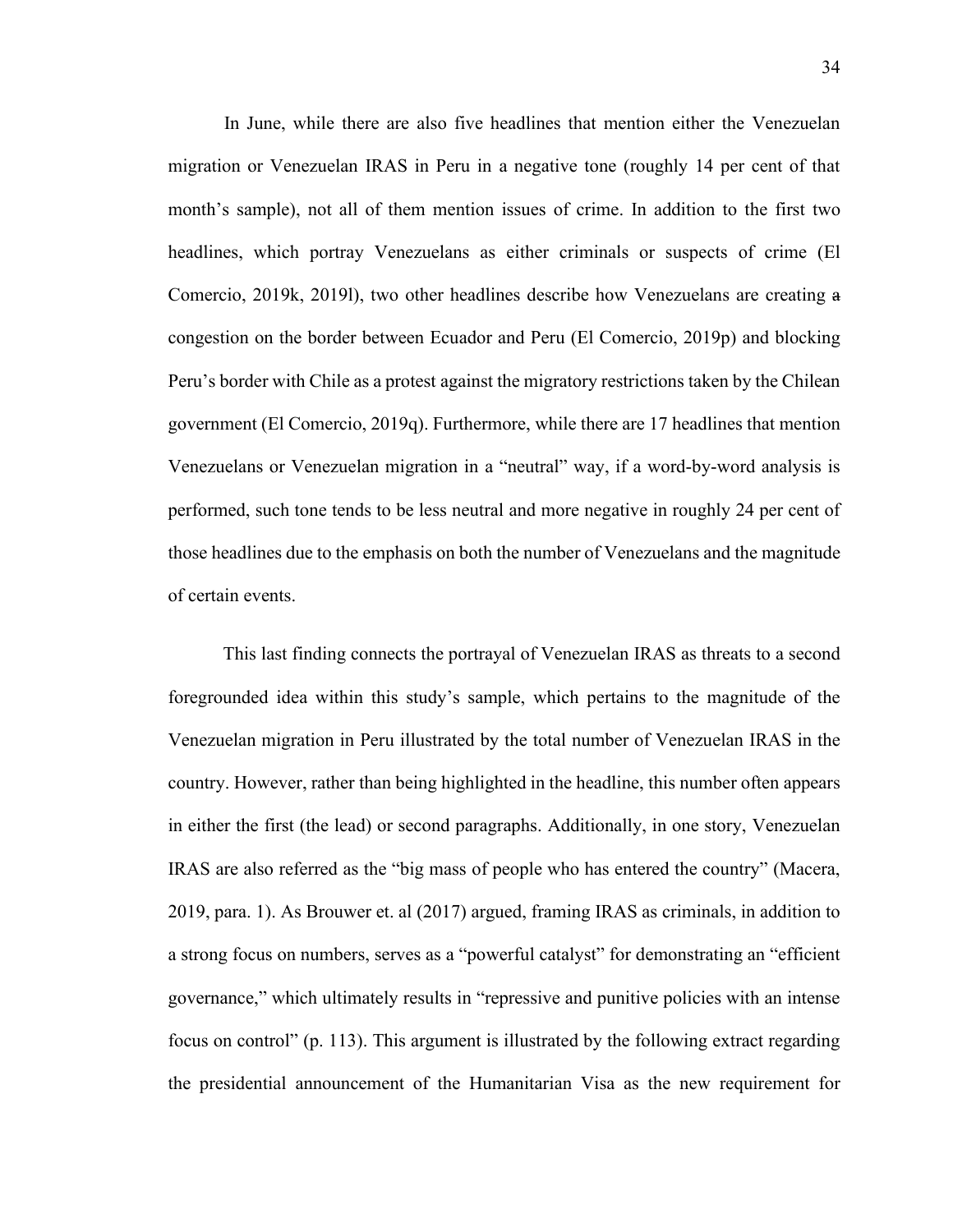Venezuelans who wish to enter Peru: "Vizcarra justified [the Humanitarian Visa] after witnessing the expulsion of 50 Venezuelans with police records who entered [the country] with false documents" (El Comercio, 2019j, para. 2).

In contrast to the two foregrounded ideas of this study's sample, *El Comercio* tends to background the ways in which the Peruvian government is tackling, or could tackle, the causes and consequences of the Venezuelan migration crisis. This practice extends to such a degree that, rather than providing explanations of effective migration programs and policies, there are only brief and vague descriptions of potential solutions within the last paragraphs of several news stories. For example, the following extract mentions that a policy regarding the inclusion of Venezuelans would increase Peru's productivity:

The president of the [Peruvian] Central Reserve Bank, Julio Velarde, pointed out that it is necessary to incorporate Venezuelans to increase the country's productivity, and that what has been lacking is *"a policy that really takes advantage of this migration and prevents even the most dangerous or undesirable people from arriving"* [emphasis added] (Macera, 2019, para. 13).

While it could be argued that the content regarding the incorporation of Venezuelan IRAS to the labour market is positive and thus works in favour of a more 'neutral' coverage, it is important to underscore that the headline, subheadline, and lead paragraph of that news story include references of Venezuelans "surpassing" the capacities of Peru's formal labour market and public services (para. 1).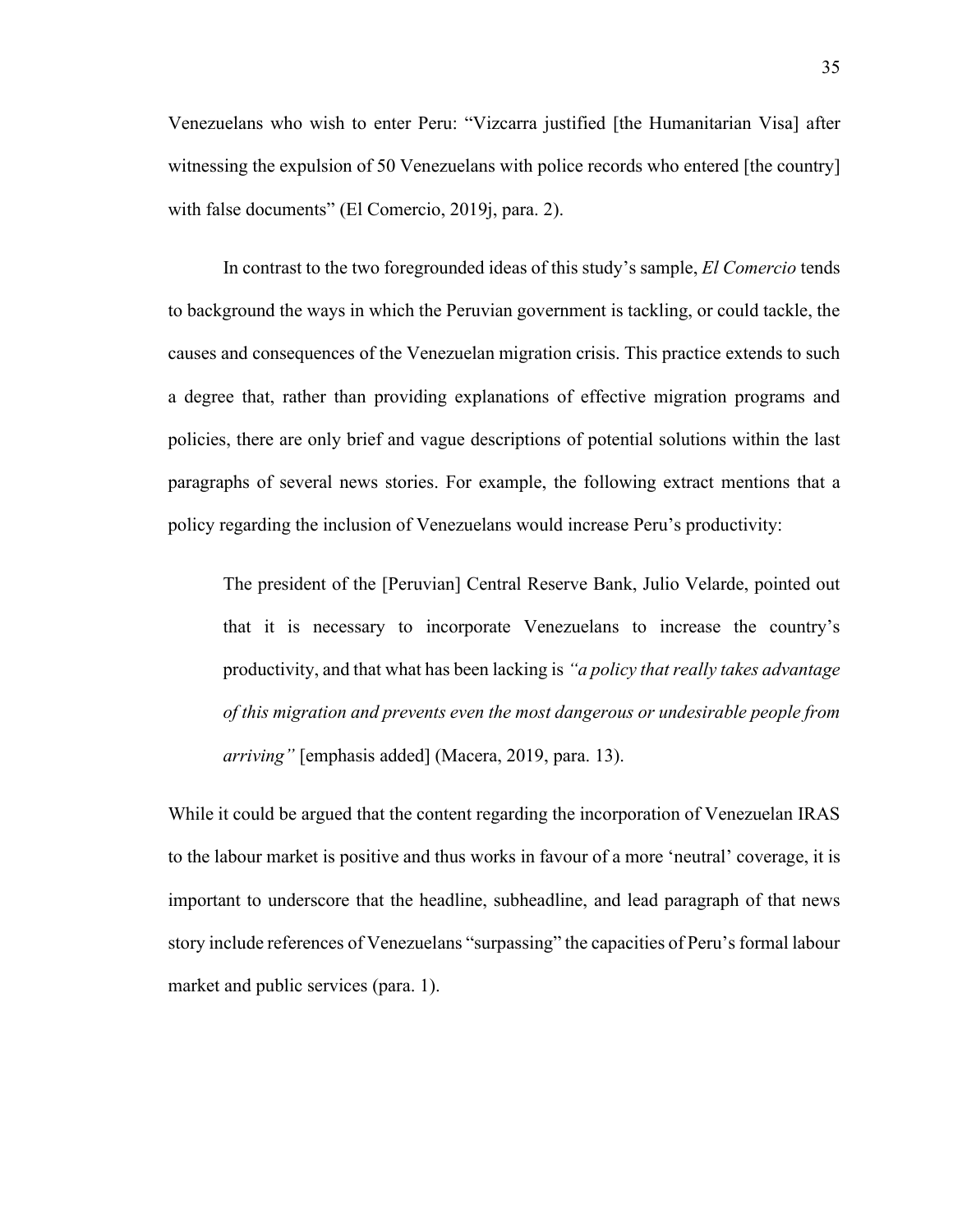In addition, the following extract from another news story states that the Peruvian government was combatting the regime of Nicolás Maduro through the Lima Group (Grupo de Lima,  $11$  in Spanish):

Colombian president, Iván Duque, said that "it will be difficult" for migration to diminish while Nicolás Maduro remains in power. He stressed that President Martín Vizcarra maintains the fight against the so-called dictatorship through the Lima Group, led by the Minister of Foreign Affairs, Néstor Popolizio (El Comercio, 2019h, paras. 6-7).

Again, stating within the last paragraphs of the news story that there is a Lima Group, without explaining its characteristics and duties, is not only a vague but also a backgrounded idea that is thus easy to miss.

A common trait of this study's sample in terms of strategies of structure (foregrounding and backgrounding) does not only include such backgrounded and vague descriptions of potential solutions. In fact, the omission of specific efforts from organizations and governments towards the protection and inclusion of Venezuelan IRAS in Latin American host countries is evident. For example, some of the questions that the authors of the chosen news stories do not answer are the ways in which the Peruvian government and Lima Group are "putting pressure" on the Venezuelan government (El Comercio, 2019c, para. 8) as well as the specific actions that the United Nations is taking towards the Venezuelan migration crisis (El Comercio, 2019d, para. 9).

 $11$  Grupo de Lima is an intergovernmental organization formed in 2017, comprised of 12 countries, and whose main goal is to find solutions to end the crisis in Venezuela.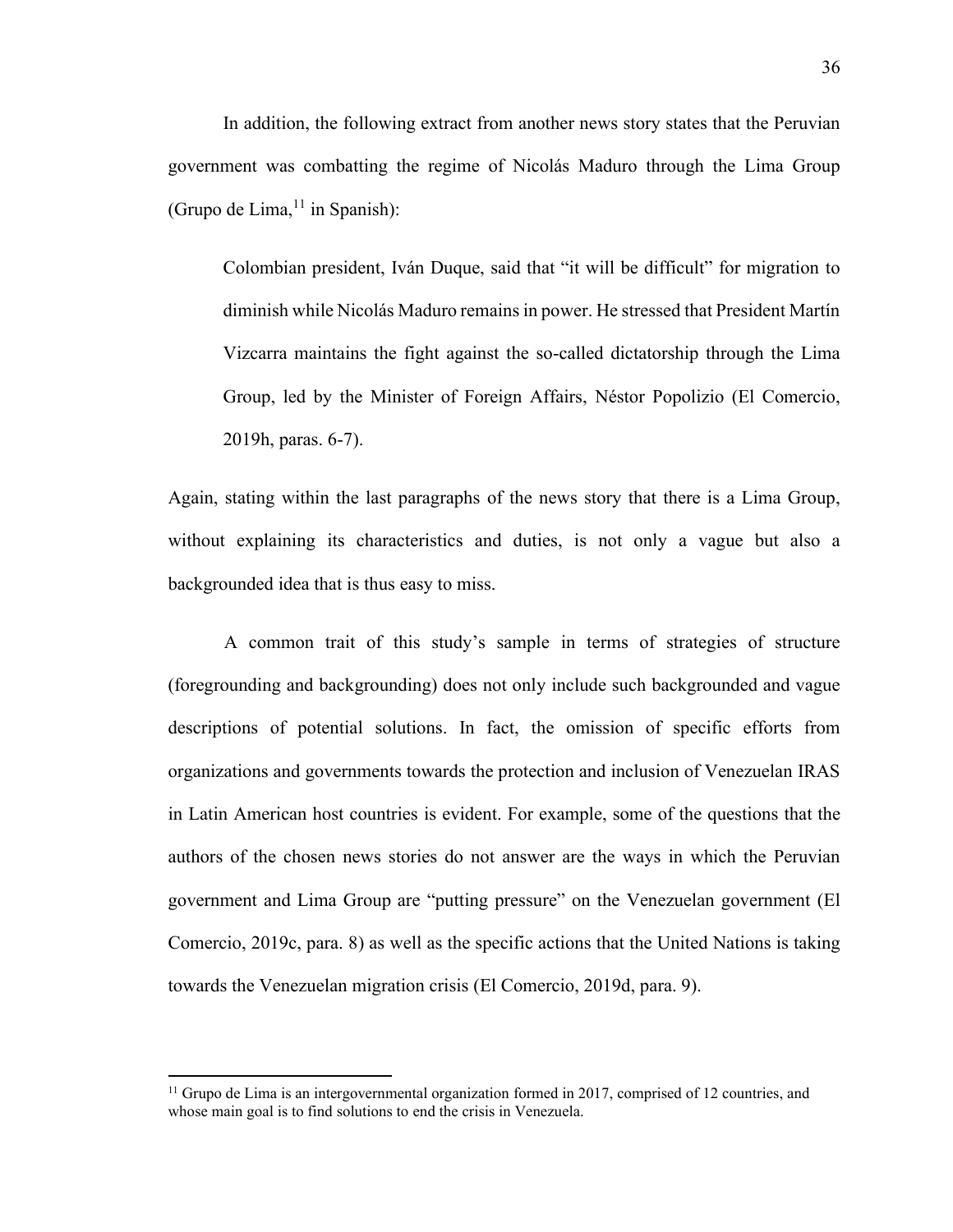#### <span id="page-45-0"></span>**Register/Discursive Differences**

While there are register/discursive differences within this study's sample, there are two trends that are (1) consistent with the CDA approach and (2) logical in terms of the characteristics of *El Comercio*'s media discourse analyzed thus far. The first trend applies to those news stories published between April 1 and June 14 and consists in giving a direct voice to official sources only. People who are quoted directly in such news stories held different degrees of authority according to their position or role of the time, representing and/or working within governments and government institutions (El Comercio, 2019c, 2019f; Bedoya, 2019; El Comercio, 2019h, 2019i), international organizations (El Comercio, 2019a, 2019e), academia (Rojas Sánchez, 2019; Garvan, 2019), or the Roman Catholic church (Aurazo, 2019a).

The selective use of these voices to legitimate points of view and make certain information more significant constitutes a mechanism of manipulation (McGregor, 2004), and is arguably an abuse of power (Ezzina, 2021). This is particularly illustrated in a news story published on June 14 and a few hours before the Humanitarian Visa requirement took effect. According to the text, until 12 p.m. of that day, 2,057 Venezuelans had entered Peru (Aurazo, 2019b). However, only Peru's Superintendent of Migrations, Roxana del Águila, is quoted directly three times in the text. Her quotes serve to highlight the efficiency of the Peruvian government, the prevention of "delinquency" as the main reason for the visa requirement (para. 5), and the acknowledgement of the "drama" that Venezuelan children are suffering (para. 6).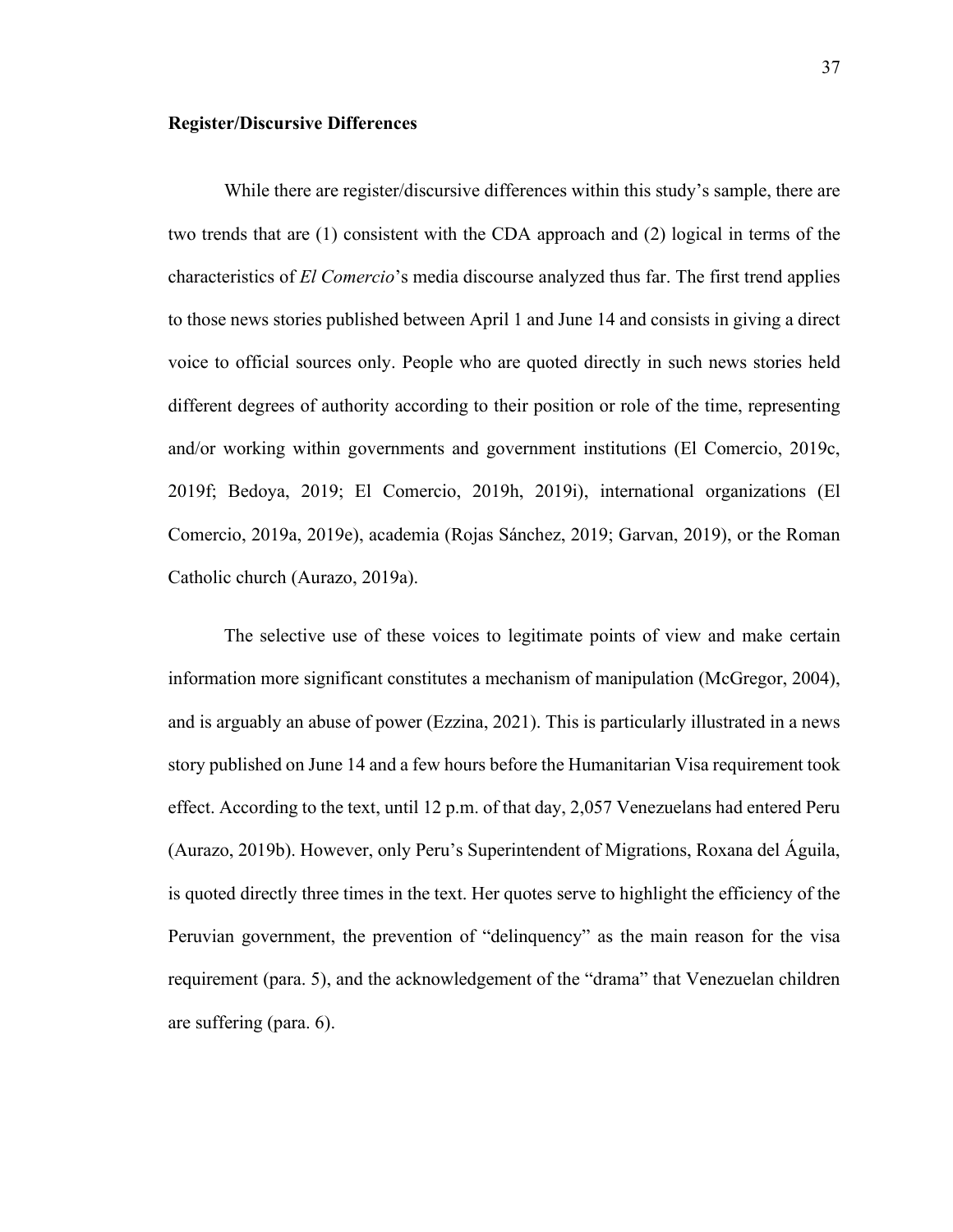The importance and scope of the aforementioned event required the publication of a variety of sources, but most importantly, it required the direct voices of the main subjects of the story, the Venezuelan people who were trying to enter Peru. While giving a direct voice to Venezuelan IRAS is not the trend throughout the first two and a half months of this study's sample, there are a few cases in which they are also included (Velandia, 2019; Meza, 2019; Alayo Orbegoso, 2019b). Regarding indirect quotations of Venezuelan IRAS, such information tends to be backgrounded in the texts. For example, the following declaration is quoted indirectly and structured as the last paragraph of a news story pertaining to a murder in the Peruvian region of Arequipa:

Venezuelan NGO's spokesman, Randy Oliveros, apologized to the people of Caravelí on behalf of all Venezuelans living in Arequipa. He regretted that a few of his fellow nationals make his entire community look bad (El Comercio, 2019j, para. 9).

Finally, it is relevant to underscore the attempts at obtaining the 'other side of the story,' the one told by Venezuelan IRAS in Peru, within the second half of June (Aurazo, 2019c, 2019d; Parra, 2019; El Comercio, 2019r). As illustrated by the following quote extracted from a piece regarding a protest on the border between Peru and Chile, highlighting the direct voices of Venezuelans puts a 'human face' on the story:

"They won't let me pass, I have been here for three days, I don't have any money left. I am in need, I need to be there (Chile), I am going to work there, not to commit a crime" (El Comercio, 2019r, para. 6).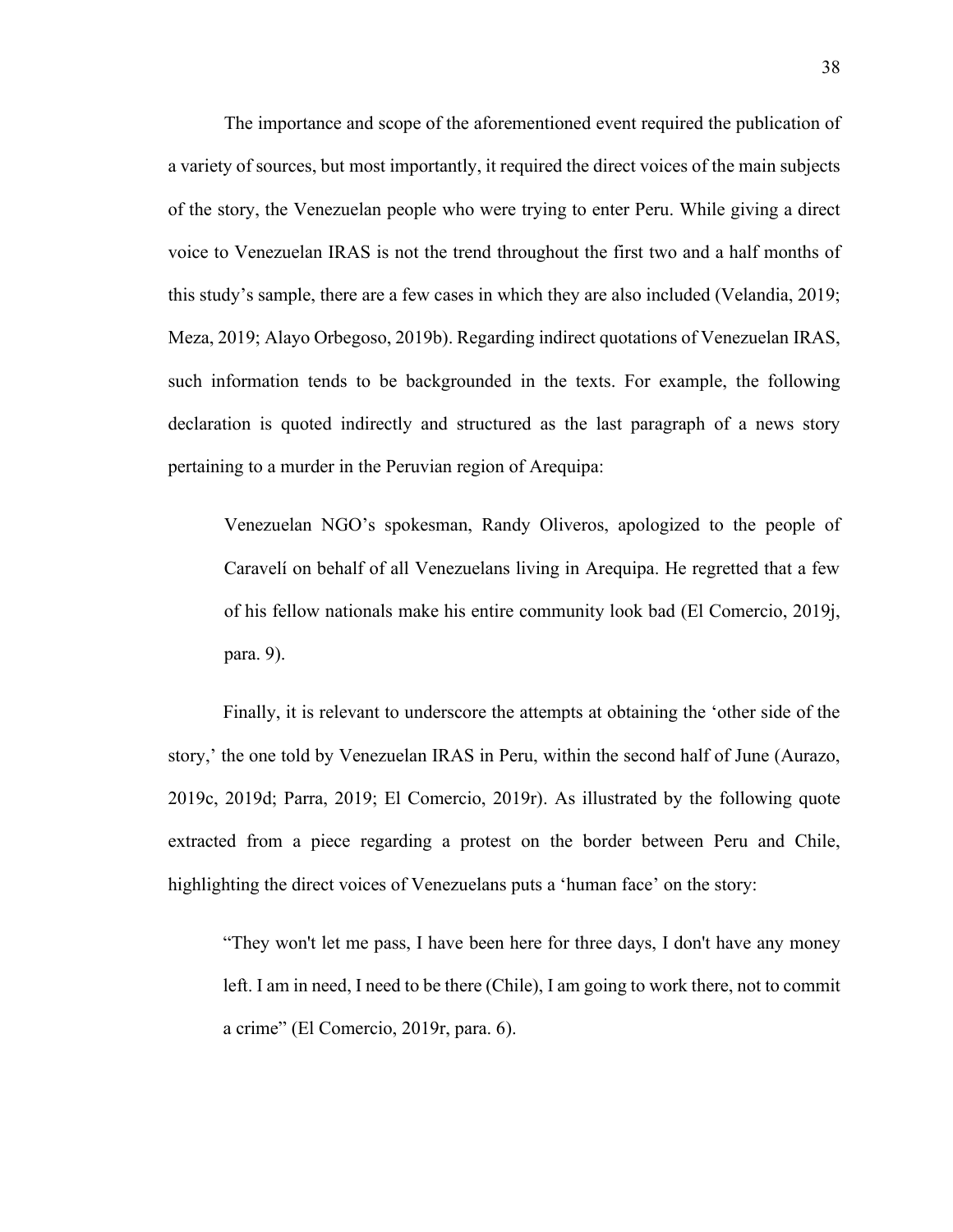These attempts add further evidence to the argument presented within the Genre and Genre Manipulation subsection, suggesting that the critical political stance of the news stories published by *El Comercio* throughout the second half of June 2019 might belong to a larger and different discursive strategy.

#### <span id="page-47-0"></span>**VII. Conclusions and Recommendations**

The findings of this study are consistent with the academic literature pertaining to the media representations of IRAS around the globe. Overall, *El Comercio* tended to frame Venezuelans negatively, portraying them as threats and accusing them of Peru's structural flaws, such as the existence of limited public services and capacities and high rates of 'informality' (i.e., a limited number of jobs within the formal labour market and, in turn, an overwhelming incidence of precarious self-employment). In addition, specific findings suggest a lack of rigour in the journalistic practices of such newspaper. Among those findings are (1) a tendency of framing Venezuelans as criminals or suspects of crime, (2) the lack of contextual explanations, and (3) different examples of genre manipulation. Other findings, such as the frequency of 'oppositional' editorial and opinion pieces (i.e., texts with an abrupt and evident critical political stance), published right after the presidential announcement of the Humanitarian Visa, suggest the possibility of a larger discursive strategy which goes beyond attempts at a more 'neutral' news coverage.<sup>12</sup>

Within the main findings of this study is also the reinforcement of the dehumanization of Venezuelan IRAS in Peru through the use of discursive mechanisms. Among these are (1) specific rhetorical strategies, within the genre manipulation

 $12$  For further details regarding this conclusion, see the recommendation for further research.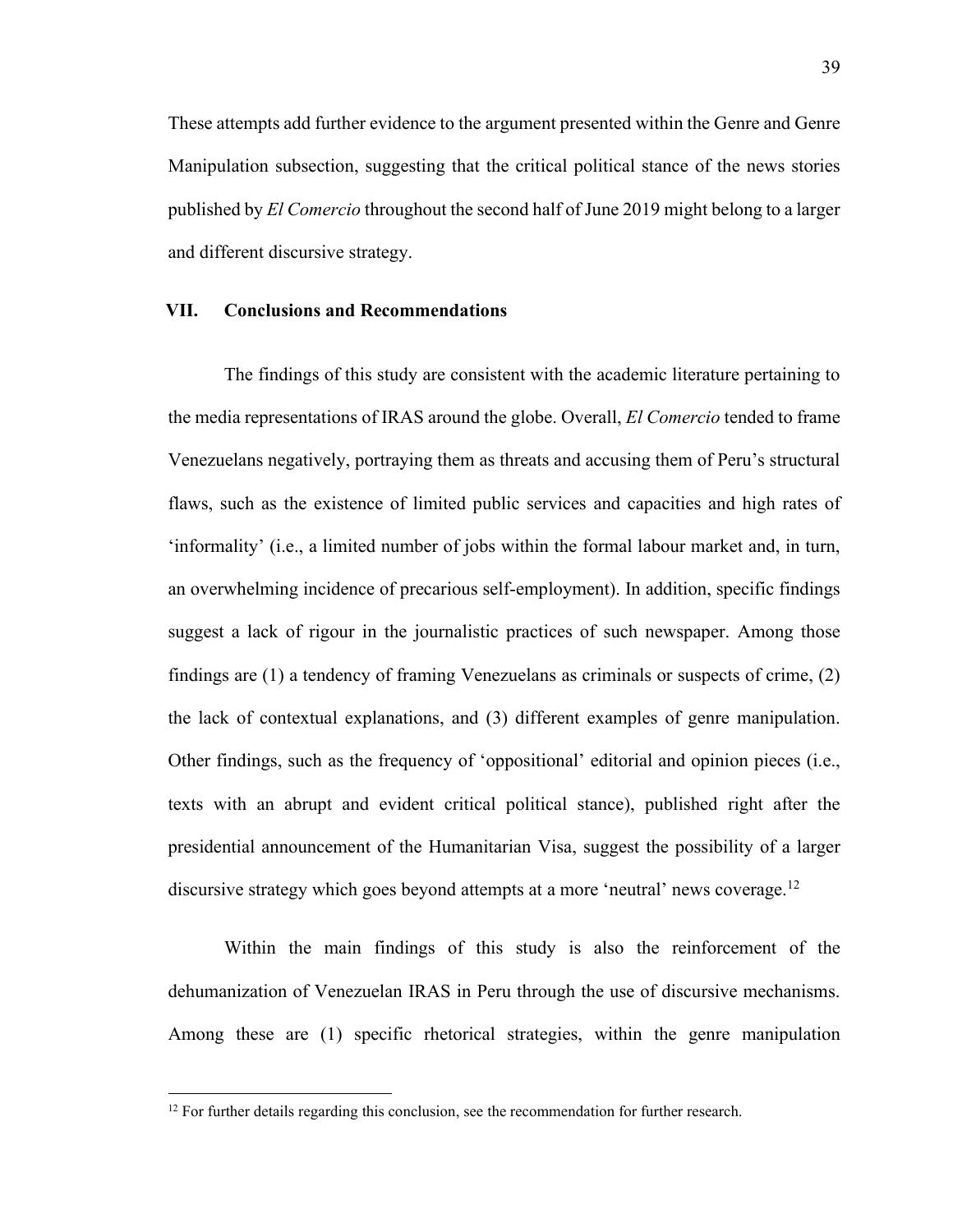component, (2) the "public order" threat frame, within framing, (3) headlines highlighting issues of crime, within foregrounding, and (4) a tendency of not giving a "voice" to all the subjects involved, within register/discursive differences. Furthermore, the negative framing within the media discourse of *El Comercio* is part of the feedback loop of crimmigration processes and moral panics, which serve to justify, in a large extent, security policies and thus punitive turns.

Finally, some of the discursive mechanisms found within this study, such as foregrounding issues of crime, also suggest the existence of a commercial strategy. As Fleras (2011) argues, dominant contemporary narratives focus on human-interest stories which involve drama and spectacle, law enforcement, and policy makers at the expense of digging into the explanation of the "contextual dynamics" that drive or force the movement of people in search of escape or opportunity (p. 145). In terms of backgrounding and omission, the fact that hard news stories omit important information in a genre that is supposed to inform and educate the public gives, according to Huckin (1997), "ample reason to raise suspicions about the real interests" of the news media outlet (p. 87).

From early 2018 to late 2020, Peru's Executive and Legislative government branches were involved in a three-year 'battle'. The impact of such political context on the response of the Peruvian government towards Venezuelan migration and Venezuelan IRAS has been studied as one of the main contributing factors to Peru's punitive turn. Thus, the first recommendation for further research pertaining to the media discourse built by *El Comercio* on Venezuelan migration and Venezuelan IRAS in Peru would involve, particularly, the study of El Comercio Group's response to the political context and power struggle of those years in Peru.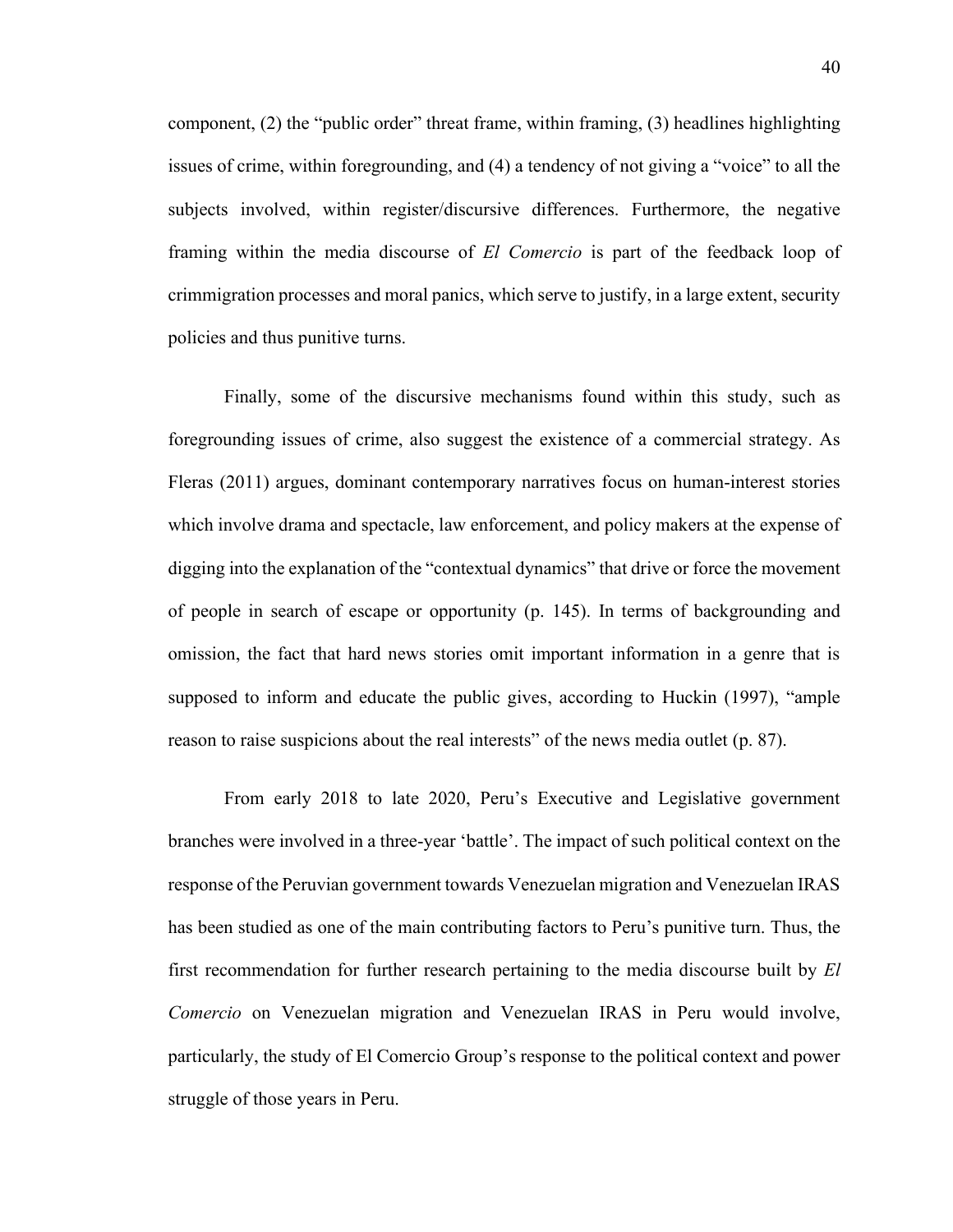<span id="page-49-0"></span>A second recommendation would contemplate carrying out comparative research involving two or more local newspapers with high rates of readership in addition to *El Comercio* (e.g., *La República*). While findings from such comparative research could potentially strengthen the conclusions of this study, they could also reveal specific differences worthy of exploring. Finally, a third recommendation would also involve comparative research, but at a cross-national level within the Latin American region. Thus, it could potentially offer similarities, yet, at the same time, certain differences according to the local contexts in which news is produced and distributed. As such, these recommendations not only seek to disclose the media discourse strategy of *El Comercio* towards the Venezuelan migration phenomenon, but also to contribute to the promotion of the current debate regarding the purposes and strategies of mass media outlets as institutions embedded in the political-economic system of our era.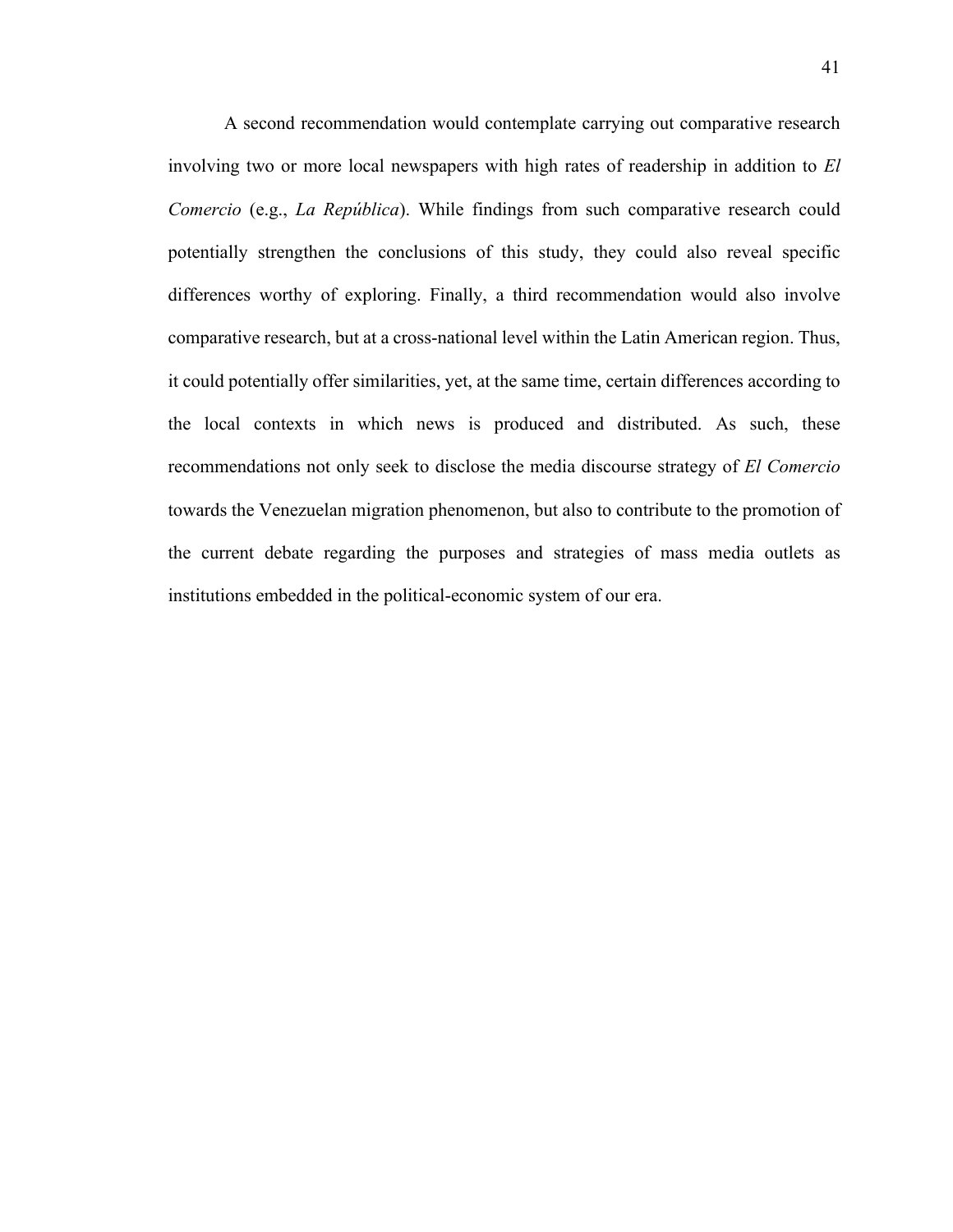#### **References**

Abbott, M. (2019, December 16). Writing human interest stories: a guide. *Centre for Community Journalism*.

https://www.communityjournalism.co.uk/resources/writing-human-intereststories-a-guide/

Amnesty International. (2020). *In search of safety: Peru turns its back on people fleeing Venezuela*. Amnesty International.

https://www.amnesty.org/en/documents/amr46/1675/2020/en/

- Aron Said, V., & Castillo Jara, S. (2020). Reacting to change within change: adaptive leadership and the Peruvian response to Venezuelan immigration. *International Migration*, *n/a*(n/a), 1–20. https://doi.org/10.1111/imig.12761
- Bahar, D., Dooley, M., & Selee, A. (2020). *Venezuelan migration, crime, and misperceptions: a review of data from Colombia, Peru, and Chile*. Migration Policy Institute. https://www.migrationpolicy.org/research/venezuelanimmigration-crime-colombia-peru-chile
- BBC News. (2021, August 31). Afghanistan: how many refugees are there and where will they go? *BBC News*. https://www.bbc.com/news/world-asia-58283177
- Benson, R. (2013). *Shaping immigration news: A French-American comparison*. Cambridge University Press. https://doi.org/10.1017/CBO9781139034326

Borah, P. (2011). Conceptual issues in framing theory: a systematic examination of a decade's literature. *Journal of Communication*, *61*(2), 246–263. https://doi.org/10.1111/j.1460-2466.2011.01539.x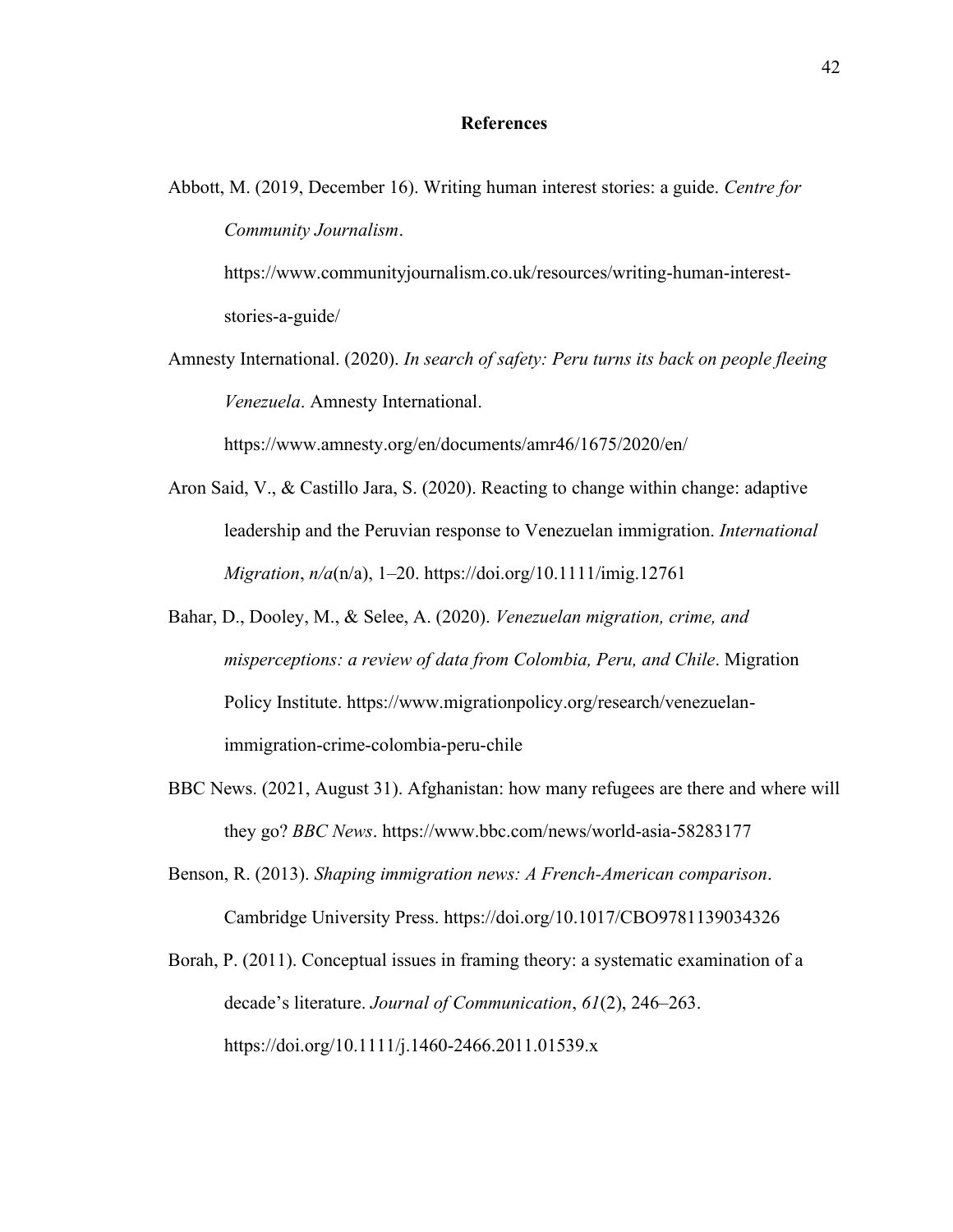- Britannica, T. E. of E. (2015). Social realism*.* In *Encyclopedia Britannica*. https://www.britannica.com/art/Social-Realism-painting
- Britannica, T. E. of E. (2020). Foot washing. In *Encyclopedia Britannica*. https://www.britannica.com/topic/foot-washing
- Brouwer, J., van der Woude, M., & van der Leun, J. (2017). Framing migration and the process of crimmigration: a systematic analysis of the media representation of unauthorized immigrants in the Netherlands. *European Journal of Criminology*, *14*(1), 100–119. https://doi.org/10.1177/1477370816640136
- Carragee, K. M., & Roefs, W. (2004). The neglect of power in recent framing research. *Journal of Communication*, *54*(2), 214–233. https://doi.org/10.1111/j.1460- 2466.2004.tb02625.x
- Chong, D., & Druckman, J. N. (2007). Framing theory. *Annual Review of Political Science*, *10*(1), 103–126.

https://doi.org/10.1146/annurev.polisci.10.072805.103054

- CIUP. (2019). *2da propuesta de política pública—Los impactos adversos de las visas humanitarias*. https://ciup.up.edu.pe/media/1583/ciup-ppp-no2.pdf
- Cohen, S. (2011). *Folk devils and moral panics: the creation of the mods and rockers*. Routledge.

Expediente N°35583-2013, (Corte Superior de Justicia de Lima 21 April 2021). https://es.scribd.com/document/512987394/D-Sentencia-Concentracion-Medios-35583-2013-250621-1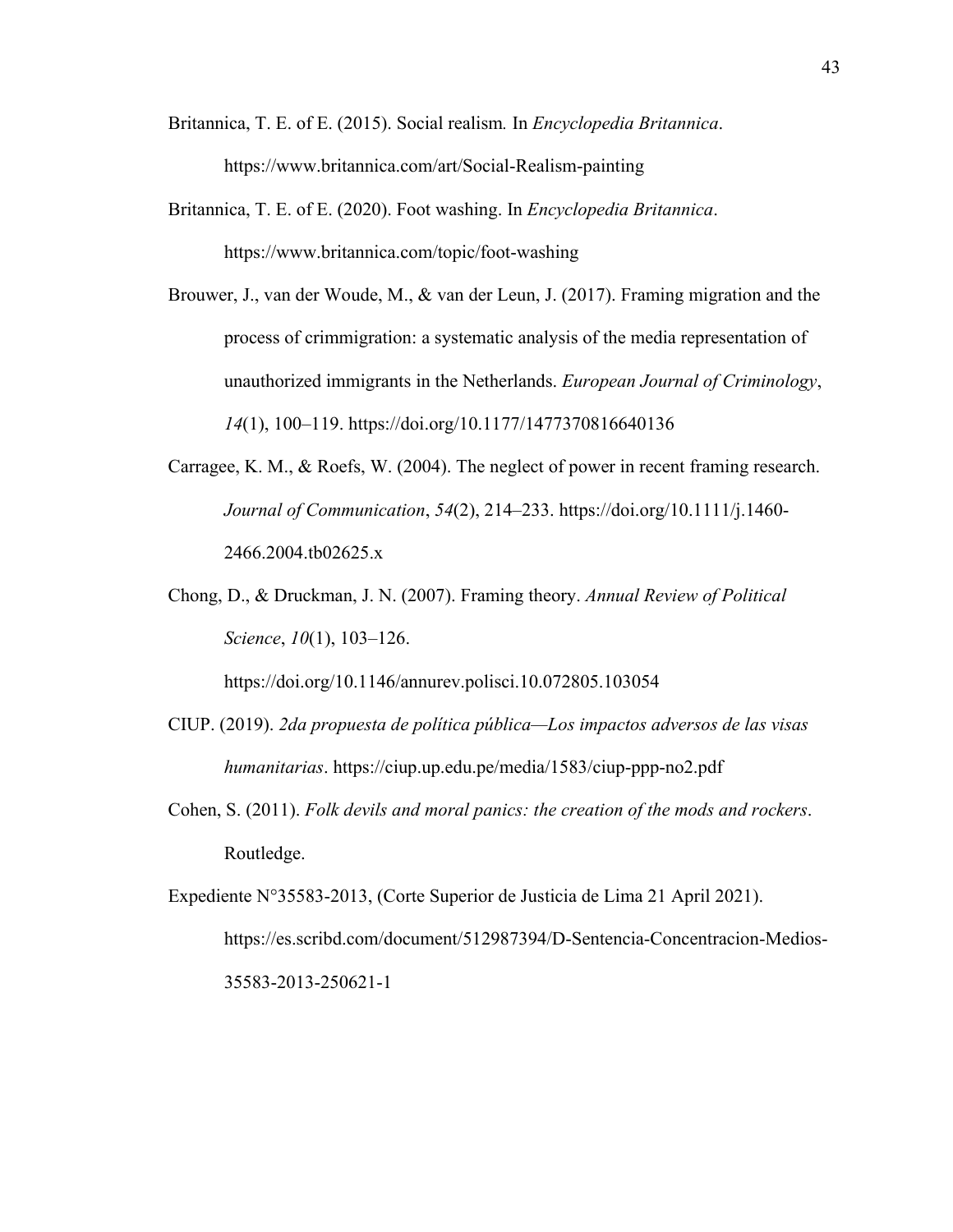- Crook, S., & Taylor, L. (1980). Goffman's version of reality. In J. Ditton (Ed.), *The View from Goffman* (pp. 233–251). Palgrave Macmillan UK. https://doi.org/10.1007/978-1-349-16268-0\_9
- Dijk, T. A. van. (2001). Multidisciplinary CDA: a plea for diversity. In *Methods of Critical Discourse Analysis*. SAGE Publications, Ltd. https://doi.org/10.4135/9780857028020
- Domenech, E. E. (2017). *Las políticas de migración en Sudamérica: elementos para el análisis crítico del control migratorio y fronterizo*. https://ri.conicet.gov.ar/handle/11336/58156
- Eberl, J.-M., Meltzer, C. E., Heidenreich, T., Herrero, B., Theorin, N., Lind, F., Berganza, R., Boomgaarden, H. G., Schemer, C., & Strömbäck, J. (2018). The European media discourse on immigration and its effects: a literature review. *Annals of the International Communication Association*, *42*(3), 207–223. https://doi.org/10.1080/23808985.2018.1497452
- Echeverri, G. L., Rodríguez, L. M. R., & Rodríguez, M. A. P. (2020). Análisis de investigaciones iberoamericanas en el campo de la comunicación y la opinión pública. *Correspondencias & Análisis*, *11*, 4. https://dialnet.unirioja.es/servlet/articulo?codigo=7504581
- Entman, R. M. (1993). Framing: toward clarification of a fractured paradigm. *Journal of Communication*, *43*(4), 51–58. https://doi.org/10.1111/j.1460- 2466.1993.tb01304.x
- Esses, V. M., Medianu, S., & Lawson, A. S. (2013). Uncertainty, threat, and the role of the media in promoting the dehumanization of immigrants and refugees: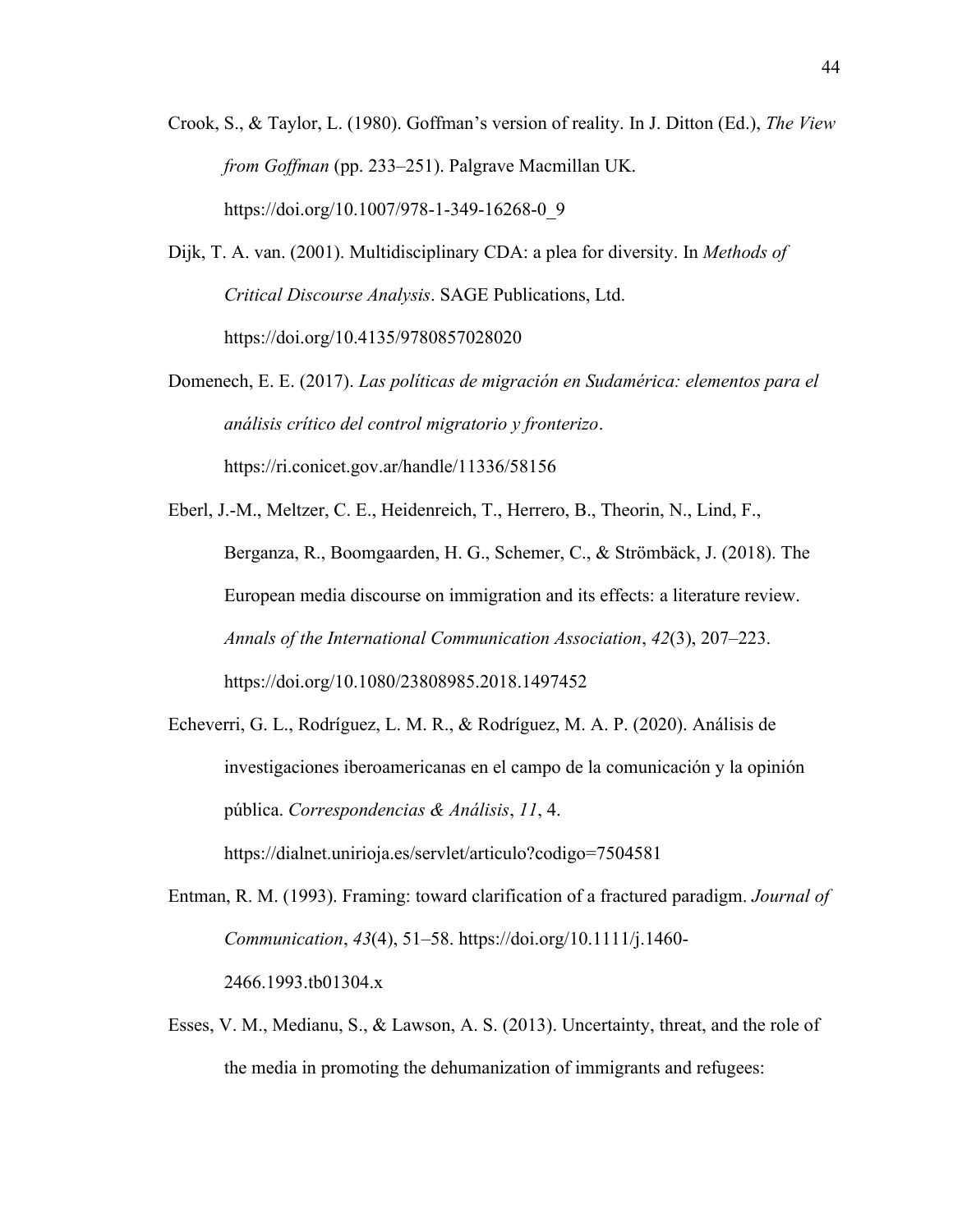dehumanization of immigrants and refugees. *Journal of Social Issues*, *69*(3), 518– 536. https://doi.org/10.1111/josi.12027

- Ezzina, R. (2021). Manipulation in Donald Trump's nomination speech 2020 election from a CDA account. *International Journal of Progressive Sciences and Technologies*, *28*(1), 210–215. https://doi.org/10.52155/ijpsat.v28.1.3432
- Fairclough, N. (2003). *Analysing discourse: textual analysis for social research*. Psychology Press.
- Fleras, A. (2011). *The media gaze: representations of diversities in Canada*. UBC Press.
- Freier, L. F., & Castillo Jara, S. (2020, September 16). Regional responses to Venezuela's mass population displacement. *E-International Relations*. https://www.e-ir.info/2020/09/16/regional-responses-to-venezuelas-masspopulation-displacement/
- Freier, L. F., & Parent, N. (2019). The regional response to the Venezuelan exodus. *Current History*, *118*(805), 56–61. https://doi.org/10.1525/curh.2019.118.805.56
- Freier, L. F., & Pérez, L. M. (2021). Nationality-based criminalisation of south-south migration: the experience of Venezuelan forced migrants in Peru. *European Journal on Criminal Policy and Research*, *27*(1), 113–133. https://doi.org/10.1007/s10610-020-09475-y
- Freier, L. F., & Vera Espinoza, M. (2021). COVID-19 and immigrants' increased exclusion: the politics of immigrant integration in Chile and Peru. *Frontiers in Human Dynamics*, *3*, 6. https://doi.org/10.3389/fhumd.2021.606871
- Gamson, W. A. (1985). Goffman's legacy to political sociology. *Theory and Society*, *14*(5), 605–622. http://www.jstor.org/stable/657316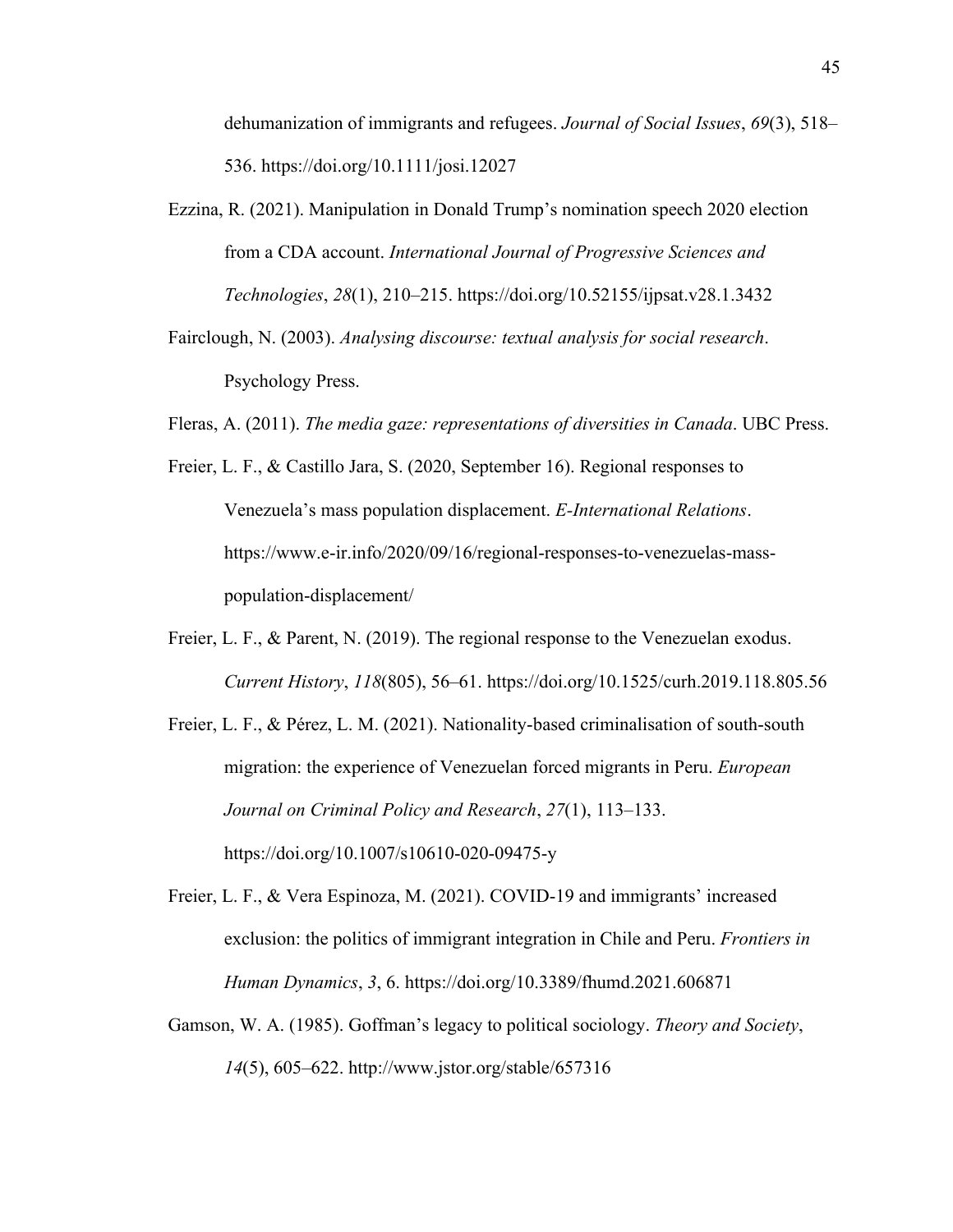- García Llorens, M. (2012). *La fantasía neutral: el diario El Comercio y las estrategias discursivas del poder en el Perú* [Pontificia Universidad Católica del Perú]. https://repositorio.pucp.edu.pe/index/handle/123456789/150774
- Gitlin, T. (1980). *The whole world is watching: mass media in the making & unmaking of the new left*. University of California Press.
- Goffman, E. (1974). *Frame analysis: an essay on the organization of experience* (pp. ix, 586). Harvard University Press.
- Gramsci, A. (1992). *Prison notebooks*. Columbia University Press.
- Harbers, F., & Broersma, M. (2014). Between engagement and ironic ambiguity: mediating subjectivity in narrative journalism. *Journalism*, *15*(5), 639–654. https://doi.org/10.1177/1464884914523236
- Huckin, T. (1997). Critical Discourse Analysis. In *Functional approaches to written text: classroom applications*. United States Information Agency, Washington, DC.
- Huckin, T. (2002). Critical Discourse Analysis and the discourse of condescension. In *Discourse studies in composition* (Hampton Press, p. 29).
- Huysmans, J. (2000). The European Union and the securitization of migration. *JCMS: Journal of Common Market Studies*, *38*(5), 751–777. https://doi.org/10.1111/1468-5965.00263

Krzyżanowski, M. (2020). Discursive shifts and the normalisation of racism: imaginaries of immigration, moral panics and the discourse of contemporary right-wing populism. *Social Semiotics*, *30*(4), 503–527. https://doi.org/10.1080/10350330.2020.1766199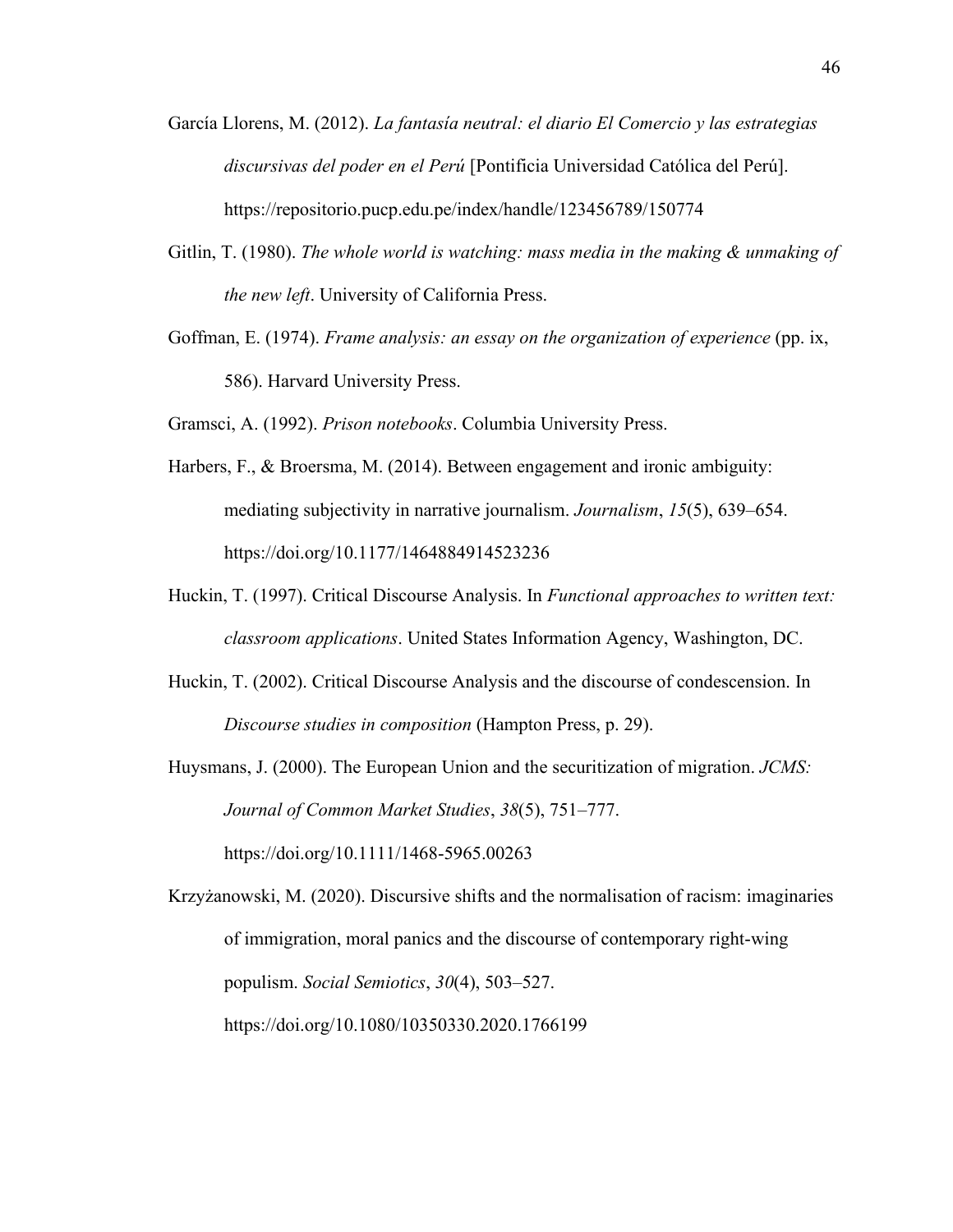- Leurs, K., & Smets, K. (2018). Five questions for digital migration studies: learning from digital connectivity and forced migration in(to) Europe. *Social Media + Society*, *4*(1), 2056305118764425. https://doi.org/10.1177/2056305118764425
- Lueck, K., Due, C., & Augoustinos, M. (2015). Neoliberalism and nationalism: representations of asylum seekers in the Australian mainstream news media. *Discourse & Society*, *26*(5), 608–629. https://doi.org/10.1177/0957926515581159
- Mazza, J. (2020). Venezuelan migrants under COVID-19: managing South America's pandemic amid a migration crisis. Wilson Center. [https://www.wilsoncenter.org/publication/venezuelan-migrants-under-covid-19](https://www.wilsoncenter.org/publication/venezuelan-migrants-under-covid-19-managing-south-americas-pandemic-amid-migration) [managing-south-americas-pandemic-amid-migration](https://www.wilsoncenter.org/publication/venezuelan-migrants-under-covid-19-managing-south-americas-pandemic-amid-migration)
- McGregor, S. (2004). Critical Discourse Analysis: a primer. *Kon Forum*, *15*(1). https://www.kon.org/archives/forum/15-1/mcgregorcda.html
- Melo, J. M. de, & Assis, F. de. (2016). Journalistic genres and formats: a classification model. *Intercom: Revista Brasileira de Ciências Da Comunicação*, *39*, 39–56. https://doi.org/10.1590/1809-5844201613
- Mosquera, S. (2021). The impact of the church–state model for an effective guarantee of religious freedom: a study of the Peruvian experience during the COVID-19 pandemic. *Laws*, *10*(2), 40. https://doi.org/10.3390/laws10020040
- Mustafa, M., & Pilus, Z. (2020). #WelcomeRefugees: a Critical Discourse Analysis of the refugee resettlement initiative in Canadian news. *GEMA Online® Journal of Language Studies*, *20*(4), Article 4. https://doi.org/10.17576/gema-2020-2004-03
- Neuman, S. (2021, November 17). How a political standoff trapped hundreds of migrants at the Belarus-Poland border. *NPR*.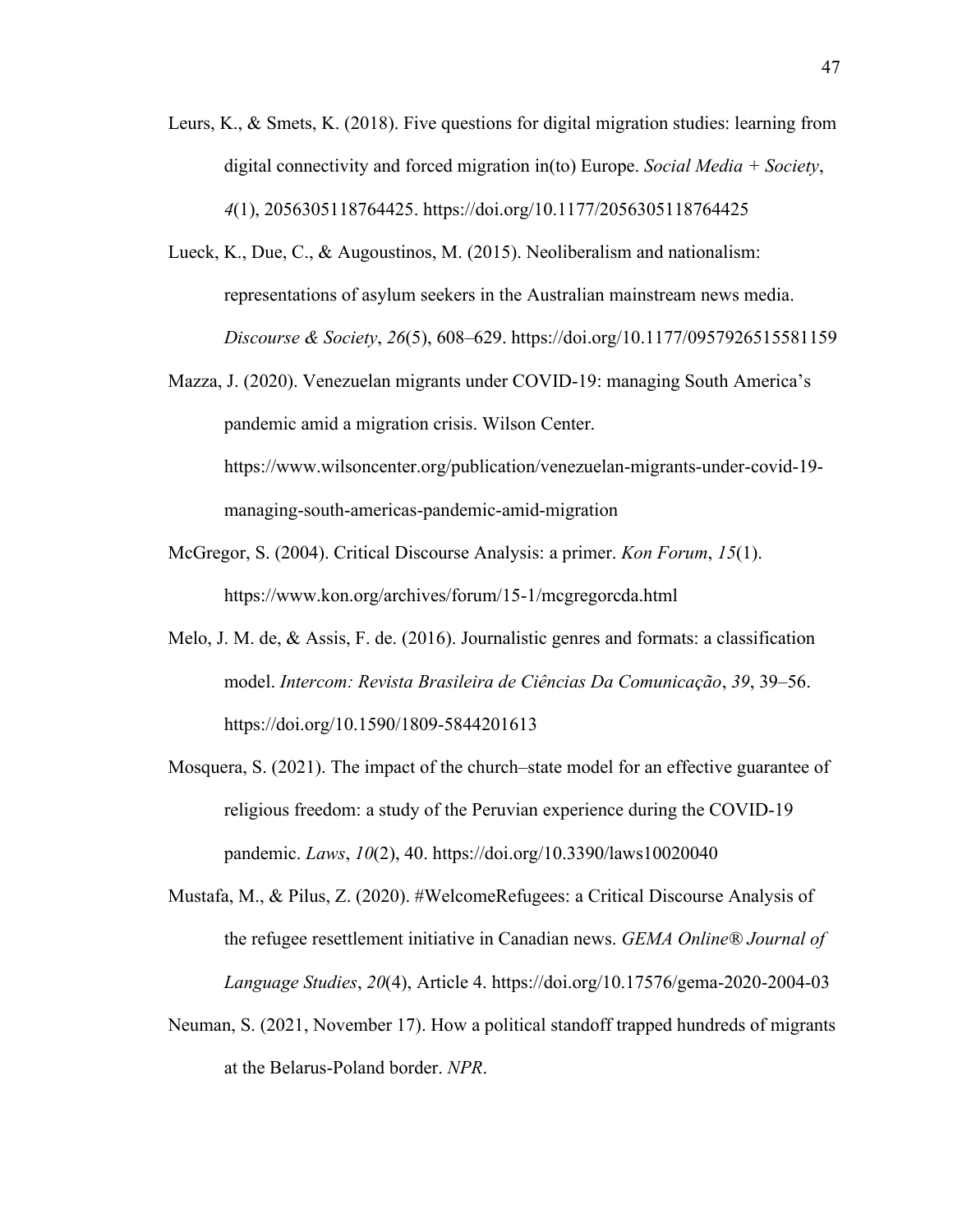https://www.npr.org/2021/11/17/1056129127/poland-belarus-eu-migrant-bordercrisis

Proyecto ENCOVI. (2018). *Encuesta nacional de condiciones de vida—ENCOVI 2017*. https://assets.websitefiles.com/5d14c6a5c4ad42a4e794d0f7/5eb9bfda4ed90d3d4e8e08f8\_encovi-

2017.pdf

Ramírez-Plascencia, D. (2020). El encuadre mediático de la migración venezolana en México y su impacto en la opinión pública. *Estudios sobre el mensaje periodístico*, *26*, 1171–1182.

https://dialnet.unirioja.es/servlet/articulo?codigo=7489896

- Roberts, W. (2013). Mapping nonfiction narrative: towards a new theoretical approach to analysing literary journalism. http://hdl.handle.net/2123/10405
- Salazar, E. (2021, June 25). Juez ordena al Grupo El Comercio anular compra de Epensa por concentración de medios. *Ojo Público*. https://ojo-publico.com/2839/juezordena-el-comercio-anular-compra-de-epensa-por-concentracion
- Selee, A., Bolter, J., Muñoz-Pogossian, M., & Hazán, M. (2019). *Creativity amid crisis: legal pathways for Venezuelan migrants in Latin America*. Migration Policy Institute. https://www.migrationpolicy.org/research/legal-pathways-venezuelanmigrants-latin-america
- Siegfried, K. (2021). *The refugee brief—1 October 2021*. UNCHR.

https://www.unhcr.org/refugeebrief/latest-issues/

SimilarWeb. (2021). *Top news and media websites ranking in Peru [July 2021]*. Similarweb. http://similarweb.com/top-websites/peru/category/news-and-media/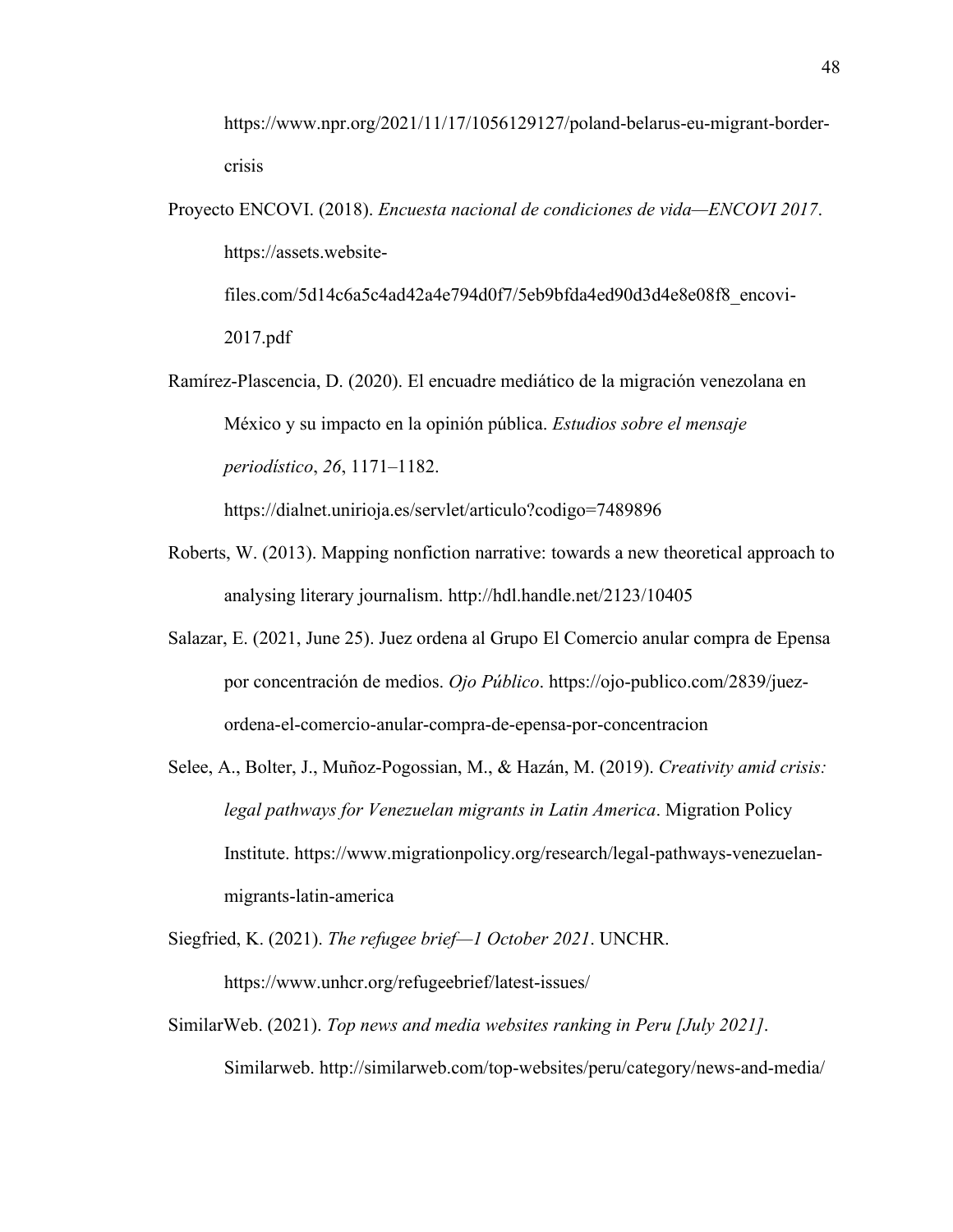- Smith, D., & Deacon, D. (2018). Immigration and the British news media: continuity or change? *Sociology Compass*, *12*(9), e12618. https://doi.org/10.1111/soc4.12618
- Stumpf, J. (2006). The crimmigration crisis: immigrants, crime, and sovereign power. *American University Law Review*, *56*(2), 367–420. https://heinonline.org/HOL/P?h=hein.journals/aulr56&i=379
- Tong, J., & Zuo, L. (2019). Othering the European Union through constructing moral panics over 'im/migrant(s)' in the coverage of migration in three British newspapers, 2011–2016. *International Communication Gazette*, *81*(5), 445–469. https://doi.org/10.1177/1748048518802237
- Tosh, S. (2019). Drugs, crime, and aggravated felony deportations: moral panic theory and the legal construction of the "criminal alien". *Critical Criminology*, *27*(2), 329–345. https://doi.org/10.1007/s10612-019-09446-8

Tuchman, G. (1978). *Making news: a study in the construction of reality*. Free Press. UNCHR. (2020). *Global report 2020*. UNCHR.

https://reporting.unhcr.org/sites/default/files/gr2020/pdf/GR2020\_English\_Full\_lo wres.pdf#\_ga=2.172648163.1789227415.1625753842-374937895.1625753842

Vera Espinoza, M., Prieto Rosas, V., Zapata, G. P., Gandini, L., Fernández de la Reguera, A., Herrera, G., López Villamil, S., Zamora Gómez, C. M., Blouin, C., Montiel, C., Cabezas Gálvez, G., & Palla, I. (2021). Towards a typology of social protection for migrants and refugees in Latin America during the COVID-19 pandemic. *Comparative Migration Studies*, *9*(1), 52. https://doi.org/10.1186/s40878-021-00265-x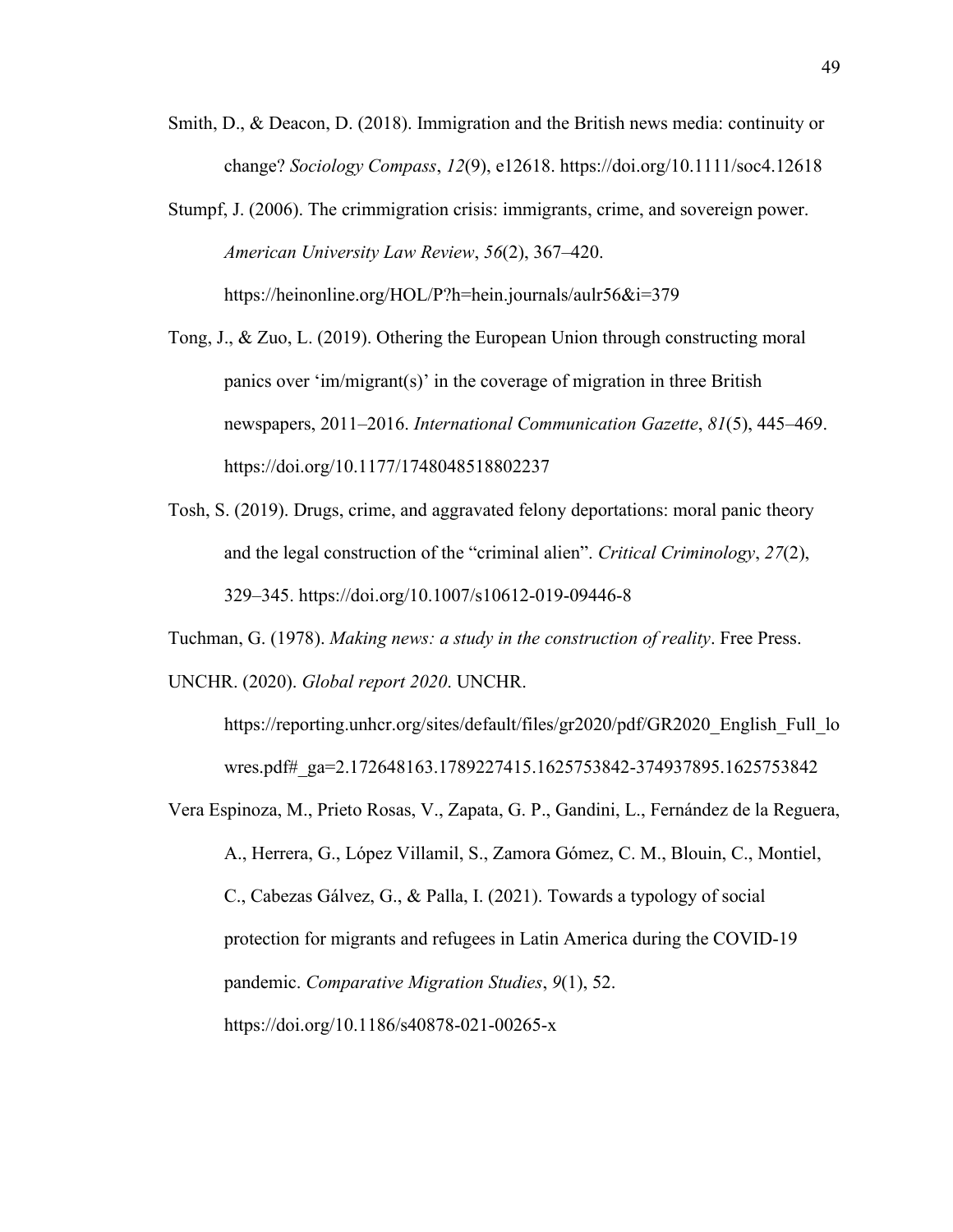- Villanueva, S. A. C. (2018). Proposals to regulate migrations in Chile and the obstinacy of securitism. *URVIO. Revista Latinoamericana de Estudios de Seguridad*, *23*, 110–126. https://doi.org/10.17141/urvio.23.2018.3571
- Vreese, C. H. (2005). News framing: theory and typology. *Information Design Journal*, *13*(1), 51–62. https://doi.org/10.1075/idjdd.13.1.06vre
- Wahl-Jorgensen, K. (2020). An emotional turn in journalism studies? *Digital Journalism*, *8*(2), 175–194. https://doi.org/10.1080/21670811.2019.1697626
- Wodak, R. (2015). *The politics of fear: what right-wing populist discourses mean*. https://doi.org/10.4135/9781446270073
- Wodak, R., & Krzyżanowski, M. (2017). Right-wing populism in Europe & USA: contesting politics discourse beyond 'Orbanism' and 'Trumpism'. *Journal of Language and Politics*, *16*(4), 471–484. https://doi.org/10.1075/jlp.17042.krz
- Wodak, R., & Meyer, M. (2001). *Methods of Critical Discourse Analysis*. SAGE Publications, Ltd. https://doi.org/10.4135/9780857028020
- Women's Refugee Commission. (2019). *The time to act is now: addressing risks of exploitation for Venezuelan women and children seeking refuge*. Women's Refugee Commission. https://www.womensrefugeecommission.org/researchresources/the-time-to-act-is-now/

#### **Cited news stories (primary sources)**

Alayo Orbegoso, F. (2019a, April 29). El 67% de limeños no está de acuerdo con la inmigración venezolana al Perú | LIMA. *El Comercio Perú*.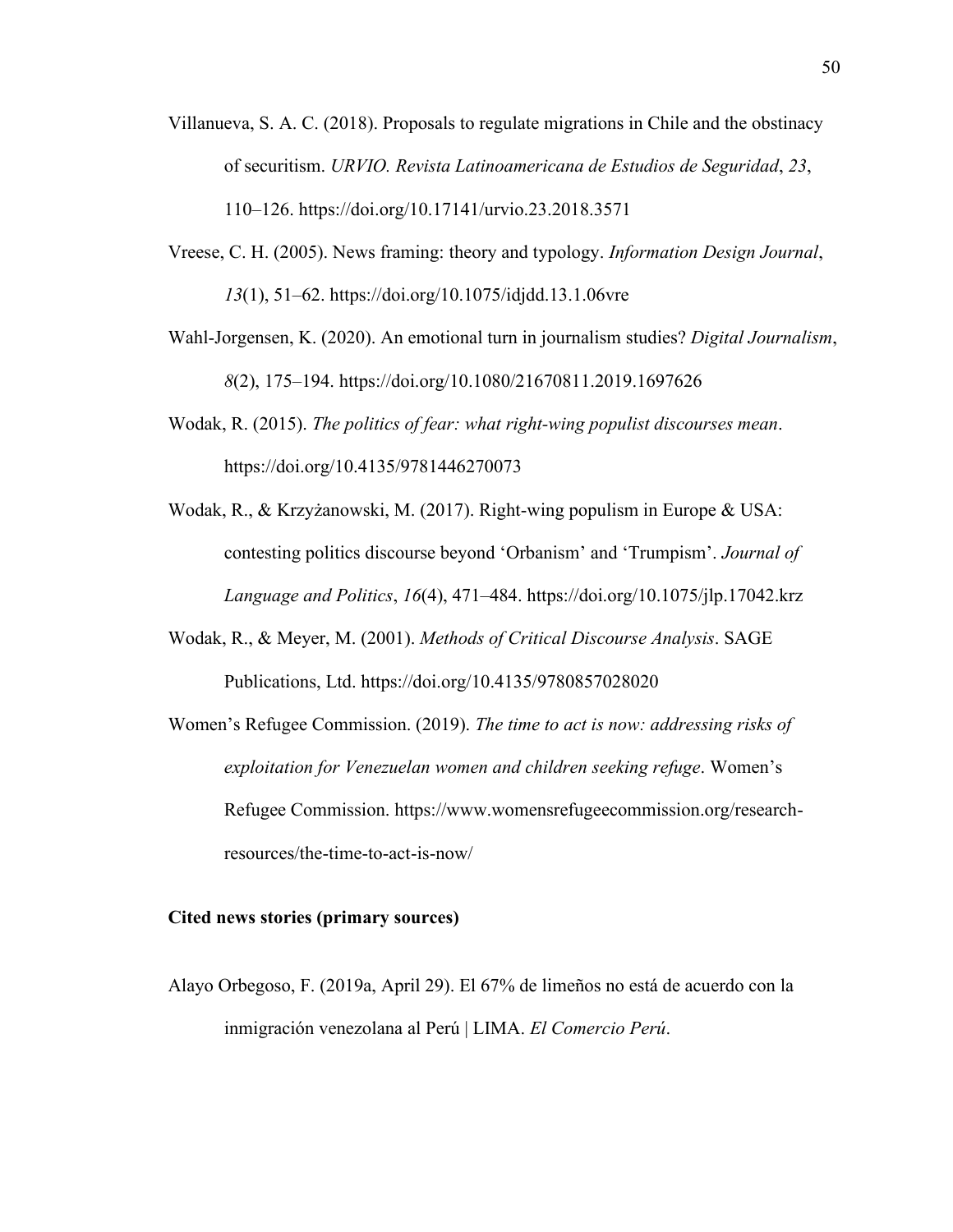https://elcomercio.pe/lima/sucesos/67-limenos-acuerdo-inmigracion-venezolanaperu-noticia-630720-noticia/

- Alayo Orbegoso, F. (2019b, May 4). El éxodo creciente desde Venezuela: Este es el perfil de los migrantes | INFORME | PERU. *El Comercio Perú*. https://elcomercio.pe/peru/exodo-creciente-venezuela-perfil-migrantes-informenoticia-632311-noticia/
- Aurazo, J. (2019a, April 19). Trujillo: Arzobispo realizó el lavado de pies a seis niños venezolanos por Semana Santa *|* PERU *| El Comercio Perú.* https://elcomercio.pe/peru/la-libertad/trujillo-arzobispo-realizo-lavado-pies-seisninos-venezolanos-semana-santa-noticia-628047-noticia/
- Aurazo, J. (2019b, June 14). Venezolanos en Perú: Así se encuentra el Cebaf a pocas horas del pedido de visa | PERU. *El Comercio Perú*. https://elcomercio.pe/peru/tumbes/venezolanos-peru-encuentra-cebaf-horaspedido-visa-noticia-ecpm-645355-noticia/
- Aurazo, J. (2019c, June 16). Cientos de venezolanos aguardan su ingreso en el Cebaf de Tumbes pese a restricción | PERU. *El Comercio Perú*. https://elcomercio.pe/peru/tumbes/cientos-venezolanos-aguardan-ingreso-cebaftumbes-pese-restriccion-noticia-645854-noticia/

Aurazo, J. (2019d, June 17). Venezolanos sin visa optan por presentar solicitudes de refugio para entrar al país | PERU. *El Comercio Perú*. https://elcomercio.pe/peru/tumbes/venezolanos-visa-optan-presentar-solicitudesrefugio-entrar-pais-noticia-ecpm-645951-noticia/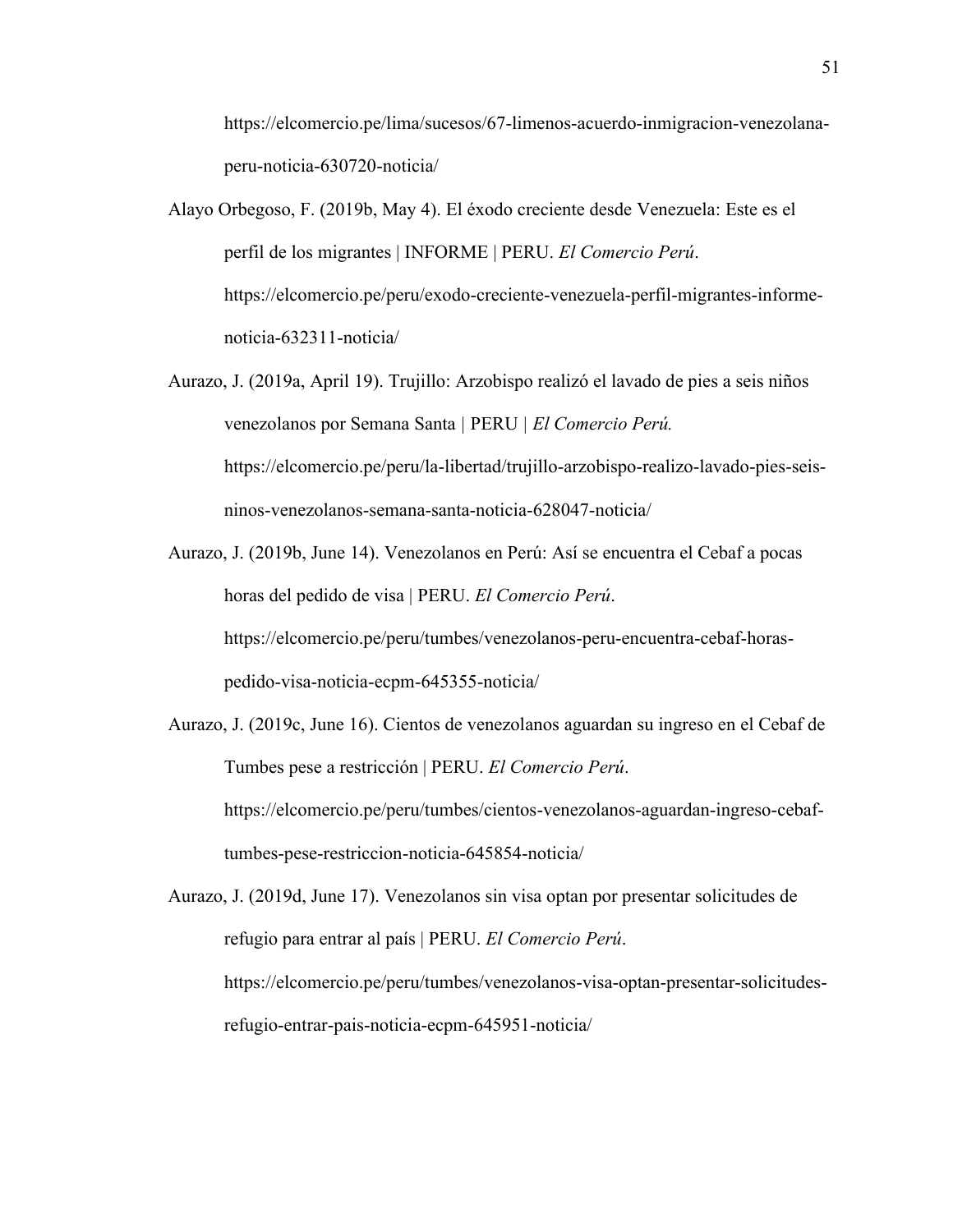Bedoya, D. (2019, May 7). INPE: Población venezolana en prisión se sextuplicó en solo un año | INFOGRAFÍA | LIMA. *El Comercio Perú*. https://elcomercio.pe/lima/sucesos/inpe-poblacion-venezolana-prision-sextuplicoano-infografia-noticia-ecpm-631252-noticia/

Bloomberg Agency. (2019a, May 22). Llegada de migrantes venezolanos podría reducir precio de alimentos fuera del hogar | ECONOMIA. *El Comercio Perú*. https://elcomercio.pe/economia/peru/venezolanos-peru-banco-central-reservavenezuela-migrantes-venezolanos-ayudan-banco-central-reserva-inflacionnoticia-637582-noticia/

Bloomberg Agency. (2019b, June 30). Migración venezolana: Cómo y por qué Chile se beneficia, pero Colombia y Perú no | ECONOMIA. *El Comercio Perú*. https://elcomercio.pe/economia/mundo/migracion-venezolana-chile-beneficiaperu-colombia-noticia-649919-noticia/

El Comercio. (2019a, April 4). Un millón de niños necesitará ayuda por la crisis en Venezuela, según Unicef | MUNDO. *El Comercio Perú*. https://elcomercio.pe/mundo/venezuela/venezuela-millon-ninos-necesitara-ayudacrisis-social-economica-unicef-noticia-nndc-623671-noticia/

- El Comercio. (2019b, April 7). Editorial: Cambio histórico y respuestas a la altura | OPINION. *El Comercio Perú*. https://elcomercio.pe/opinion/editorial/editorialcambio-historico-respuestas-altura-noticia-624193-noticia/
- El Comercio. (2019c, April 13). Pompeo: 'Estados Unidos felicita al Perú por su generosidad con venezolanos' | MUNDO. *El Comercio Perú*.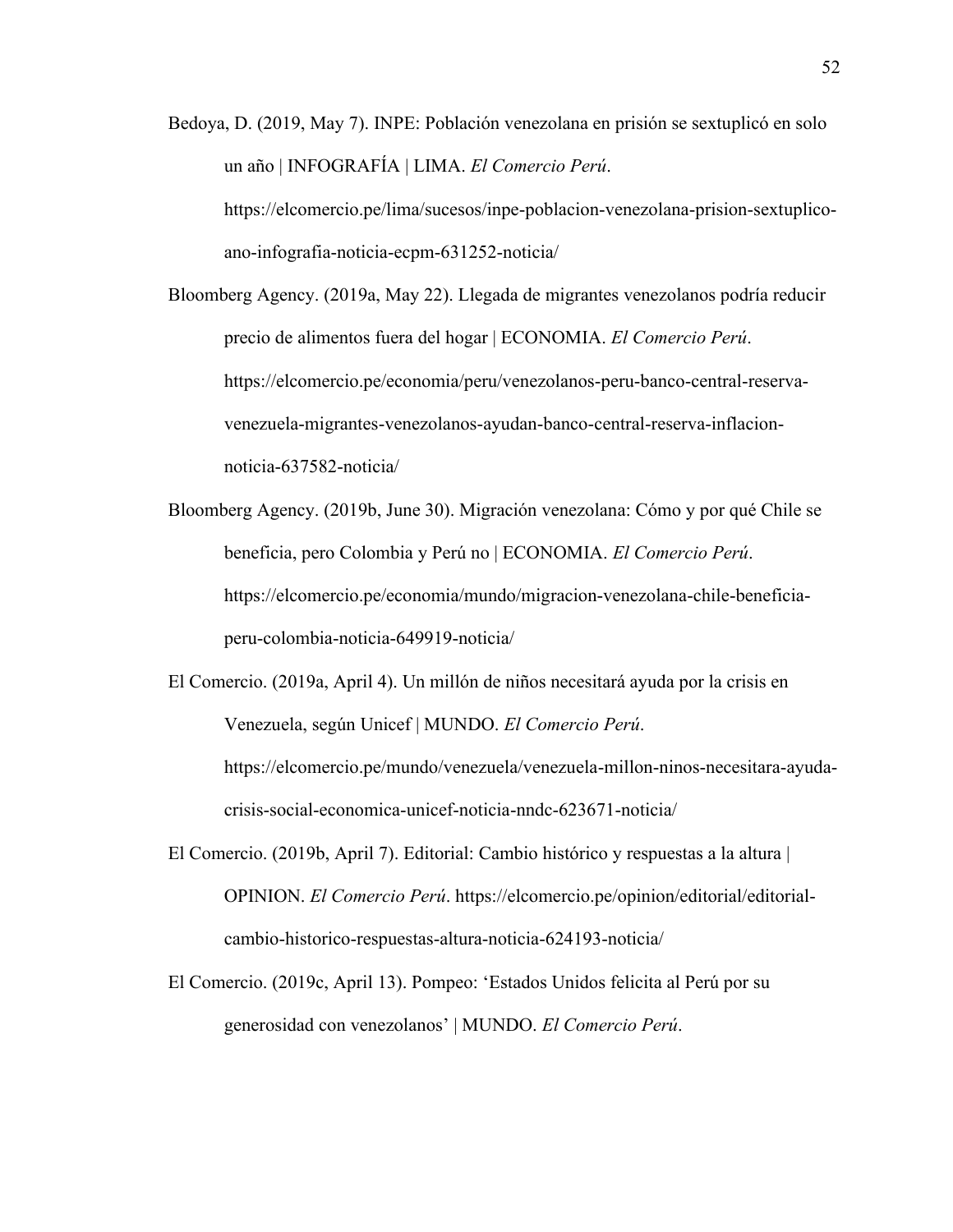https://elcomercio.pe/mundo/actualidad/presidente-martin-vizcarra-reunira-mikepompeo-palacio-gobierno-noticia-nndc-626359-noticia/

El Comercio. (2019d, April 18). ¿A dónde han ido los migrantes que han abandonado Venezuela? | MUNDO. *El Comercio Perú*.

https://elcomercio.pe/mundo/venezuela/han-ido-migrantes-han-abandonadovenezuela-noticia-627854-noticia/

- El Comercio. (2019e, April 30). Campaña promueve buen recibimiento a niños y adolescentes venezolanos | PERU. *El Comercio Perú*. https://elcomercio.pe/peru/campana-promueve-buen-recibimiento-peruanosninos-adolescentes-venezolanos-noticia-630985-noticia/
- El Comercio. (2019f, April 30). MTPE: Ingreso de venezolanos está agravando informalidad en mercado laboral | ECONOMIA. *El Comercio Perú*. https://elcomercio.pe/economia/peru/mtpe-venezuela-ministra-agravainformalidad-mercado-laboral-ingreso-venezolanos-peru-noticia-nndc-631181 noticia/
- El Comercio. (2019g, May 6). Piura: Sentencian a extranjero por robar celular a un anciano *|* PERU. *El Comercio Perú*. https://elcomercio.pe/peru/piura/piura-sentencian-extranjero-robar-celularanciano-noticia-nndc-632939-noticia/

El Comercio. (2019h, May 10). Mininter expulsó a un segundo grupo de extranjeros con antecedentes policiales | VIDEO | LIMA. *El Comercio Perú*. https://elcomercio.pe/lima/policiales/mininter-ejecuto-segunda-expulsionvenezolanos-antecedentes-policiales-video-noticia-nndc-634299-noticia/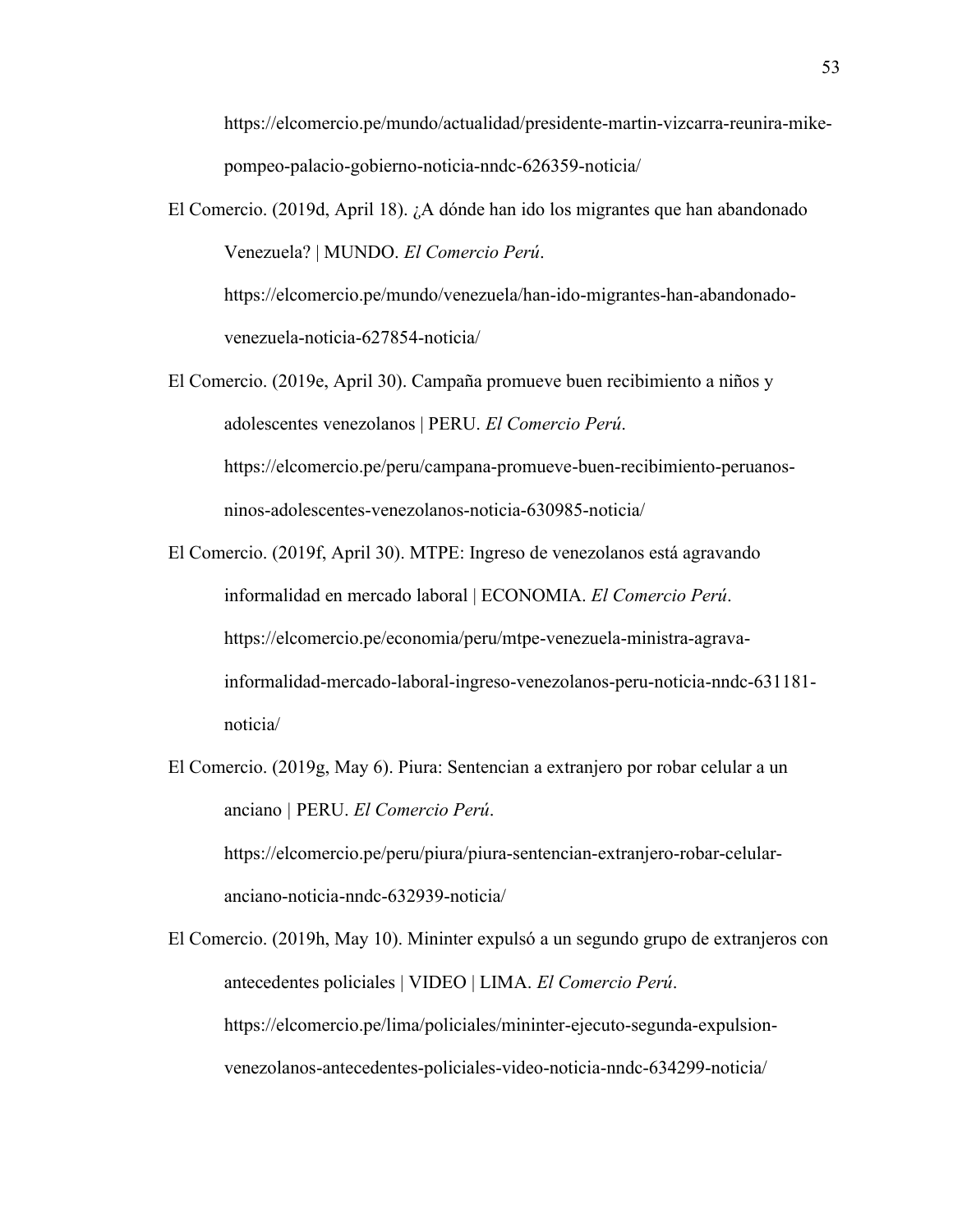- El Comercio. (2019i, May 27). Martín Vizcarra: "No se ha ponderado efecto real de migración venezolana" | PERU. *El Comercio Perú*. https://elcomercio.pe/peru/martin-vizcarra-ponderado-efecto-real-migracionvenezolana-noticia-nndc-639116-noticia/
- El Comercio. (2019j, May 31). Arequipa es la cuarta región con mayor número de venezolanos | PERU. *El Comercio Perú*.

https://elcomercio.pe/peru/arequipa/arequipa-cuarta-region-pais-mayor-numerovenezolanos-noticia-640539-noticia/

- El Comercio. (2019k, June 2). Capturan a extranjero acusado de ahorcar a su pareja y buscado por feminicidio | LIMA. *El Comercio Perú*. https://elcomercio.pe/lima/callao-capturan-extranjero-acusado-ahorcar-parejaencuentra-base-datos-interpol-noticia-nndc-640929-noticia/
- El Comercio. (2019l, June 2). Los Olivos: Autoridades intervienen a 14 venezolanos en la urbanización El Trébol | LIMA. *El Comercio Perú*. https://elcomercio.pe/lima/policiales/olivos-intervienen-14-venezolanosurbanizacion-trebol-noticia-nndc-641012-noticia/
- El Comercio. (2019m, June 6). Perú solicitará visa a venezolanos: Así informa la prensa internacional | PERU. *El Comercio Perú*. https://elcomercio.pe/peru/venezuelaperu-solicitara-visa-venezolanos-15-junio-informa-prensa-internacional-fotosnoticia-nndc-642622-noticia/
- El Comercio. (2019n, June 8). Editorial 1: ¿Humanitarios? | OPINION. *El Comercio Perú*. https://elcomercio.pe/opinion/editorial/editorial-1-humanitarios-noticia-642956-noticia/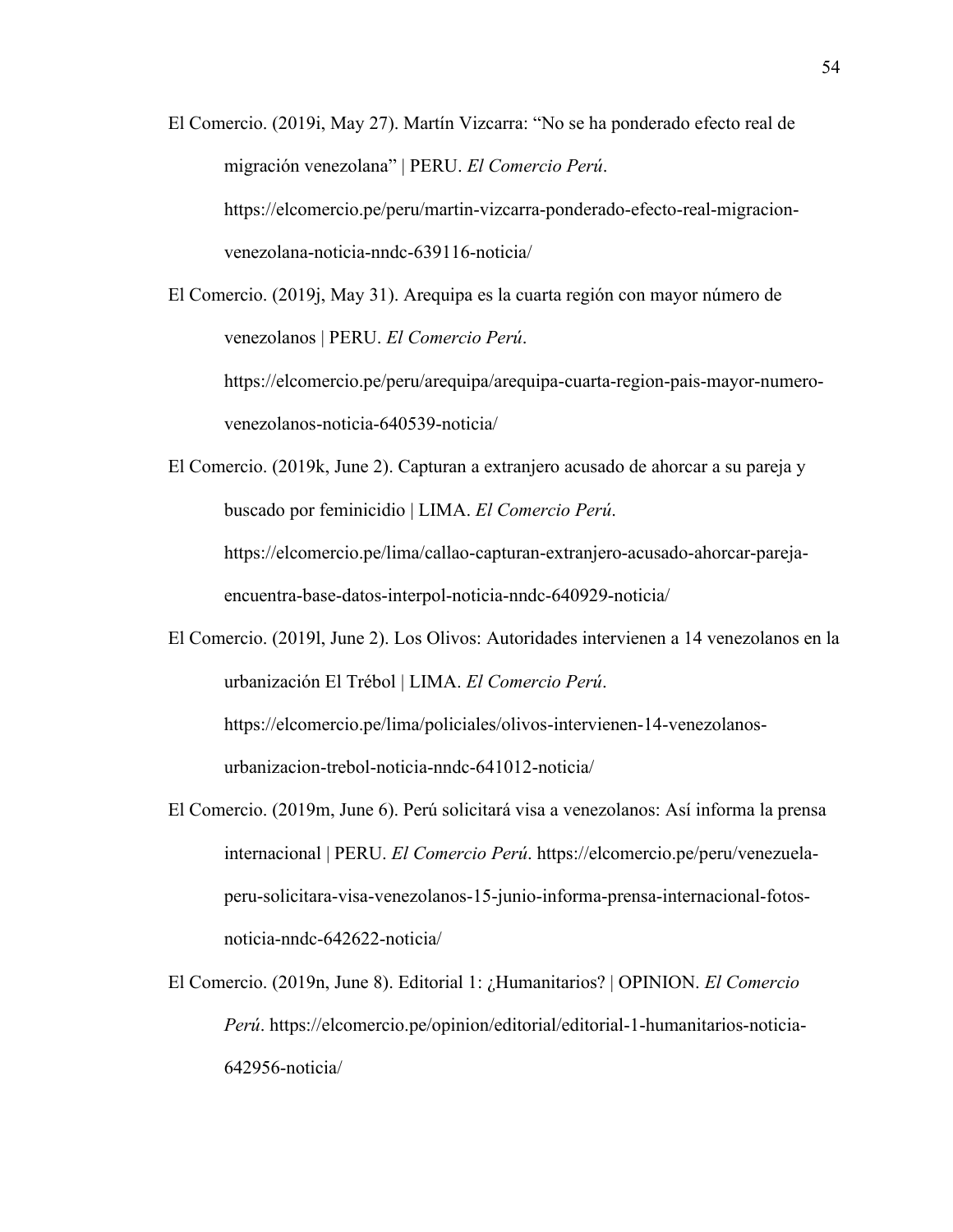- El Comercio. (2019o, June 9). Venezuela anuncia que exigirá visa a los peruanos que quieran ingresar a su territorio | MUNDO. *El Comercio Perú*. https://elcomercio.pe/mundo/venezuela/venezuela-exigira-visa-peruanos-quieraningresar-territorio-noticia-643044-noticia/
- El Comercio. (2019p, June 13). Venezolanos congestionan frontera de Ecuador para intentar llegar a Perú | MUNDO. *El Comercio Perú*. https://elcomercio.pe/mundo/latinoamerica/venezolanos-congestionan-fronteraecuador-colombia-llegar-peru-venezuela-fotos-noticia-nndc-644928-noticia/
- El Comercio. (2019q, June 23). Venezolanos bloquearon vía Tacna-Arica en protesta a la medida de Chile | VIDEO | PERU. *El Comercio Perú*. https://elcomercio.pe/peru/tacna/venezolanos-bloquean-carretera-conecta-tacnaarica-video-noticia-nndc-648232-noticia/
- El Comercio. (2019r, June 23). Venezolanos bloquearon vía Tacna-Arica en protesta a la medida de Chile | VIDEO | PERU. *El Comercio Perú*. https://elcomercio.pe/peru/tacna/venezolanos-bloquean-carretera-conecta-tacnaarica-video-noticia-nndc-648232-noticia/
- Freier, F. (2019). Riesgos del control migratorio, por Feline Freier | OPINION. El Comercio Perú. [https://elcomercio.pe/opinion/colaboradores/riesgos-control](https://elcomercio.pe/opinion/colaboradores/riesgos-control-migratorio-feline-freier-noticia-642930-noticia/)[migratorio-feline-freier-noticia-642930-noticia/](https://elcomercio.pe/opinion/colaboradores/riesgos-control-migratorio-feline-freier-noticia-642930-noticia/)
- Garvan, M. (2019, May 31). IPE: Consumo privado impulsaría el crecimiento económico en el 2019 | ECONOMIA. El Comercio Perú. [https://elcomercio.pe/economia/peru/consumo-privado-impulsaria-crecimiento](https://elcomercio.pe/economia/peru/consumo-privado-impulsaria-crecimiento-economico-2019-2020-ecpm-noticia-640102-noticia/)[economico-2019-2020-ecpm-noticia-640102-noticia/](https://elcomercio.pe/economia/peru/consumo-privado-impulsaria-crecimiento-economico-2019-2020-ecpm-noticia-640102-noticia/)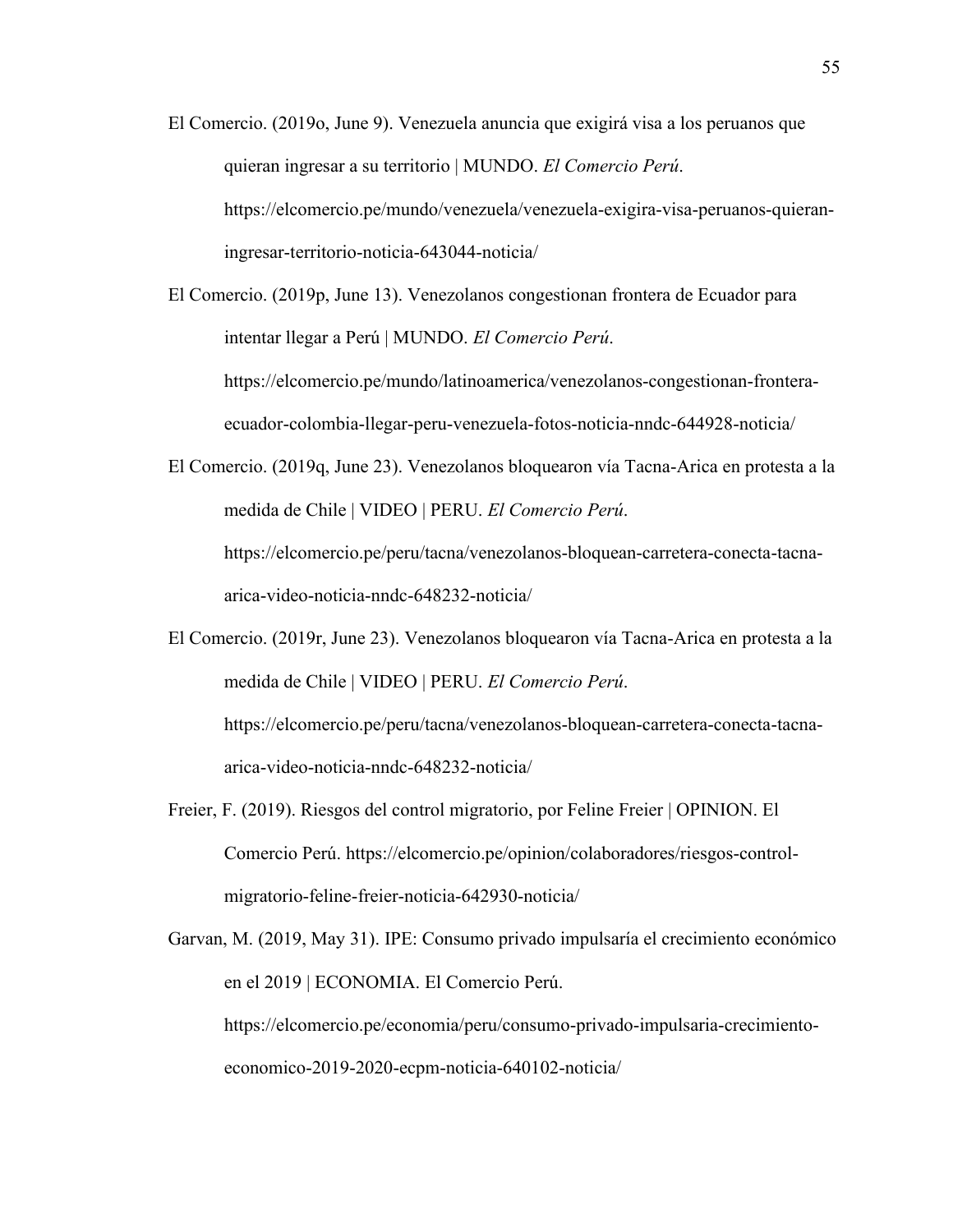- Macera, D. (2019, April 30). Migración venezolana ya está desbordando la capacidad laboral del Perú | ECONOMIA. *El Comercio Perú*. https://elcomercio.pe/economia/peru/migracion-venezolana-desbordandocapacidad-laboral-peru-venezuela-juan-guaido-nicolas-maduro-noticia-622332 noticia/
- Maza, K. (2019, May 23). Migrantes venezolanos ganan 35% menos que los peruanos en promedio | ECONOMIA. *El Comercio Perú*. https://elcomercio.pe/economia/peru/venezuela-venezolanos-peru-migrantesvenezolanos-ganan-35-peruanos-promedio-noticia-637983-noticia/
- Meza, J. (2019, April 30). Huancayo: Convocan a marcha venezolana en apoyo a Juan Guaidó | PERU. El Comercio Perú. [https://elcomercio.pe/peru/junin/huancayo](https://elcomercio.pe/peru/junin/huancayo-convocan-marcha-venezolana-apoyo-juan-guaido-noticia-631242-noticia/)[convocan-marcha-venezolana-apoyo-juan-guaido-noticia-631242-noticia/](https://elcomercio.pe/peru/junin/huancayo-convocan-marcha-venezolana-apoyo-juan-guaido-noticia-631242-noticia/)
- Parra, D. (2019, June 20). Visado humanitario genera confusión entre venezolanos en los consulados peruanos | PERU. *El Comercio Perú*. https://elcomercio.pe/peru/visado-humanitario-genera-confusion-venezolanosconsulados-peruanos-noticia-647595-noticia/
- Pérez, L. (2019). Todos (casi) somos migrantes e informales, por Leda Pérez | OPINION. *El Comercio Perú*. https://elcomercio.pe/opinion/colaboradores/migrantes-einformales-leda-perez-noticia-ecpm-645404-noticia/
- Rojas Sánchez, A. (2019, May 1). ¿Por qué la migración venezolana es un fenómeno histórico e inédito en el Perú? | PERU. *El Comercio Perú*. https://elcomercio.pe/peru/venezolanos-migracion-venezolana-peru-fenomeno-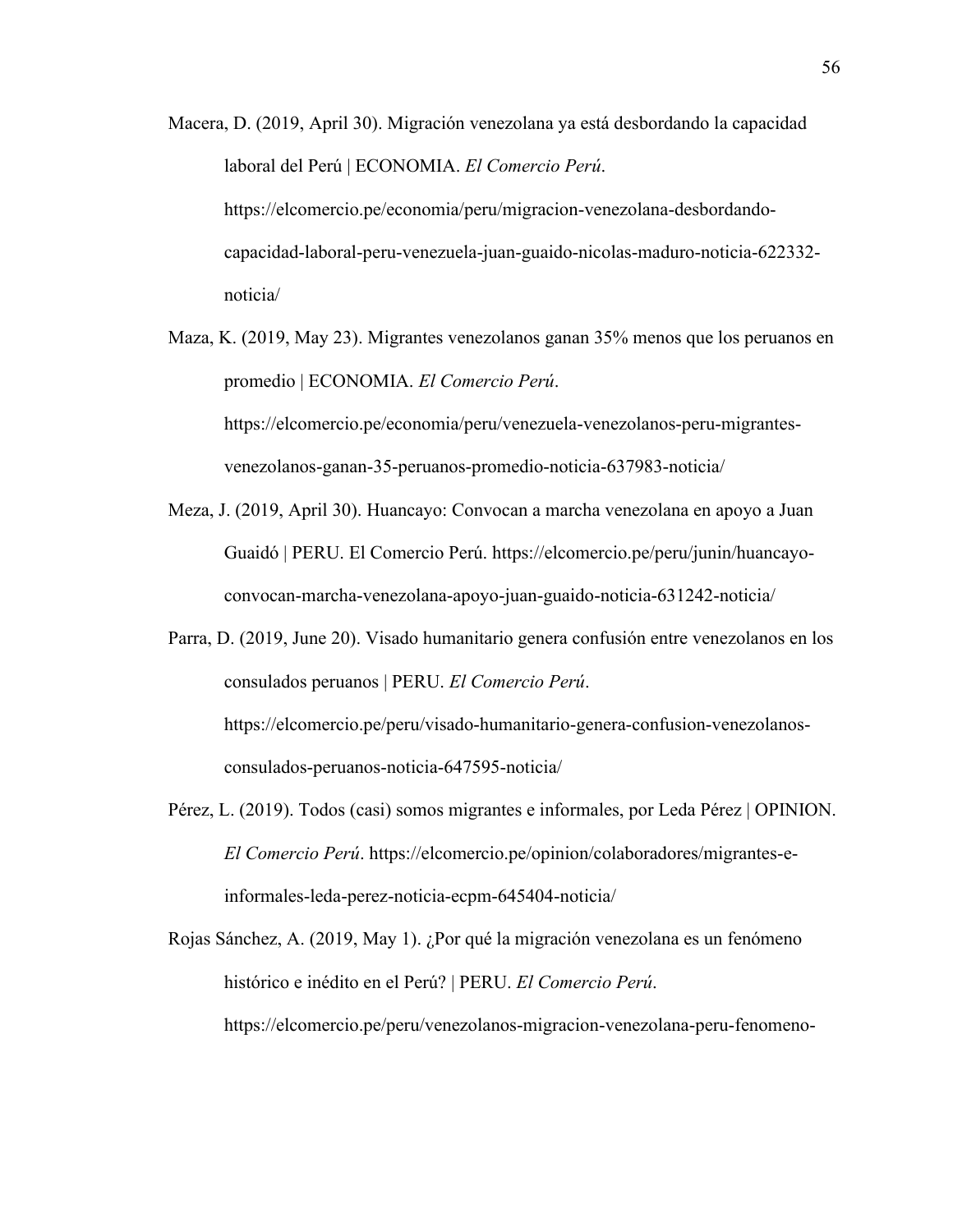historico-e-inedito-nicolas-maduro-juan-guaido-leopoldo-lopez-noticia-ecpm-631190-noticia/

<span id="page-65-0"></span>Velandia, K. (2019, April 26). 'Carla era una adolescente de familia buena y me tocó enseñarle a prostituirse' | MUNDO. *El Comercio Perú*. https://elcomercio.pe/mundo/venezuela/crisis-venezuela-carla-adolescentefamilia-buena-me-toco-ensenarle-prostituta-desesperacion-venezolanos-fronteracolombia-noticia-629713-noticia/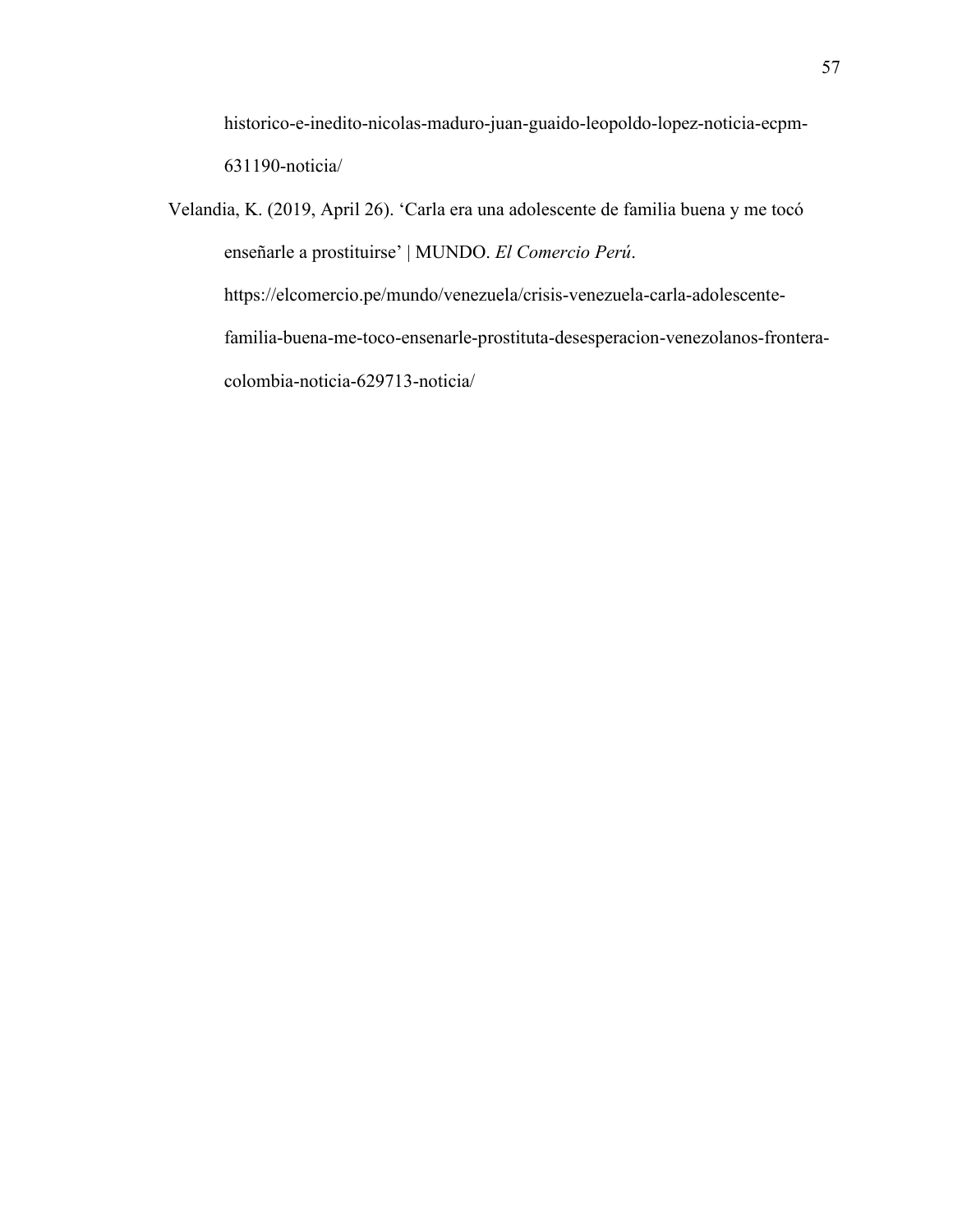# **Appendices**

# **News stories published in April 2019**

(Total: 12)

| Newspaper   | Link                                                                                                                                                                                        | Date     | Headline                                                                                      |
|-------------|---------------------------------------------------------------------------------------------------------------------------------------------------------------------------------------------|----------|-----------------------------------------------------------------------------------------------|
| El Comercio | https://elcomercio.pe/mundo/venezuela/venezuela-millon-ninos-necesitara-ayuda-crisis-social-<br>economica-unicef-noticia-nndc-623671-noticia/                                               | April 04 | Un millón de niños necesitará ayuda por la crisis en Venezuela,<br>según Unicef               |
| El Comercio | https://elcomercio.pe/opinion/editorial/editorial-cambio-historico-respuestas-altura-noticia-624193-<br>noticia                                                                             | April 07 | Editorial: Cambio histórico y respuestas a la altura                                          |
| El Comercio | https://elcomercio.pe/mundo/actualidad/presidente-martin-vizcarra-reunira-mike-pompeo-palacio-<br>eobierno-noticia-nndc-626359-noticia/                                                     | April 13 | Pompeo: "Estados Unidos felicita al Perú por su generosidad con<br>venezolanos"               |
| El Comercio | https://elcomercio.pe/mundo/venezuela/han-ido-migrantes-han-abandonado-venezuela-noticia-627854-<br>noticia                                                                                 | April 18 | ¿A dónde han ido los migrantes que han abandonado Venezuela?                                  |
| El Comercio | https://elcomercio.pe/peru/la-libertad/trujillo-arzobispo-realizo-lavado-pies-seis-ninos-venezolanos-<br>semana-santa-noticia-628047-noticia/                                               | April 19 | Trujillo: arzobispo realizó el lavado de pies a seis niños<br>venezolanos por Semana Santa    |
| El Comercio | https://elcomercio.pe/mundo/venezuela/crisis-venezuela-carla-adolescente-familia-buena-me-toco-<br>ensenarle-prostituta-desesperacion-venezolanos-frontera-colombia-noticia-629713-noticia/ | April 26 | 'Carla era una adolescente de familia buena y me tocó enseñarle a<br>prostituirse"            |
| El Comercio | https://elcomercio.pe/lima/sucesos/67-limenos-acuerdo-inmigracion-venezolana-peru-noticia-630720-<br>noticia/                                                                               | April 29 | El 67% de limeños no está de acuerdo con la inmigración<br>venezolana al Perú                 |
| El Comercio | https://elcomercio.pe/lima/sucesos/denuncian-peruanos-venezolanos-atienden-policlinico-lima-titulo-<br>medicos-colegiatura-noticia-nndc-630723-noticia/                                     | April 29 | Denuncian que peruanos y venezolanos atienden en policlínico de<br>Lima sin título de médicos |
| El Comercio | https://elcomercio.pe/peru/campana-promueve-buen-recibimiento-peruanos-ninos-adolescentes-<br>venezolanos-noticia-630985-noticia/                                                           | April 30 | Campaña promueve buen recibimiento a niños y adolescentes<br>venezolanos                      |
| El Comercio | https://elcomercio.pe/economia/peru/migracion-venezolana-desbordando-capacidad-laboral-peru-<br>venezuela-juan-guaido-nicolas-maduro-noticia-622332-noticia/                                | April 30 | Migración venezolana ya está desbordando la capacidad laboral<br>del Perú                     |
| El Comercio | https://elcomercio.pe/peru/junin/huancayo-convocan-marcha-venezolana-apoyo-juan-guaido-noticia-<br>631242-noticial                                                                          | April 30 | Huancayo: convocan a marcha venezolana en apoyo a Juan<br>Guaidó                              |
| El Comercio | https://elcomercio.pe/economia/peru/mtpe-venezuela-ministra-agrava-informalidad-mercado-laboral-<br>ingreso-venezolanos-peru-noticia-nndc-631181-noticia/                                   | April 30 | MTPE: Ingreso de venezolanos está agravando informalidad en<br>mercado laboral                |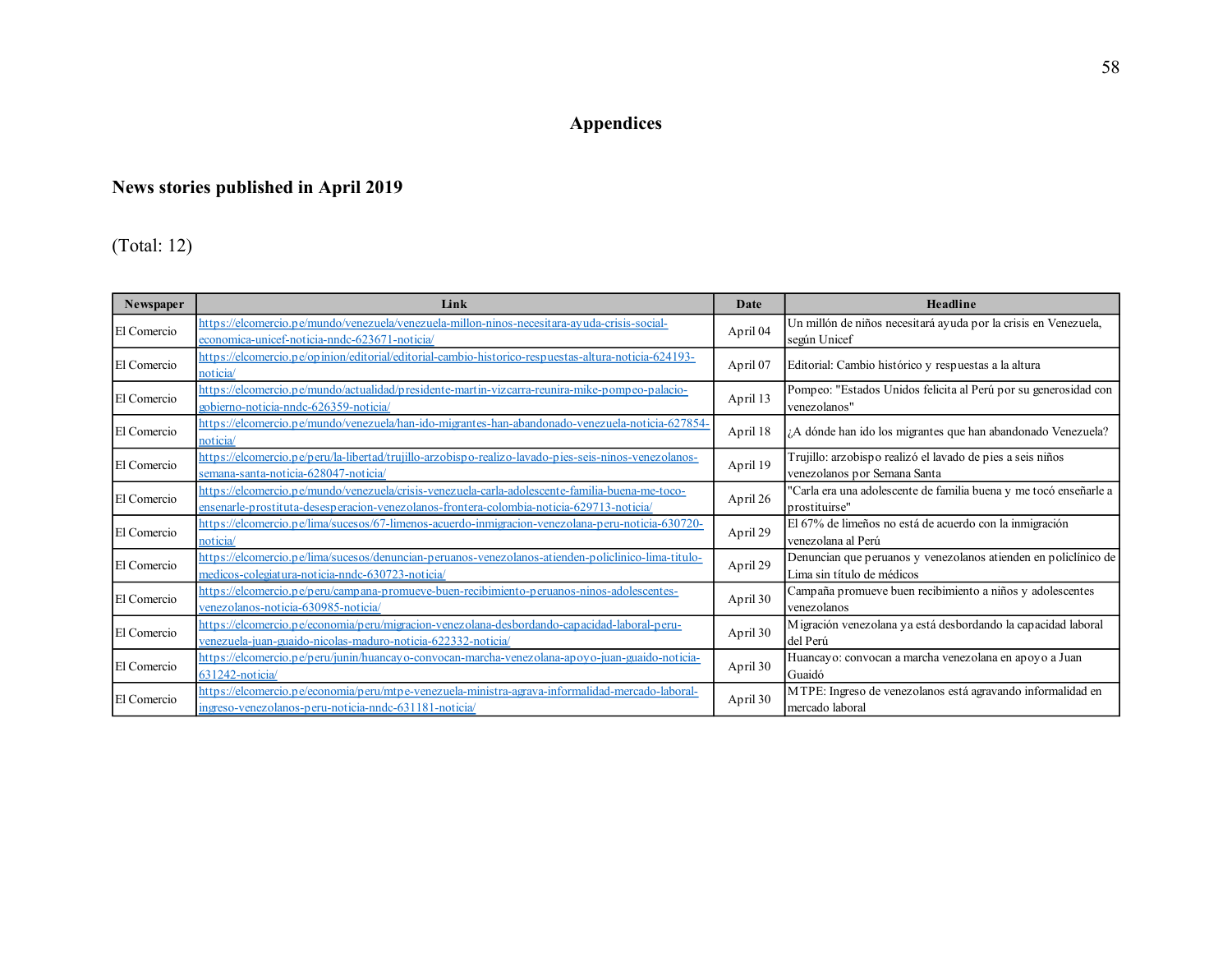# **News stories published in May 2019**

### (Total: 15)

| Newspaper   | Link                                                                                                                                                                               | Date       | Headline                                                                                  |
|-------------|------------------------------------------------------------------------------------------------------------------------------------------------------------------------------------|------------|-------------------------------------------------------------------------------------------|
| El Comercio | https://elcomercio.pe/peru/venezolanos-migracion-venezolana-peru-fenomeno-historico-e-inedito-<br>nicolas-maduro-juan-guaido-leopoldo-lopez-noticia-ecpm-631190-noticia/           | $M$ ay-01  | Por qué la migración venezolana es un fenómeno histórico e<br>inédito en el Perú?         |
| El Comercio | https://elcomercio.pe/peru/exodo-creciente-venezuela-perfil-migrantes-informe-noticia-632311-noticia                                                                               | $M$ ay-04  | El éxodo creciente desde Venezuela: este es el perfil de los<br>migrantes   INFORME       |
| El Comercio | https://elcomercio.pe/peru/piura/piura-sentencian-extranjero-robar-celular-anciano-noticia-nndc-<br>632939-noticia/                                                                | $M$ ay-06  | Piura: sentencian a extranjero por robar celular a un anciano                             |
| El Comercio | https://elcomercio.pe/lima/sucesos/inpe-poblacion-venezolana-prision-sextuplico-ano-infografia-<br>noticia-ecpm-631252-noticia/                                                    | $M$ ay-07  | INPE: población venezolana en prisión se sextuplicó en solo un<br>año   INFOGRAFÍA        |
| El Comercio | https://elcomercio.pe/economia/peru/30-crecimiento-pea-explicado-migracion-venezolana-noticia-<br>633544-noticia/                                                                  | $M$ ay-09  | Empleo en el Perú: Demanda laboral se dinamiza                                            |
| El Comercio | https://elcomercio.pe/lima/policiales/mininter-ejecuto-segunda-expulsion-venezolanos-antecedentes-<br>policiales-video-noticia-nndc-634299-noticia/                                | $M$ ay-10  | Mininter expulsó a un segundo grupo de extranjeros con<br>antecedentes policiales   VIDEO |
| El Comercio | https://elcomercio.pe/economia/peru/venezolanos-peru-banco-central-reserva-venezuela-migrantes-<br>venezolanos-ayudan-banco-central-reserva-inflacion-noticia-637582-noticia/      | $M$ ay-22  | Llegada de migrantes venezolanos podría reducir precio de<br>alimentos fuera del hogar    |
| El Comercio | https://elcomercio.pe/economia/peru/venezuela-venezolanos-peru-migrantes-venezolanos-ganan-35-<br>peruanos-promedio-noticia-637983-noticia/                                        | $M$ ay-23  | Migrantes venezolanos ganan 35% menos que los peruanos en<br>promedio                     |
| El Comercio | https://elcomercio.pe/peru/martin-vizcarra-ponderado-efecto-real-migracion-venezolana-noticia-nndc-<br>639116-noticia/                                                             | $M$ ay-27  | Martín Vizcarra: "No se ha ponderado efecto real de migración<br>venezolana"              |
| El Comercio | https://elcomercio.pe/peru/arequipa/arequipa-asesinan-pareja-productores-pisco-caraveli-noticia-<br>639550-noticia/                                                                | $M$ ay-28  | Arequipa: asesinan a pareja de productores de pisco en Caravelí                           |
| El Comercio | https://elcomercio.pe/lima/policiales/migracion-delincuencia-debate-abre-inseguridad-calles-noticia-<br>ecpm-639572-noticia/?ref=ecr                                               | $M$ ay-29  | Migración y delincuencia, un debate que se abre por inseguridad<br>en las calles          |
| El Comercio | https://elcomercio.pe/peru/madre-de-dios/rescatan-13-victimas-explotacion-laboral-trata-bares-puerto-<br>maldonado-noticia-639950-noticia/                                         | $M$ ay-29  | Rescatan a 13 víctimas explotación laboral y trata en bares de<br>Puerto Maldonado        |
| El Comercio | https://elcomercio.pe/economia/peru/competitividad-son-fortalezas-aranceles-bajos-politicas-<br>migratorias-flexibles-migracion-venezolanos-informal-ecp m-noticia-639875-noticia/ | $M$ ay-30  | Son fortalezas del Gobierno los aranceles bajos y políticas<br>migratorias flexibles?     |
| El Comercio | https://elcomercio.pe/peru/arequipa/arequipa-cuarta-region-pais-may or-numero-venezolanos-noticia-<br>640539-noticia/                                                              | $M$ ay -31 | Arequipa es la cuarta región con mayor número de venezolanos                              |
| El Comercio | https://elcomercio.pe/economia/peru/consumo-privado-impulsaria-crecimiento-economico-2019-2020<br>ecpm-noticia-640102-noticia/                                                     | $M$ ay-31  | IPE: Consumo privado impulsaría el crecimiento económico en el<br>2019                    |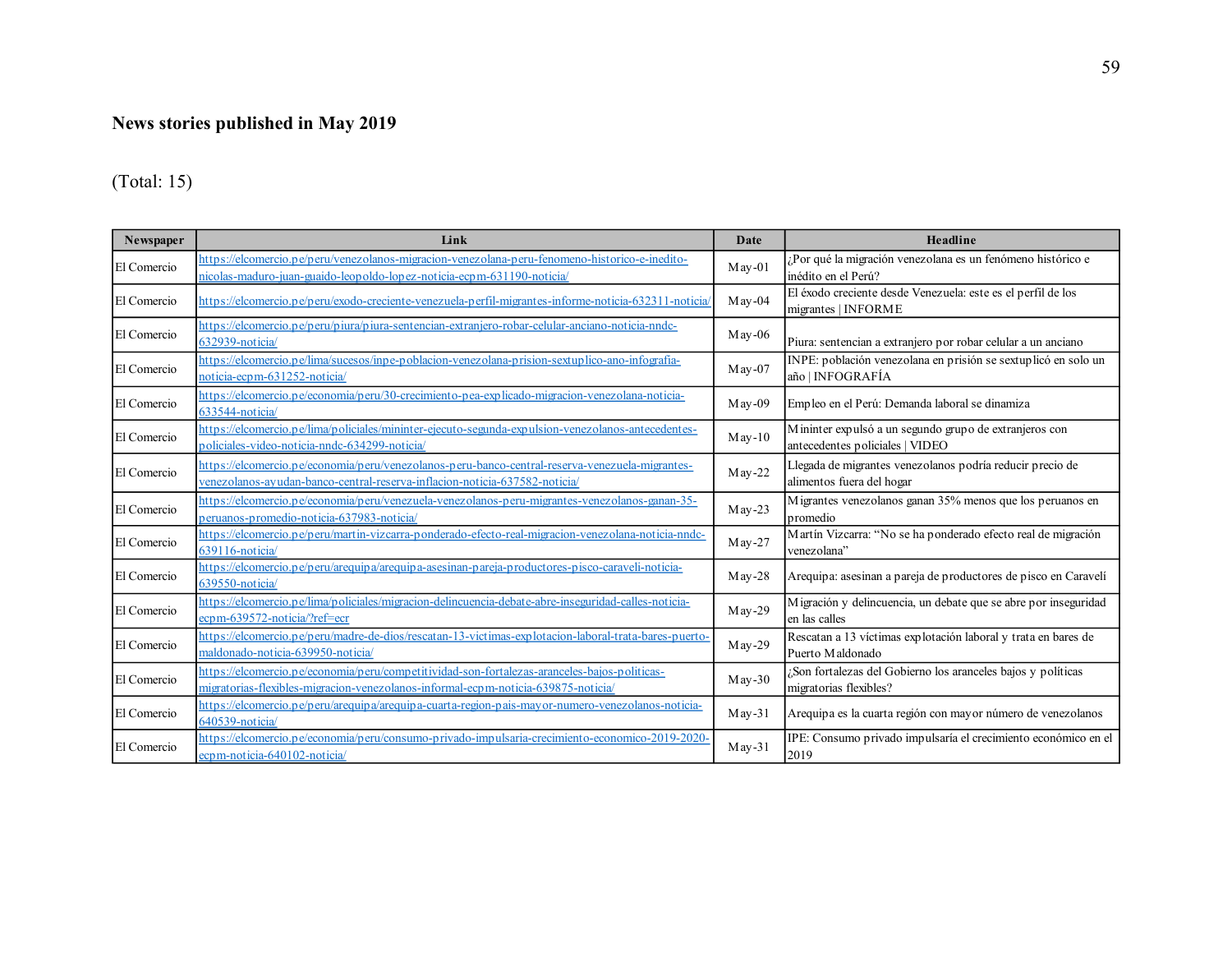### **News stories published in June 2019**

### (Total: 36)

| <b>Newspaper</b> | Link                                                                                                                                                     | Date      | Headline                                                                                     |
|------------------|----------------------------------------------------------------------------------------------------------------------------------------------------------|-----------|----------------------------------------------------------------------------------------------|
| El Comercio      | https://elcomercio.pe/lima/callao-capturan-extranjero-acusado-ahorcar-pareja-encuentra-base-datos-<br>interpol-noticia-nndc-640929-noticia/              | June 02   | Capturan a extranjero acusado de ahorcar a su pareja y buscado<br>por feminicidio            |
| El Comercio      | https://elcomercio.pe/lima/policiales/olivos-intervienen-14-venezolanos-urbanizacion-trebol-noticia-<br>nndc-641012-noticia/                             | June 02   | Los Olivos: autoridades intervienen a 14 venezolanos en la<br>urbanización El Trébol         |
| El Comercio      | https://elcomercio.pe/lima/policiales/puente-piedra-detienen-sujeto-pistola-chaleco-policia-video-<br>noticia-nndc-642321-noticia/                       | June 06   | Puente Piedra: detienen a sujeto con una pistola y un chaleco de<br>policía   VIDEO          |
| El Comercio      | https://elcomercio.pe/peru/venezuela-peru-solicitara-visa-venezolanos-15-junio-informa-prensa-<br>internacional-fotos-noticia-nndc-642622-noticia/       | June 06   | Perú solicitará visa a venezolanos: así informa la prensa<br>internacional                   |
| El Comercio      | https://elcomercio.pe/peru/son-paises-cuyos-ciudadanos-requieren-visa-entrar-peru-noticia-ecpm-<br>642553-noticia/                                       | June 07   | Estos son algunos países cuyos ciudadanos requieren de visa para<br>entrar al Perú           |
| El Comercio      | https://elcomercio.pe/economia/peru/sunafil-empresas-podran-contar-20-trabajadores-venezolanos-<br>extranjeros-noticia-nndc-642806-noticia/?ref=ecr      | June 08   | Sunafil: Empresas podrán contar con solo un 20% de trabajadores<br>venezolanos o extranjeros |
| El Comercio      | https://elcomercio.pe/opinion/editorial/editorial-1-humanitarios-noticia-642956-noticia/                                                                 | June 08   | Editorial 1: ¿Humanitarios?                                                                  |
| El Comercio      | https://elcomercio.pe/opinion/colaboradores/riesgos-control-migratorio-feline-freier-noticia-642930-<br>noticia/                                         | June $08$ | Riesgos del control migratorio, por Feline Freier                                            |
| El Comercio      | https://elcomercio.pe/mundo/venezuela/venezuela-exigira-visa-peruanos-quieran-ingresar-territorio-<br>noticia-643044-noticia/                            | June 09   | Venezuela anuncia que exigirá visa a los peruanos que quieran<br>ingresar a su territorio    |
| El Comercio      | https://elcomercio.pe/lima/miraflores-conductor-persiguio-delincuentes-le-robaron-ovalo-higuereta-<br>logro-atraparlos-noticia-nndc-643475-noticia/      | June 10   | Miraflores: conductor persiguió a delincuentes que le robaron y<br>logró atraparlos          |
| El Comercio      | https://elcomercio.pe/economia/peru/sunafil-cerca-40-mil-venezolanos-formalmente-peru-noticia-<br>ecpm-644140-noticia/                                   | June 11   | Venezolanos representan el 0,96% de los trabajadores formales en<br>el Perú                  |
| El Comercio      | https://elcomercio.pe/economia/peru/informal-crece-formal-zona-urbana-noticia-venezolanos-peru-<br>ecpm-644231-noticia/                                  | June 12   | Empleo informal crece más que el formal en la zona urbana: ¿a<br>qué se debe?                |
| El Comercio      | https://elcomercio.pe/mundo/latinoamerica/venezolanos-congestionan-frontera-ecuador-colombia-llegar<br>peru-venezuela-fotos-noticia-nndc-644928-noticia/ | June 13   | Venezolanos congestionan frontera de Ecuador para intentar llegar<br>a Perú                  |
| El Comercio      | https://elcomercio.pe/peru/tumbes/venezolanos-peru-encuentra-cebaf-horas-pedido-visa-noticia-ecpm-<br>645355-noticia/                                    | June 14   | Venezolanos en Perú: así se encuentra el Cebaf a pocas horas del<br>nedido de visa           |
| El Comercio      | https://elcomercio.pe/lima/policiales/victoria-detienen-sujeto-agredio-policia-intervencion-video-nndc-<br>noticia-645143-noticia/                       | June 14   | La Victoria: detienen a sujeto que golpeó a policía durante<br>intervención   VIDEO          |
| El Comercio      | https://elcomercio.pe/peru/venezuela-podran-tramitar-venezolanos-visa-humanitaria-entrar-peru-<br>noticia-ecpm-645177-noticia/                           | June 15   | Venezolanos deberán cumplir estos requisitos para obtener la visa<br>humanitaria             |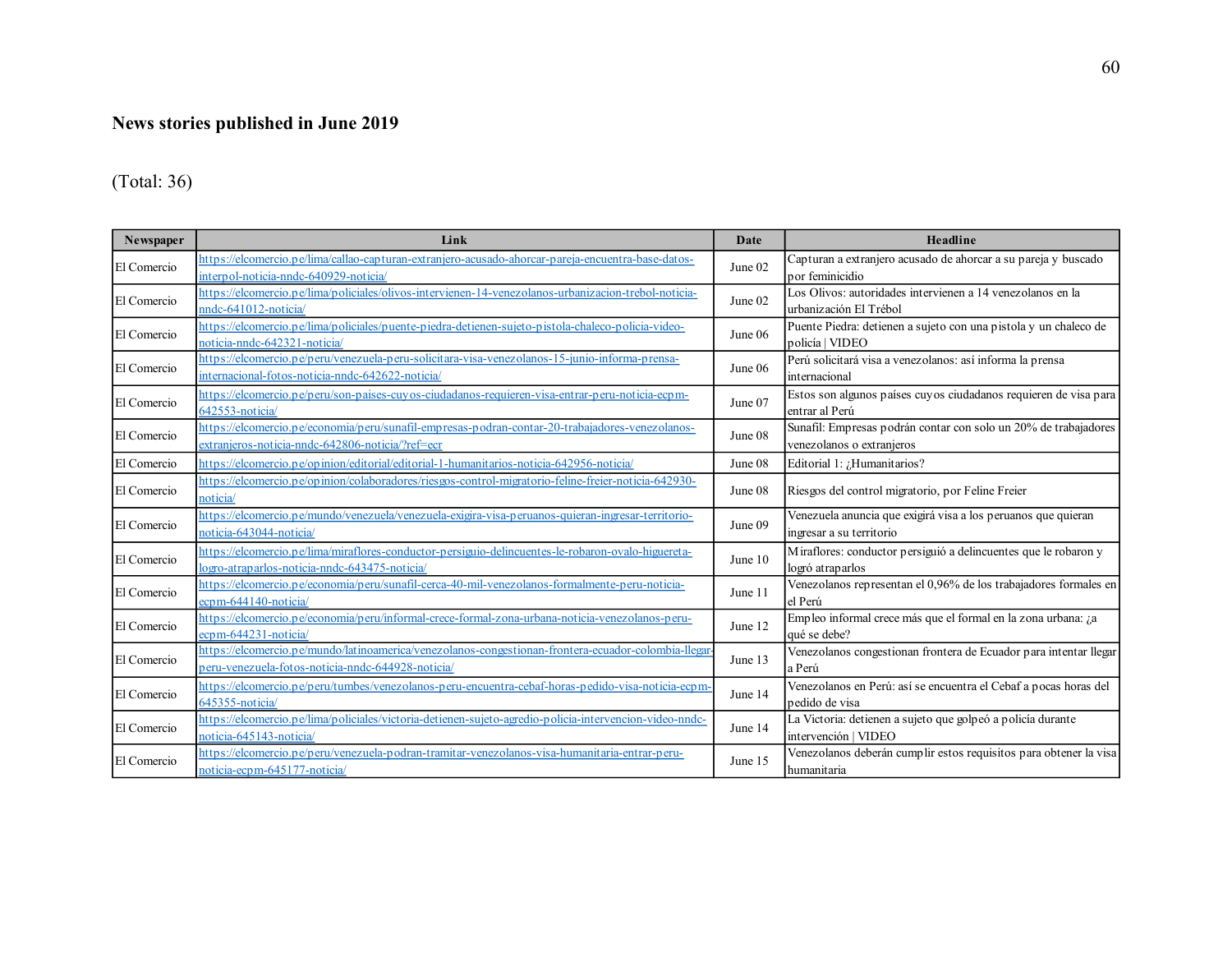| El Comercio | https://elcomercio.pe/mundo/latinoamerica/peru-exige-visa-pasaporte-venezuela-ecuador-activa-plan-<br>posible-crisis-humanitaria-migrantes-noticia-nndc-645618-noticia/ | June 15   | Ecuador activa plan ante posible crisis humanitaria por migrantes<br>venezolanos       |
|-------------|-------------------------------------------------------------------------------------------------------------------------------------------------------------------------|-----------|----------------------------------------------------------------------------------------|
| El Comercio | https://elcomercio.pe/opinion/colaboradores/migrantes-e-informales-leda-perez-noticia-ecpm-645404-<br>noticia/                                                          | June 15   | Todos (casi) somos migrantes e informales, por Leda Pérez                              |
| El Comercio | -attps://elcomercio.pe/peru/sunedu-descarta-facilidades-registro-titulos-venezolanos-noticia-645828<br>noticia/                                                         | June 16   | Sunedu descarta facilidades para el registro de títulos a<br>venezolanos               |
| El Comercio | https://elcomercio.pe/peru/tumbes/cientos-venezolanos-aguardan-ingreso-cebaf-tumbes-pese-<br>restriccion-noticia-645854-noticia/                                        | June 16   | Cientos de venezolanos aguardan su ingreso en el Cebaf de<br>Tumbes pese a restricción |
| El Comercio | https://elcomercio.pe/peru/tumbes-escenario-migracion-venezolana-restricciones-noticia-ecpm-646134<br>noticia/                                                          | June 17   | Tumbes: este es el escenario de la migración venezolana tras las<br>restricciones      |
| El Comercio | https://elcomercio.pe/peru/tumbes/venezolanos-visa-optan-presentar-solicitudes-refugio-entrar-pais-<br>noticia-ecpm-645951-noticia/                                     | June 17   | Venezolanos sin visa optan por presentar solicitudes de refugio<br>para entrar al país |
| El Comercio | https://elcomercio.pe/peru/tumbes/semana-entraron-tumbes-10-mil-venezolanos-peru-migraciones-<br>noticia-646348-noticia/                                                | June 18   | El fin de semana entraron por Tumbes más de 10 mil venezolanos                         |
| El Comercio | attps://elcomercio.pe/peru/chile-niega-ingreso-migrantes-venezolanos-pais-video-noticia-nndc-647641<br>noticia/                                                         | June 20   | Chile niega ingreso a migrantes venezolanos en la frontera con<br>Perú   VIDEO         |
| El Comercio | https://elcomercio.pe/peru/visado-humanitario-genera-confusion-venezolanos-consulados-peruanos-<br>noticia-647595-noticia/                                              | June 20   | Visado humanitario genera confusión entre venezolanos en los<br>consulados peruanos    |
| El Comercio | nttps://elc <u>omercio.pe/economia/peru/ministro-economia-migracion-venezolana-impacto-positivo-</u><br>noticia-ecpm-647799-noticia/                                    | June 22   | Ministro de Economía: Migración venezolana también tiene<br>impacto positivo           |
| El Comercio | https://elcomercio.pe/opinion/colaboradores/venezolanos-migraciones-son-agua-feline-freier-noticia-<br>ecpm-648015-noticia/                                             | June 22   | Las migraciones son como el agua, por Feline Freier                                    |
| El Comercio | https://elcomercio.pe/mundo/actualidad/personas-numeros-venezuela-cambia-mapa-migraciones-acnur-<br>refugiados-noticia-648403-noticia/                                  | June 23   | Somos personas, no números": Venezuela cambia el mapa de las<br>migraciones            |
| El Comercio | https://elcomercio.pe/peru/tacna/venezolanos-bloquean-carretera-conecta-tacna-arica-video-noticia-<br>nndc-648232-noticia/                                              | June 23   | Venezolanos bloquearon vía Tacna-Arica en protesta a la medida<br>de Chile   VIDEO     |
| El Comercio | https://elcomercio.pe/opinion/columnistas/venezuela-migracio-venezolanos-peru-pais-sangres-ignazio-<br>ferrari-noticia-ecpm-648873-noticia/                             | June 25   | Perú, ¿país de todas las sangres?, por Ignazio De Ferrari                              |
| El Comercio | https://elcomercio.pe/peru/tacna/tacna-mil-venezolanos-peru-tramitan-visa-consulado-chile-venezuela<br>noticia-ecpm-649561-noticia                                      | June 26   | Tacna: más de mil venezolanos tramitan visa en el consulado de<br>Chile   FOTOS        |
| El Comercio | https://elcomercio.pe/economia/peru/colapso-sector-empresarial-venezuela-ecpm-noticia-640870-<br>noticia/                                                               | June 27   | Cómo sobreviven las empresas privadas en la Venezuela de hoy?                          |
| El Comercio | https://elcomercio.pe/peru/migracion-venezolana-venezolanos-visas-humanitarias-entregado-peru-<br>venezuela-noticia-ecpm-650246-noticia/                                | June 29   | Migración venezolana: ¿cuántas visas humanitarias ha emitido<br>Perú?                  |
| El Comercio | https://elcomercio.pe/peru/venezolanos-peru-balance-migracion-venezolana-venezuela-noticia-ecpm-<br>650141-noticia                                                      | June 30   | El 95% de migrantes venezolanos se quieren quedar en el Perú                           |
| El Comercio | https://elcomercio.pe/economia/peru/sunafil-obligaciones-deben-cumplir-empresas-contraten-<br>extranjeros-venezolanos-noticia-ecpm-649148-noticia/                      | June 30   | Sunafil: ¿Qué obligaciones deben cump lir las empresas que<br>contraten extranjeros?   |
| El Comercio | nttps://elcomercio.pe/economia/mundo/migracion-venezolana-chile-beneficia-peru-colombia-noticia-<br>649919-noticia/                                                     | June $30$ | Migración venezolana: cómo y por qué Chile se beneficia, pero<br>Colombia y Perú no    |